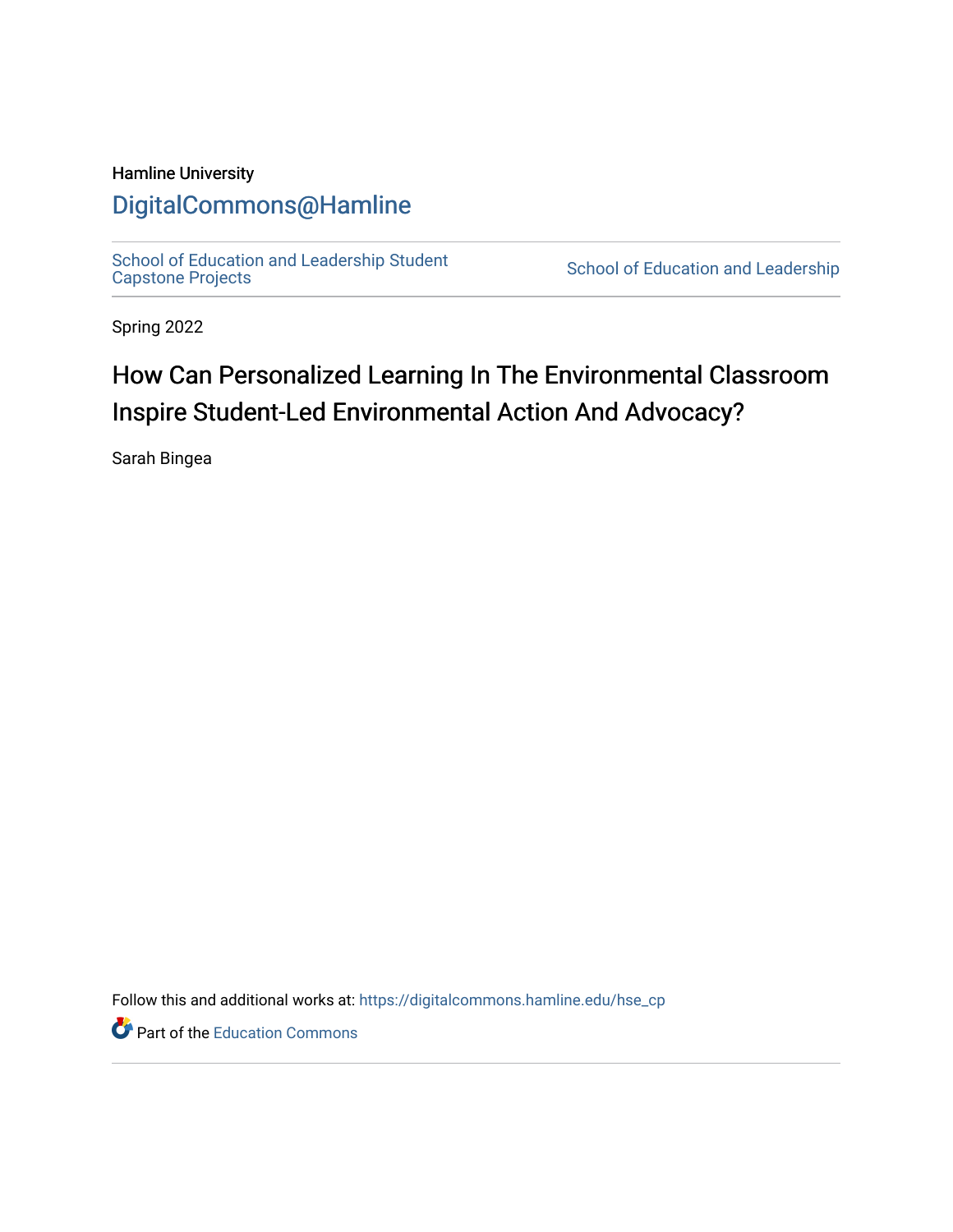# HOW CAN PERSONALIZED LEARNING IN THE ENVIRONMENTAL CLASSROOM INSPIRE STUDENT-LED ENVIRONMENTAL ACTION AND ADVOCACY?

by

Sarah Bingea

A capstone submitted in partial fulfillment of the requirements for the degree of Master of Arts in Education: Natural Science and Environmental Education.

Hamline University

Saint Paul, Minnesota

May 2022

Primary Advisor: Shelley Orr Peer Reviewer: Paul Manoppo Content Reviewer: Joseph Vieau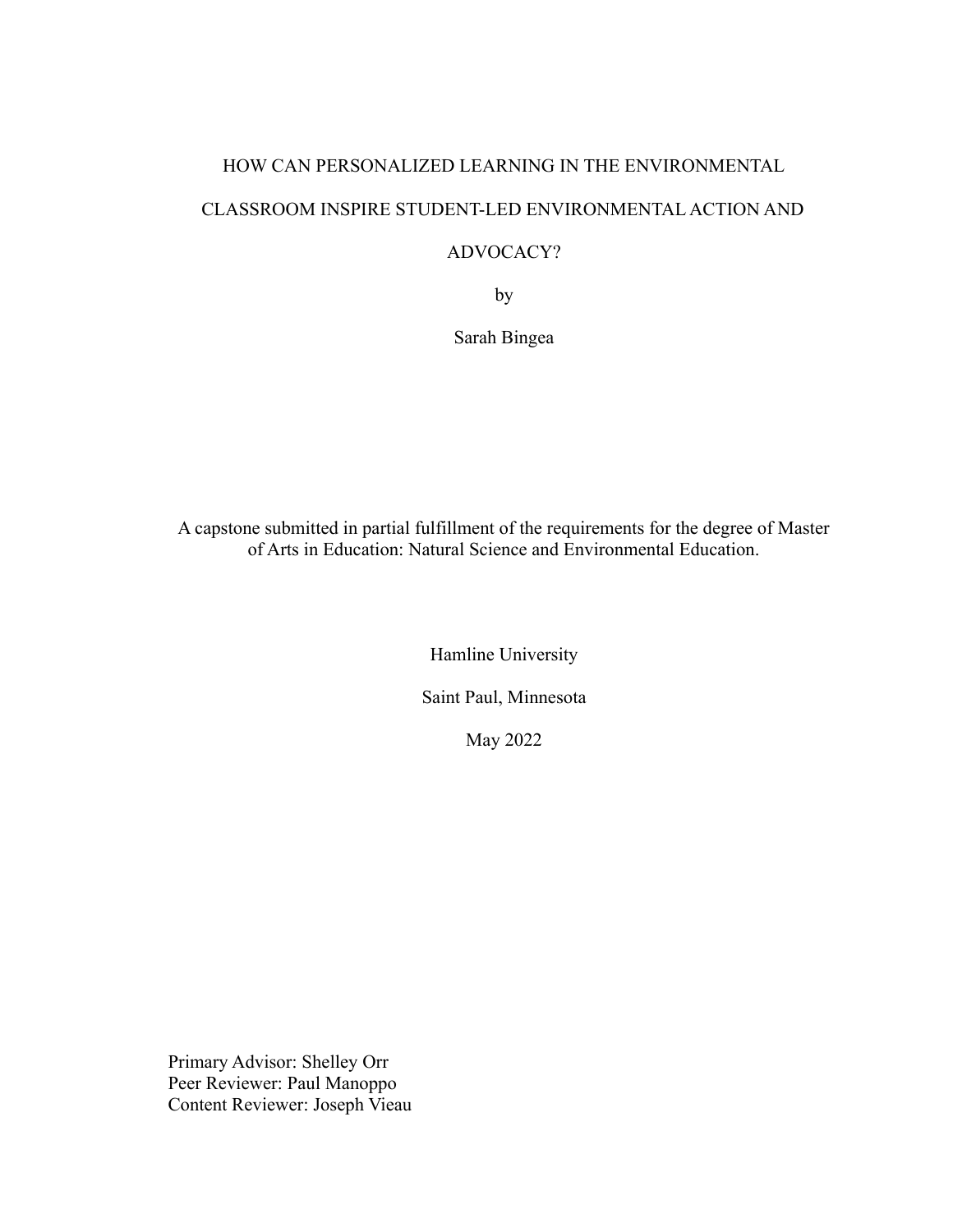## TABLE OF CONTENTS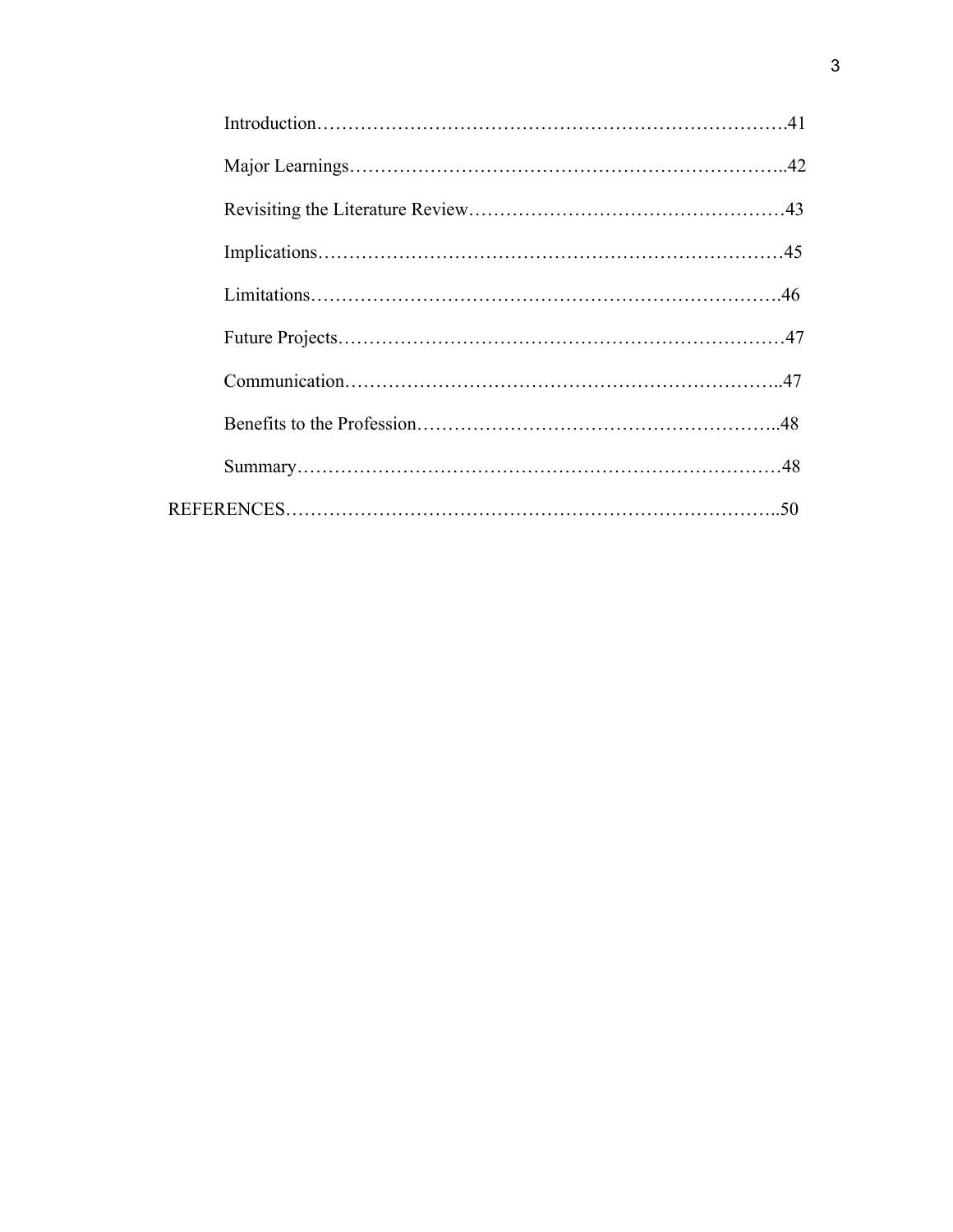#### **CHAPTER ONE**

### **Introduction**

The first environmental lesson I ever taught was about food waste. My sixth grade class discussed the energy and resources wasted when people throw away food. Students also discovered that rotting food in a landfill contributes toward greenhouse gases. They created plans to reduce their own food waste, listing ideas like, "only taking what one can eat" and "avoiding single-use products". I visited the lunch room a week after teaching the unit. I was horrified by how much of their lunch ended up in the trash and how many plastic bags and water bottles students brought in their lunches from home. A week later, we attended an environmental learning center for five days. During the first day orientation, the naturalists explained that we would weigh our food waste at every meal. Our goal was to have less than 10 pounds of food waste by the end of the week. I remember thinking to myself, "Alright, now they will get it. They will be determined to keep their food waste to a minimum because we are actively tracking the food they throw away." I was wrong. We had over 45 pounds of food waste after the first meal.

After years of teaching lessons on food waste and tracking student food waste at the environmental learning center, I learned you cannot simply make someone care about something by telling them it is "bad". My students did not understand how their actions negatively impacted the environment. It was something adults told them to care about, not something they actually cared about. This made me wonder if students would be more invested in changing their behavior if they were able to choose and research their own environmental topic, which led me to my research question, *How can personalized learning in the environmental classroom inspire student-led environmental action and*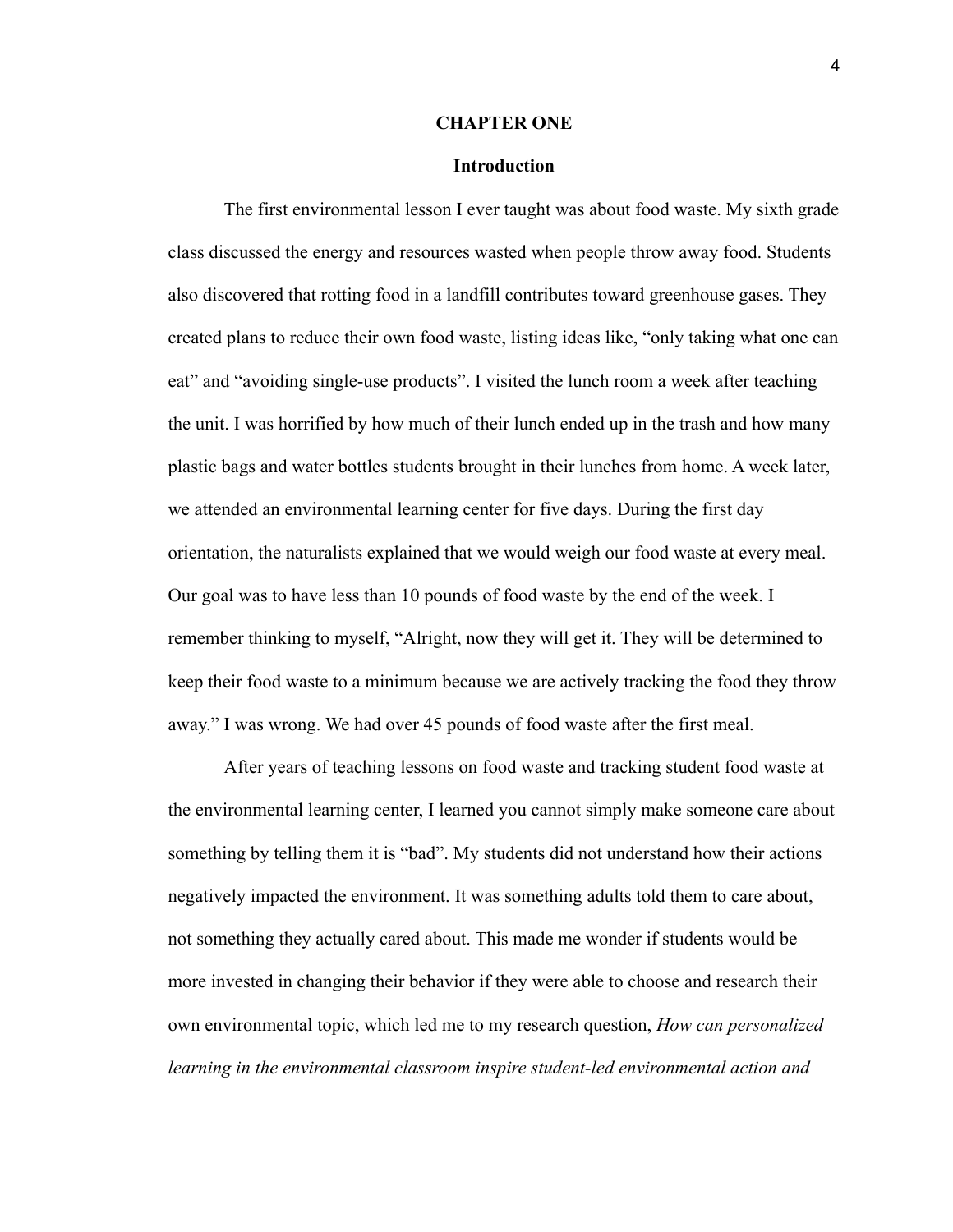*advocacy?* Just because I care about a certain environmental cause does not mean my students will. In exploring personalized learning in the environmental classroom, I hope to help students recognize their own unique connections to the environment and how humans and the environment greatly impact one another. Throughout this chapter, I explore my personal ties to nature, what it means to be an environmental educator, important changes to environmental education, and environmental education's significant role in positive environmental change.

#### **My Connection to the Outdoors**

My connection to nature began when I was young. During my youth, I spent a large amount of time outdoors. Whether it was playing basketball in the driveway, building snowmen in our backyard, or biking down the gravel road, I loved being outside. One experience that stands out was the first time my family visited the mountains. Growing up in Minnesota, I was exposed to mostly lakes and prairies. I had never seen such interesting rock formations, let alone elevation that qualified as anything more than a sledding hill. When we made it to Glacier National Park, I was amazed by the terrain. It seemed as though the giant rocks exploded out of nowhere. I remember, as we drove higher, my ears began to pop and I watched the temperature reading on the car thermometer drop. We were in an entirely new world. We pulled over at a picnic area surrounded by pine trees. When I stepped out of the car, I heard a whooshing sound nearby. My brothers and I, who had been complaining in the car, quickly forgot about how hungry we were. Instead of eating our lunch, we sprinted to find gushing rapids running down the mountain. Mist from the rushing river splashed against my face as I awed at the most beautiful aqua blue color I had ever seen.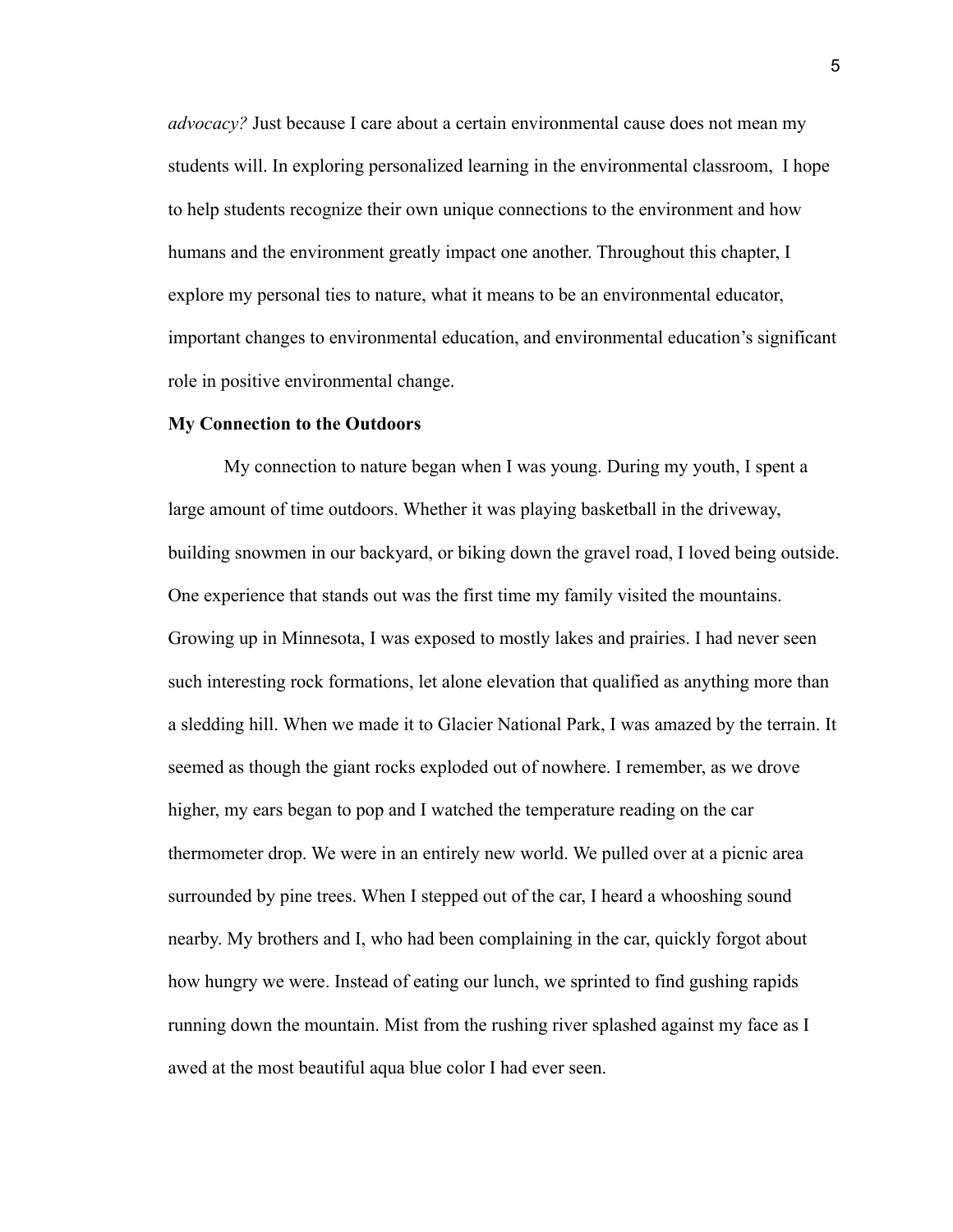Throughout my youth, I was lucky to have many first-time nature experiences similar to my first trip to the mountains. Every summer, my mom, dad, two older brothers and I would drive to different natural wonders across the United States, exploring different national and state parks and other wilderness areas. We went camping, canoeing, hiking, whitewater rafting, stargazing, and cooked over a campfire for weeks at a time. As a kid, it was simply magical. I fell in love with the sounds of frogs, crickets, and coyotes at night and the songs of birds waking me up each morning. I endured blisters and sore legs when our family hikes ended up being a couple miles longer than promised. I became a master nature photographer, using tree branches to frame the perfect landscape shot. I learned about plants, rocks, flowers, birds, moose, bears, and rodents during the nightly ranger presentations. My many experiences in nature greatly shaped my environmental ethic. Since I enjoy spending time in natural environments, I value maintaining and protecting natural spaces for myself and future generations. I eventually chose a career in science education because I wanted to help students find their own connections to the natural world.

## **Environmental Educator vs. Environmentalist**

When I first became a middle school science teacher, I had high hopes of inspiring students to care about the planet. I, like many first year teachers, was going to change the world. Quickly, I became overwhelmed by technology, state standards, and school procedures. How was I ever going to teach a meaningful lesson with all of these other expectations? In time, I was able to settle in to the curriculum and learned how to incorporate all of the other school initiatives within my teaching. Once I felt comfortable and on top of things, I thought I would be able to inspire a bunch of young environmental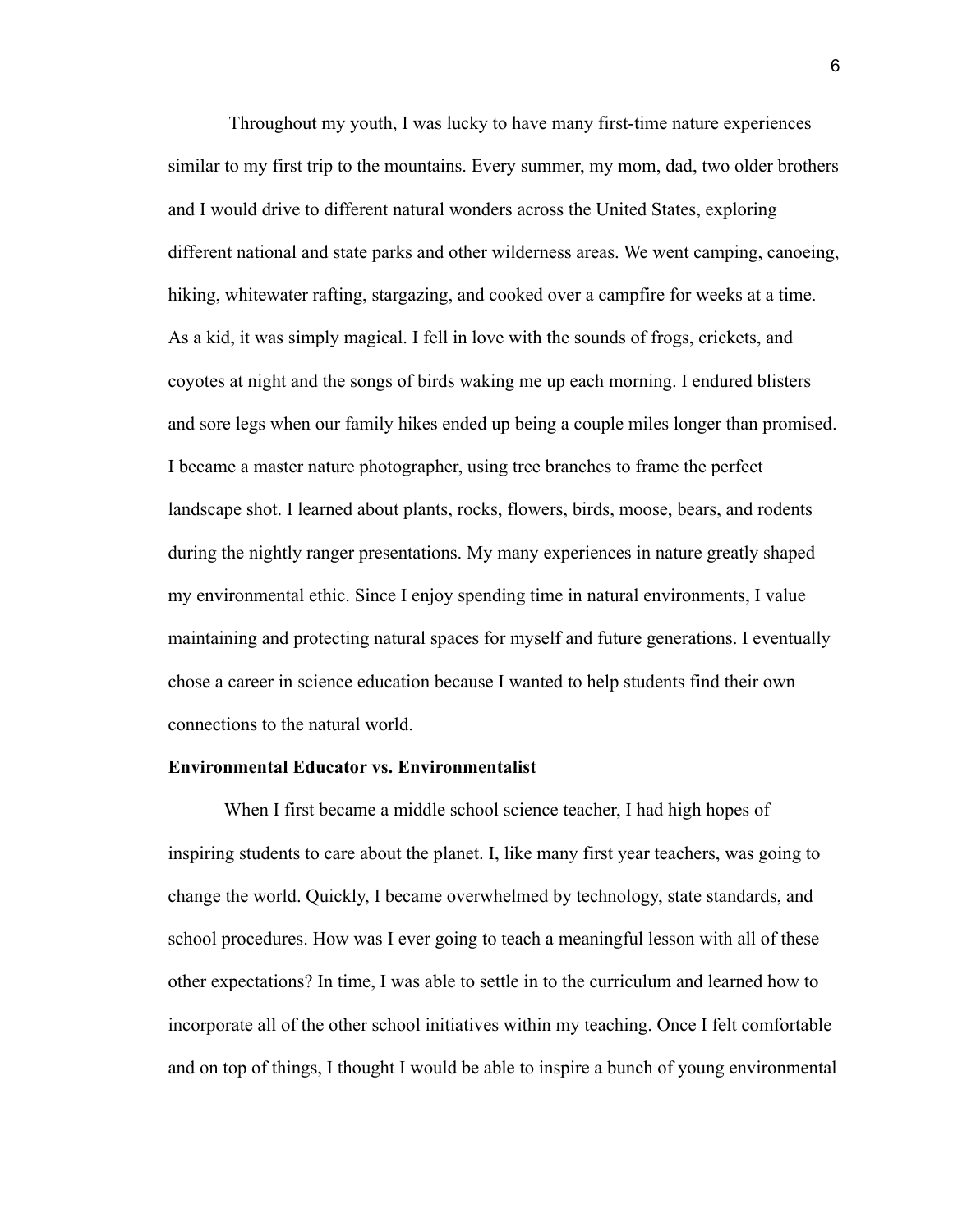activists. Unfortunately, this was not the case. I realized my job is not to be an environmentalist, pushing my beliefs onto my students. Instead, it is my responsibility to expose students to multiple viewpoints about environmental topics and encourage them to think critically, come to their own conclusions, and make their own choices in regard to the environment. As described by the Environmental Protection Agency (2021), environmental education is meant to raise people's awareness of environmental issues and provide them with knowledge and skills to help them make educated decisions and take environmentally responsible action. Environmentalists are often viewed as advocates for the environment but environmental educators are meant to be impartial and present multiple viewpoints regarding environmental issues. They support students' development of critical thinking skills and encourage students to make their own informed decisions and opinions.

## **Positionality**

While I am aware it is necessary to remain as neutral as possible when presenting information about the environment, I recognize my experiences and biases play a role in how I design curriculum and present information. As a white, middle-class individual, I have always had wide access to the natural world and felt welcome in environmental spaces. I understand this is not the case for many members of the BIPOC community and people with less economic wealth. The environmental movement has been criticized for favoring the eco-elite, or white affluent individuals. It makes sense why I would care for the environment because I have easy access to outdoor experiences. Environmental products, such as sustainable clothing and outdoor gear, are marketed toward people like me. As an environmental educator, it is important to be cognizant of my biases and not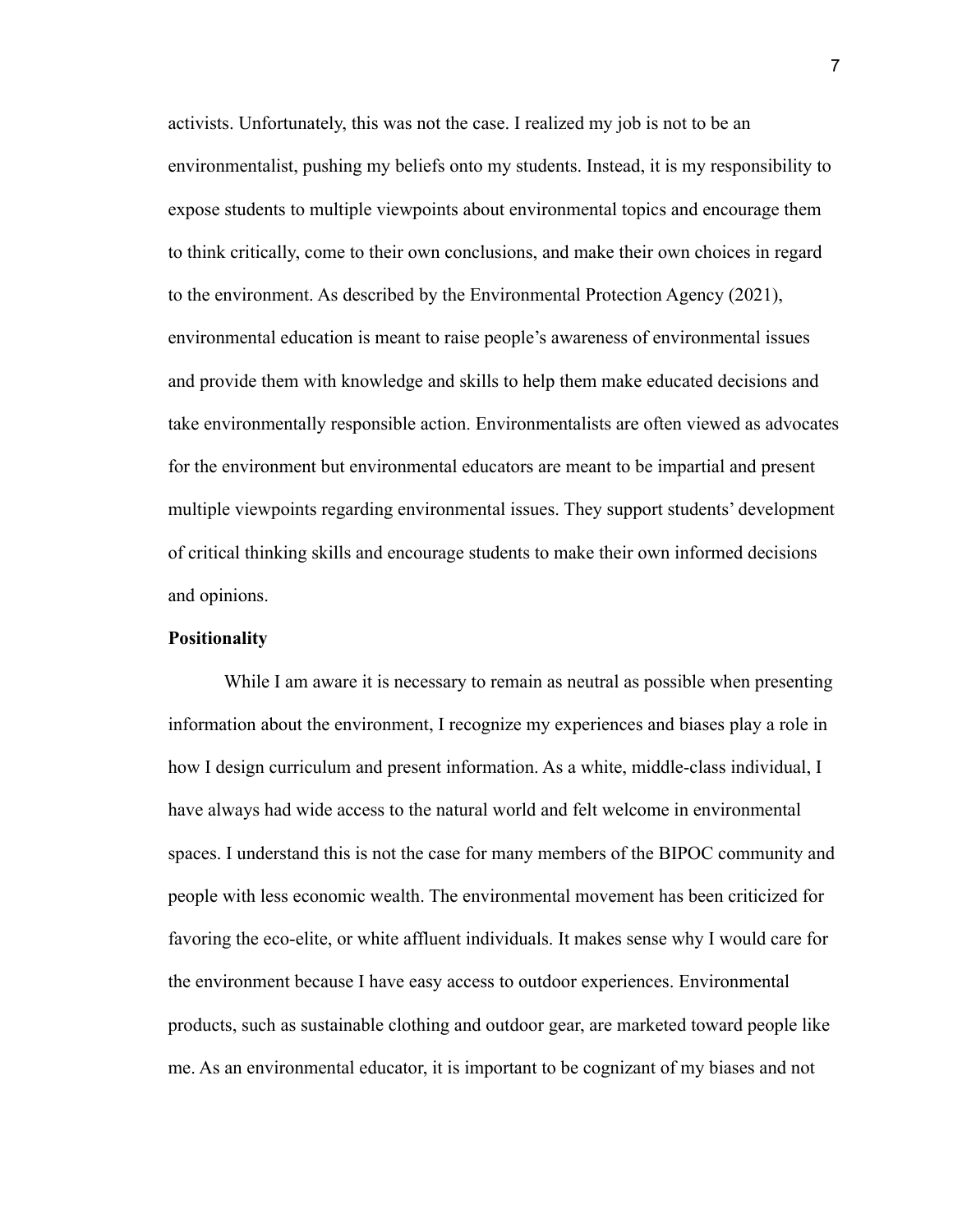assume everyone has or will have a passion for preserving the natural world. Keeping this in mind, I have identified changes I want to make in my teaching.

## **Changes in the Classroom**

In the last two years, the Minnesota sixth grade science standards have changed significantly. Previously, the standards focused on Physics concepts, with minimal reference to environmental topics. The new standards, however, emphasize Earth Science and include benchmarks that focus on human impact on Earth's resources and global climate change. Based on my past experience teaching students about food waste, I knew I would need to change the ways in which I delivered content. I want my students to view themselves as a part of the solution, develop problem-solving skills, and use their unique strengths and perspectives to make positive change in an environmental area that is meaningful to them. In order to encourage personal and civic responsibility, I want to support my students in discovering what they are passionate about. The main goal is for students to take ownership of their learning. Students who own their learning and take part in creating their academic objectives take more responsibility for their work (Rickabaugh, 2016). In environmental education, if students own their learning, I believe they will be more likely to engage in environmental action because they have the opportunity to learn about a topic they care about.

As an elementary school student, I learned to pick up trash, because it was "bad" for the earth. We walked around with garbage bags and plastic gloves and cleaned up any scraps of garbage we could find on the school grounds. On Earth Day, my class planted a tree because it was "good" for the planet. We watched our teacher dig a hole and place the small pine tree in the ground. These activities, while well-intentioned, held little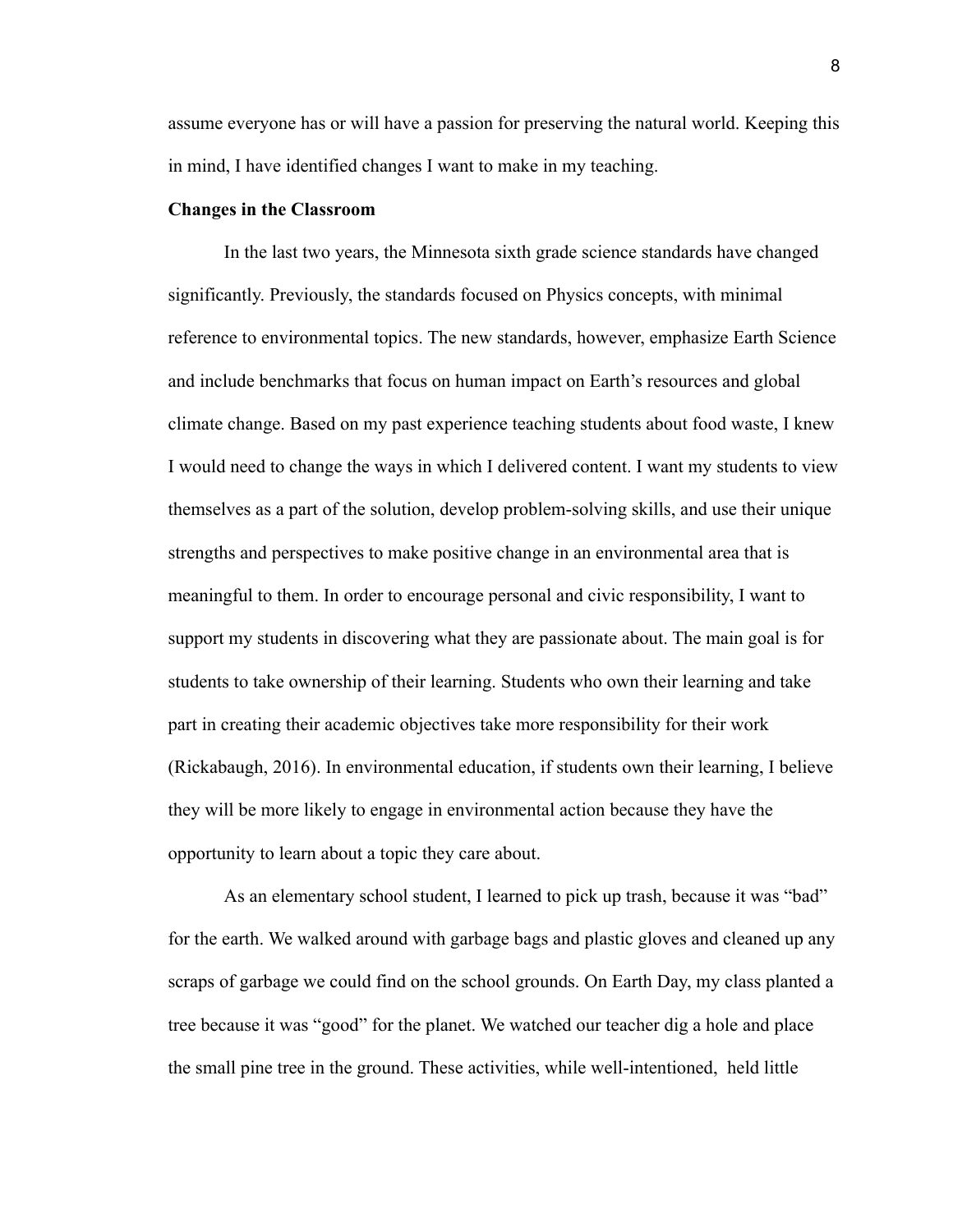meaning, other than it was fun to be outside. I did not continue to plant trees or engage in routine community clean-up projects. Even as a child who loved nature, I did not see the connection between these activities and my life.

Now, as a sixth grade science teacher, I am inspired to make changes in the ways I present environmental topics. Students must be the ones who develop plans for environmental action and advocacy in order for it to leave a lasting impact. Personalized learning allows students to define individual learning goals based on their passions and interests. My hope is to adapt my school's curriculum in a way that allows students to take ownership in their learning and encourages them to take action, in their everyday lives, beyond the classroom.

### **The Bigger Picture**

Looking to the future, we know we will face many environmental challenges, including loss of biodiversity, natural disasters, and scarcity of resources. The National Council for Science and the Environment's (NCSE) 2008 publication, *Environmental Research and Education Needs: An Agenda for a New Administration,* explains the following:

To meet these challenges requires an educated populace and a diverse and competent work force prepared for the rapidly changing world of the 21st century...and education must be a critical element of a national strategy for environmental protection, a sustainable economy and a secure future. (as cited in Potter, 2010, p.27)

Environmental education, in the public school setting, plays a major role in developing environmentally literate citizens who are prepared as future leaders and problem solvers.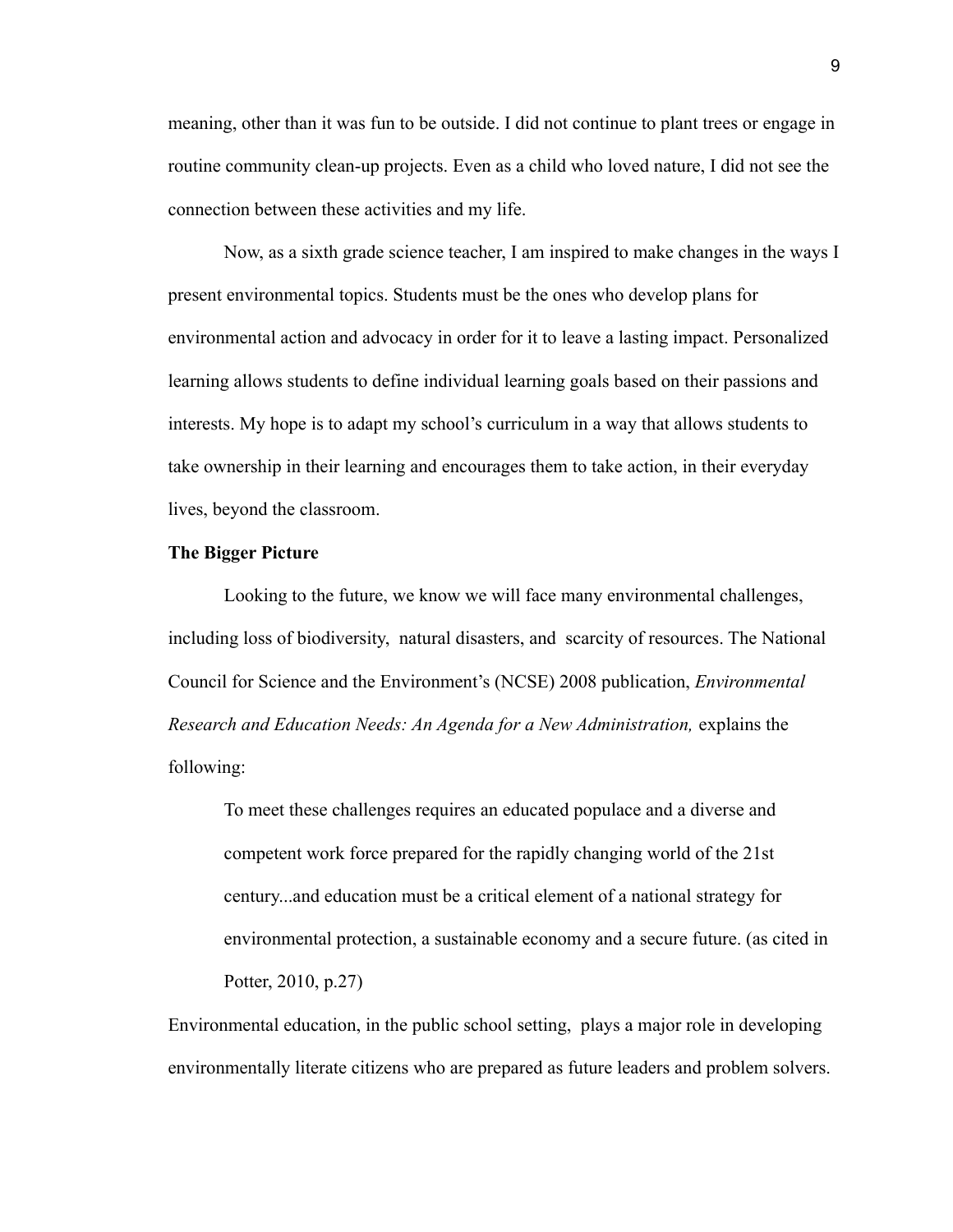It is critical for environmental educators to teach in a way that encourages students to utilize their individual strengths and backgrounds to make positive changes in their local and global communities.

## **Summary**

Throughout this chapter, I have highlighted my motivations to explore the question, *How can personalized learning in the environmental classroom inspire student-led environmental action and advocacy?* My own relationship with the natural world is what first led me to a career in science education. Later, I realized my personal enthusiasm for the environment did not always transfer to my students. My experiences in the middle school science classroom helped me recognize the importance of allowing students to explore their own environmental interests and connections to nature. In order to foster future leaders in the environmental movement, environmental education must allow students the freedom to discover and create their own understandings and solutions to problems in relation to the natural world.

In Chapter Two, I include a history of environmental education and how it has evolved over time. I review research articles that investigate the links between environmental education and environmental action and which strategies have been successful in changing human behavior. I also explore different methods to incorporate personalized learning in a middle school classroom, specifically as it pertains to environmental topics and student engagement in the environmental classroom. In Chapter Three, I describe my work in designing a 6th grade science unit on human impact on the environment and explain the knowledge and information I have synthesized from my literature review to help me build the curriculum. Finally, in Chapter Four, I reflect on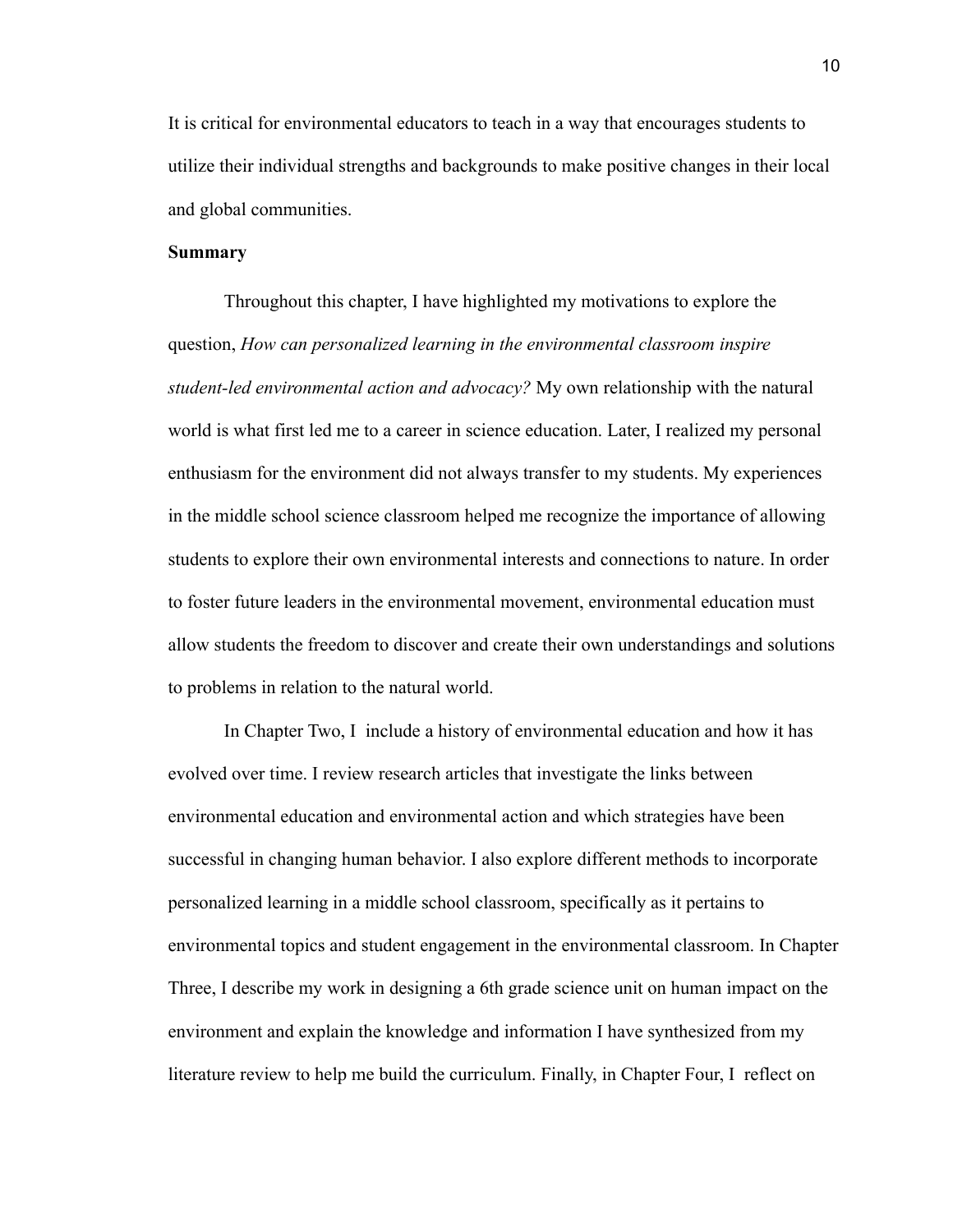what I have learned throughout my project and how I plan to use my new insights and knowledge in future professional settings.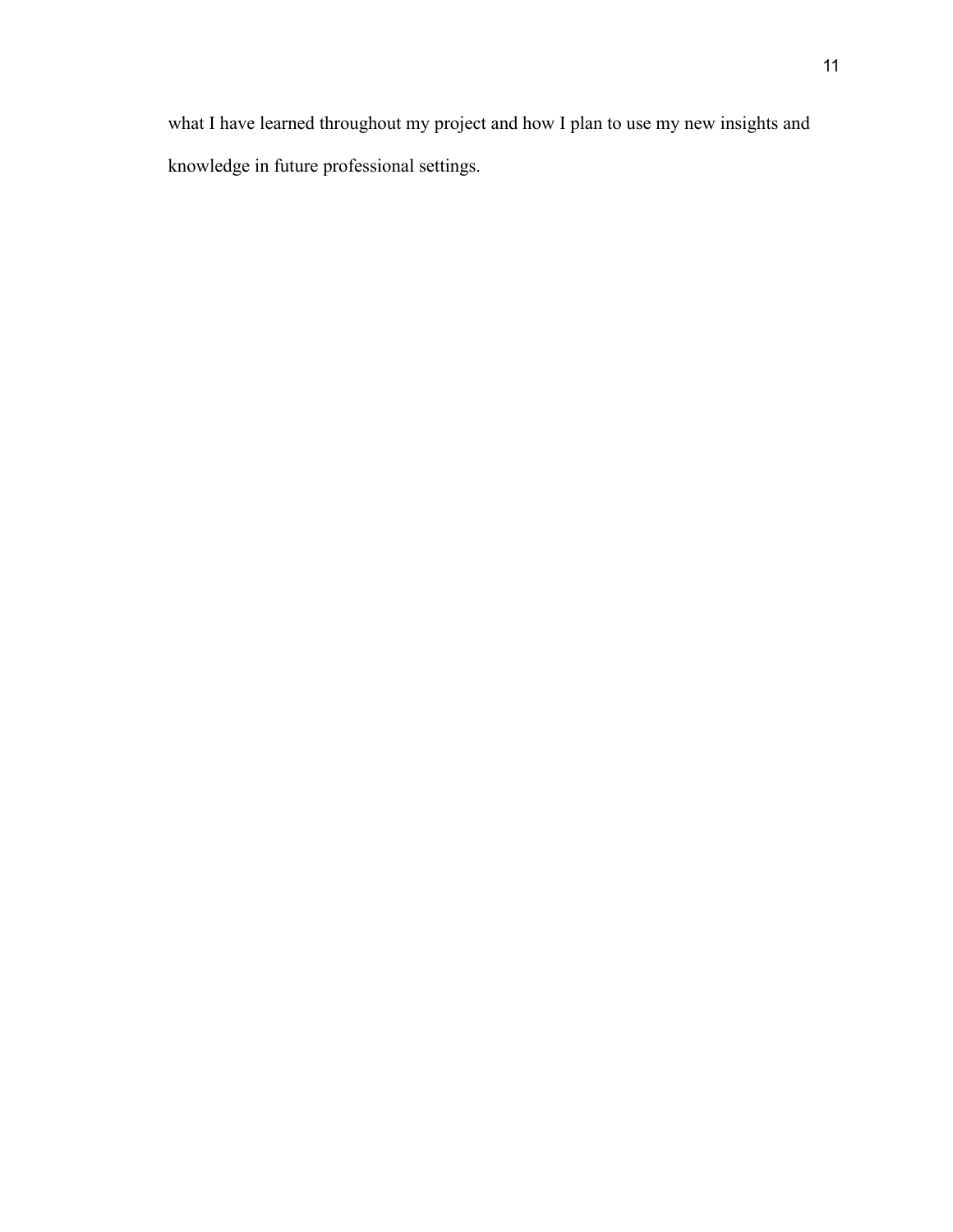#### **CHAPTER TWO**

#### **Literature Review**

The field of environmental education has grown significantly since the environmental movement of the 1960s, when people were mainly focused on air and water pollution. With growing concern for the world's natural resources, the cleanliness of the planet, and humankind's health and well-being, researchers are desperate to determine what will actually make people change their behaviors for the betterment of our future planet. Due to the relevance and urgency of global environmental issues, there is a great deal of research aimed at answering the question, "What leads to pro-environmental behavior?" This literature review attempts to provide a better understanding of the progression of environmental education, the necessary strategies used to encourage environmentally responsible behavior, the most effective methods to engage children and adolescents in environmental learning, and ways to promote student autonomy in the classroom. Reviewing and synthesizing research in these different areas will help answer the question: *How can personalized learning in the environmental classroom inspire student-led environmental action and advocacy?*

## **Overview**

The first section of the literature review provides a history of environmental education, specifically in the United States. It looks at the development of environmental education from past to present and defines the main goals of the field. The second section discusses key factors associated with pro-environmental behavior. It also emphasizes the importance of a positive outlook and presenting a hopeful message about solving environmental issues. The third section focuses on the classroom setting and tools to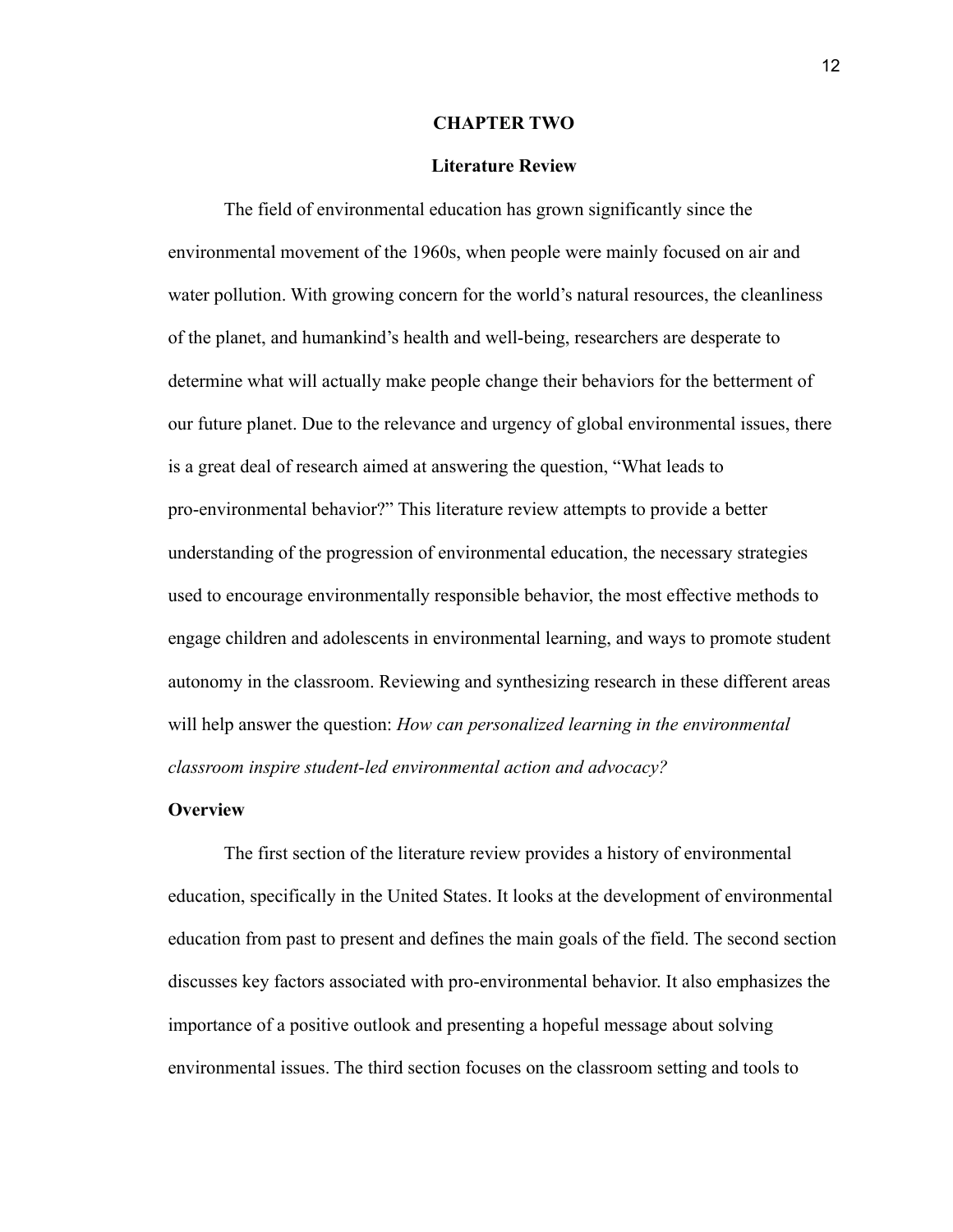promote student engagement and learner agency. The fourth and final section dives into the concept of personalized learning and providing students autonomy to make their own learning goals and choices in the classroom.

## **Environmental Education**

In 1992, the Environmental Protection Agency defined environmental education as "Increasing public awareness and knowledge about environmental issues and providing the skills necessary to make informed environmental decisions and to take responsible actions" (as cited in Potter, 2009, p. 23). Environmental education emphasizes topics which follow larger societal trends and adapts to address the needs of current hot button issues (Monroe  $\&$  Krasny, 2015). It is important to recognize how environmental education shifted its focus throughout history, from strictly environmental problems, such as land degradation, to an emphasis on how certain environmental issues negatively impact the health and well-being of current and future generations of society. The first part of this section provides an overview of the history of environmental education. The second part of this section highlights the interconnectedness of environmental and human needs and the necessity for environmental education to address where natural and social processes meet.

Historian Lynn White explained in her 1967 essay, the Judeo-Christian way of thinking, which encouraged people to exploit natural resources and value humans over all other living things (Brennan  $& Lo$ , 2021). White reflected on humans' ever growing impact on the natural world and warned of the ecological lashback humankind would be certain to face in the final third of the 20th century (White, 1967). Ancient paganism and certain Asian religions had a dualistic view of man and nature, identifying spirits within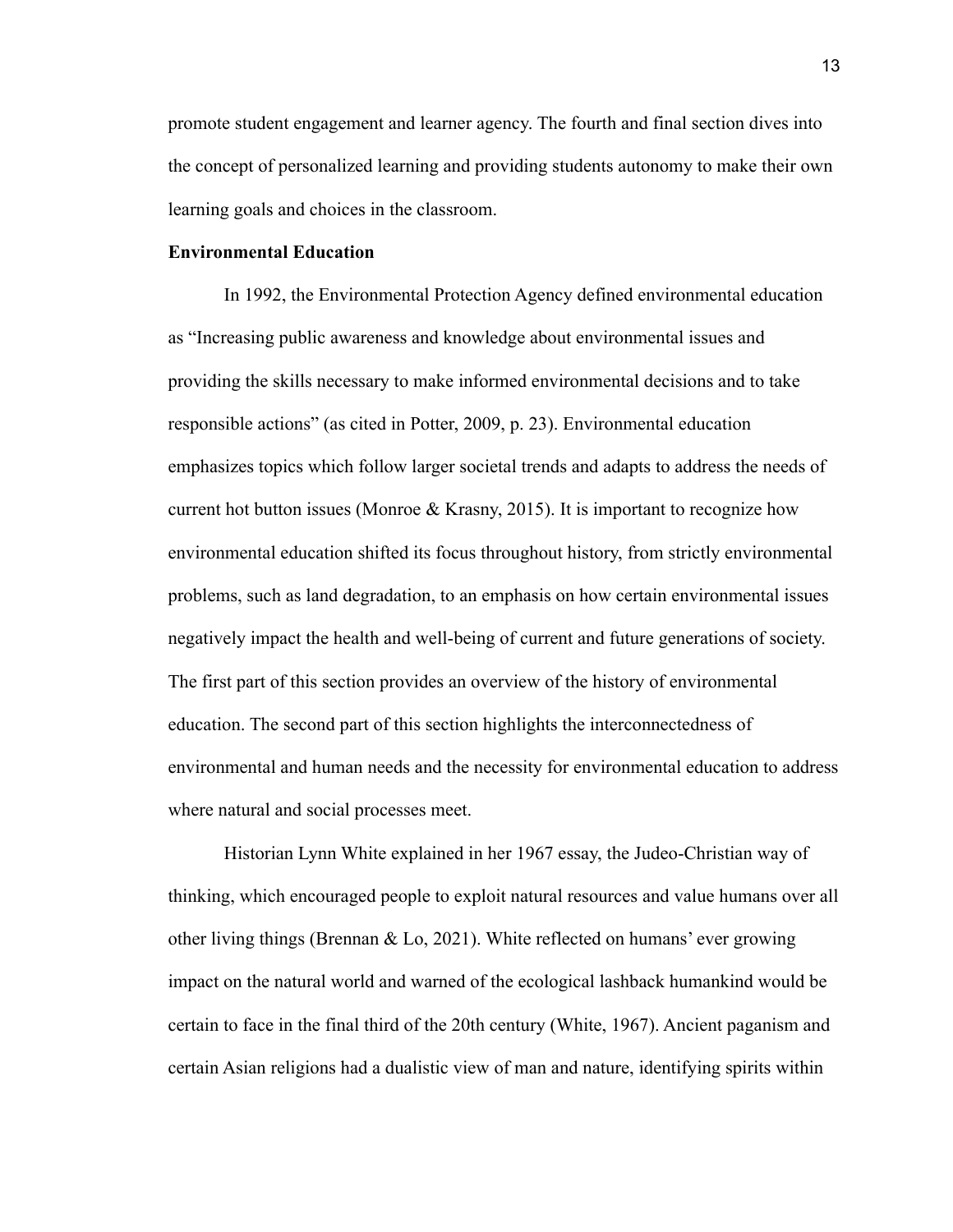different aspects of the environment. Western Christianity, on the other hand, allowed humans to take from the earth without recognizing or considering the resources the environment provides for people (White, 1967). Environmental ethics became a topic of discussion in philosophy in the early 1970s. Environmental ethics opposed the traditional anthropocentric view, which deemed humans as the most important beings on the planet (Brennan & Lo, 2021). The new sub discipline of philosophy, instead, gave intrinsic value to the natural world. It acknowledged the environment as having value on its own, separate from its purpose to provide resources for humankind (Brennan & Lo, 2021).

As environmental concerns heightened, world leaders and organizations worked to devise a plan to increase public awareness and action to protect and improve the future of the environment. Environmental education became an essential part of the plan to save the planet. While many scientists and environmentalists contributed to the foundations of environmental education in prior years, Monroe and Krasny (2015) explain that it was not until the 1968 UNESCO Biosphere Reserve conference in Paris when environmental education was discussed as a global phenomenon. They highlight notes from the conference, which discuss how human-made technological developments have caused issues involving pollution and land degradation. They also addressed people's needs for immediate gains without considering the environmental consequences. The participants of the Biosphere Conference ultimately recommended the implementation of environmental curricula. In 1970, the United States passed the Environmental Education Act, which called for education programs that would inform students about environmental policies and support pro-environmental actions and behaviors (Environmental Education Act, 1970).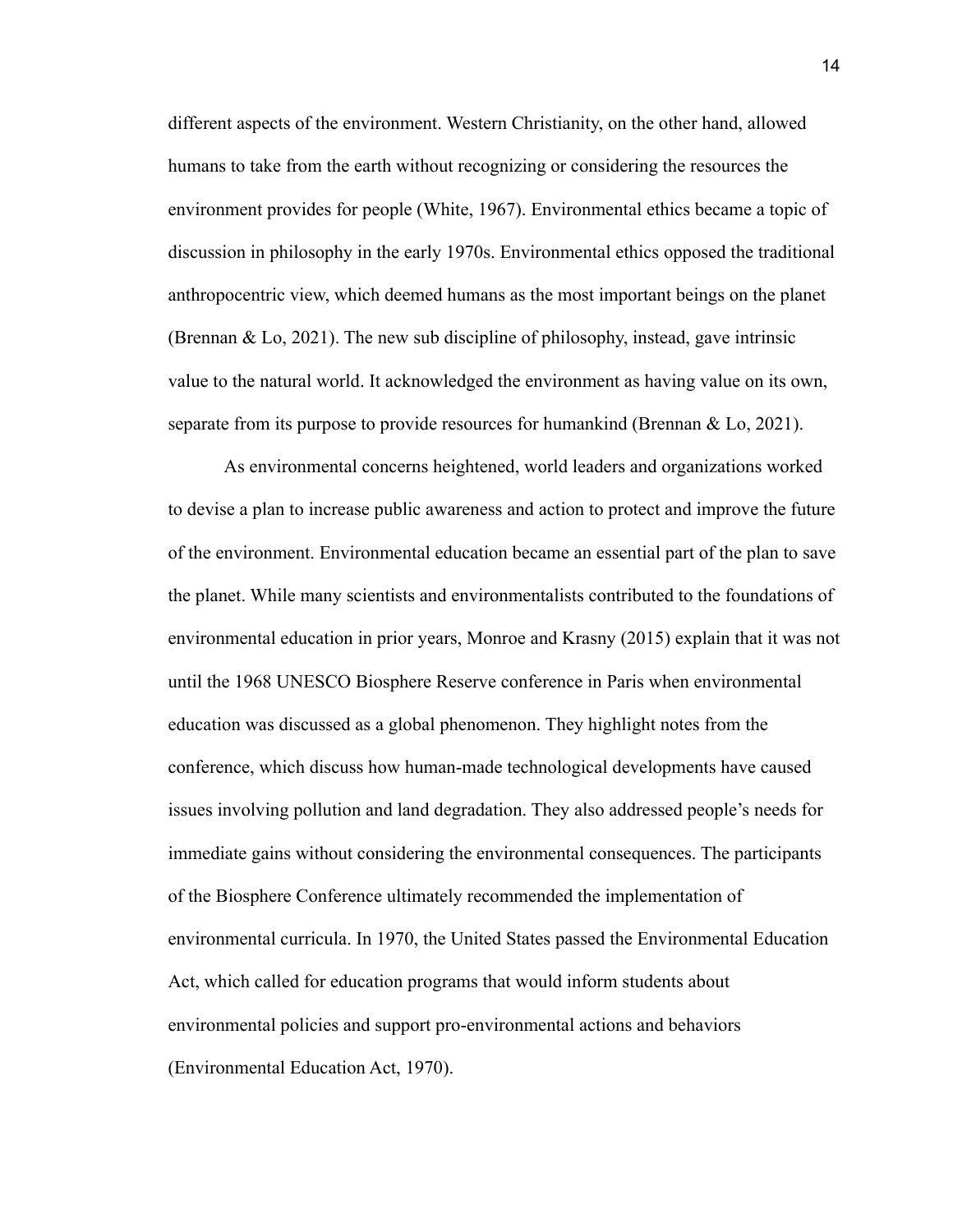One of the most renowned events in the push for universal environmental education was the Tbilisi Conference held by UNESCO in 1977 in Tbilisi, Georgia (Hungerford, 2010). Educators and environmentalists wrote the Tbilisi Declaration, which emphasized problem solving and issue resolution in environmental education (Hungerford, 2010). It also included the following three goals:

- A. Fostering clear awareness of and concern about economic, social, political, and ecological interdependence in urban and rural areas.
- B. Providing every person with opportunities to acquire the knowledge, values, attitudes, commitment and skills needed to protect and improve the environment.
- C. Creating a new pattern of behavior among individuals and groups towards the environment. (Tbilisi Declaration, UNESCO, 1978, p.26)

One thing to note is the fact that the goals did not promote a specific belief system regarding the environment. The goals outlined in the Tbilisi Declaration, rather, highlight the need to provide opportunities for individuals to learn about the environment and ways to protect the environment. In educating people about environmental concerns and how the natural world impacts economic, social and political structures, individuals gain the knowledge necessary to make their own informed decisions and act accordingly. It is essential for people everywhere to have all of the information and receive the full story in order to act in an environmentally responsible way (Potter, 2010).

#### *Environmental Education Today*

After the Tbilisi Conference, the United Nations held many meetings to support the progression of environmental education, also referred to as EE (Monroe & Krasny, 2015). Today, EE is presented in many different forms. Richard Louv's book, *Last Child*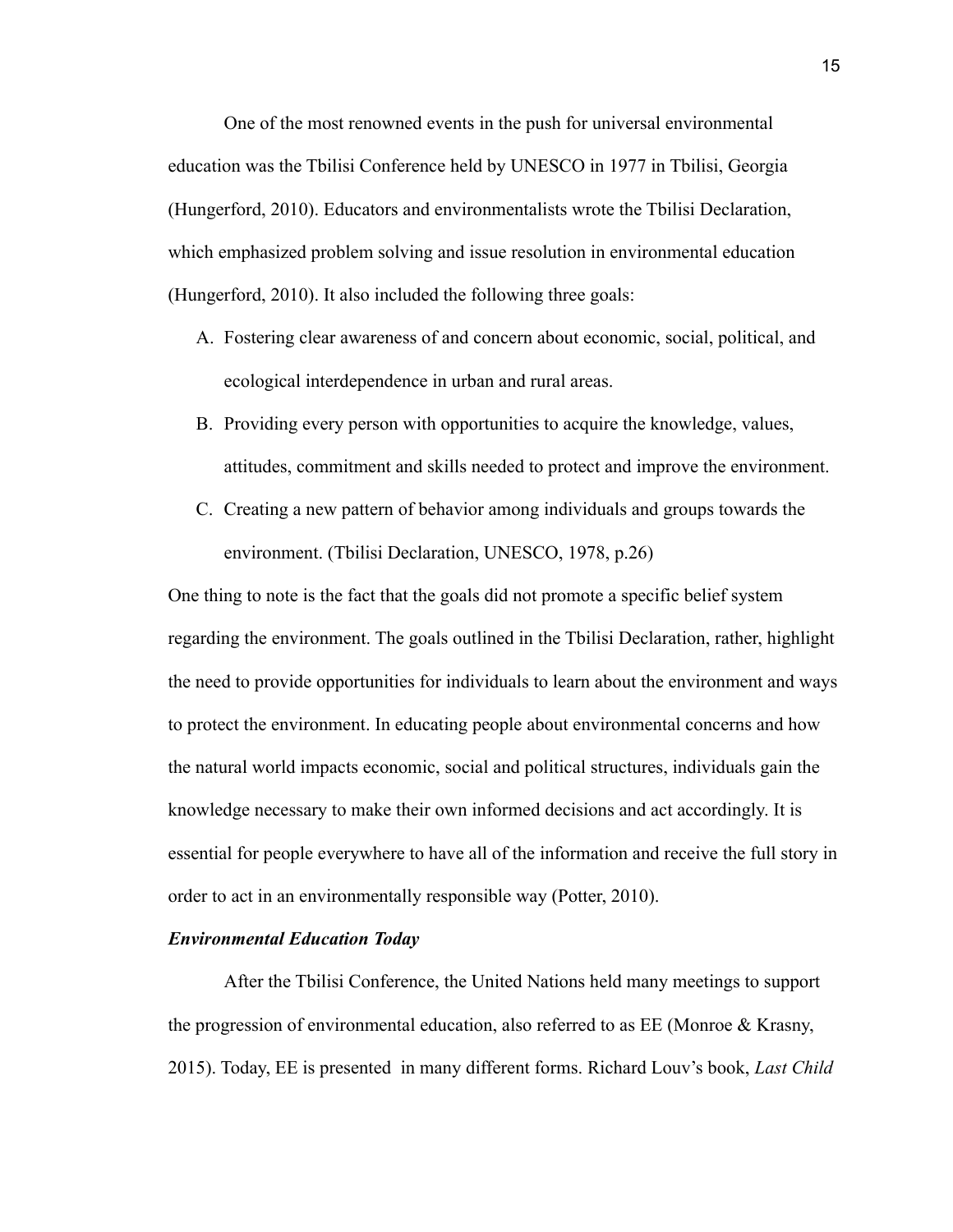*in the Woods,* introduced people to the concept of "nature-deficit disorder", where children lack experiences in nature because the majority of youth entertainment comes from indoor activities and parents worry about allowing their children to explore the outdoors independently (Louv, 2006). Since many children spend little time outside, outdoor education has become a form of EE, exposing and connecting youth to nature through outdoor classes.

Urban environmental education is another key aspect of EE. Urban residents recognize nature in their own communities and learn about ways to improve their own environments (Monroe & Krasny, 2015). Organic community gardens, municipal solid waste programs, and urban beautification are all examples of current projects in urban EE.

One of the most prevalent avenues for EE is its implementation in public primary and secondary schools. Schools in most industrialized countries utilize standardized curriculum and benchmarks. Curriculum standards can be helpful in ensuring certain skills and topics are taught in schools. Oftentimes, however, high-stakes subjects, like reading and math, take precedence over content areas, such as social studies and environmental education (Monroe & Krasny, 2015). Fortunately, many states and schools have adopted new science standards with an emphasis on EE content and skills including problem solving, critical thinking, and communication.

As the discussion and definition of EE has developed, Education for Sustainable Development (ESD) has also come into the picture. Krasny and Monroe (2015) explain that ESD focuses equally on the economy, society, and the environment, emphasizing equity, democracy, and human rights. They go on to highlight how EE has shifted away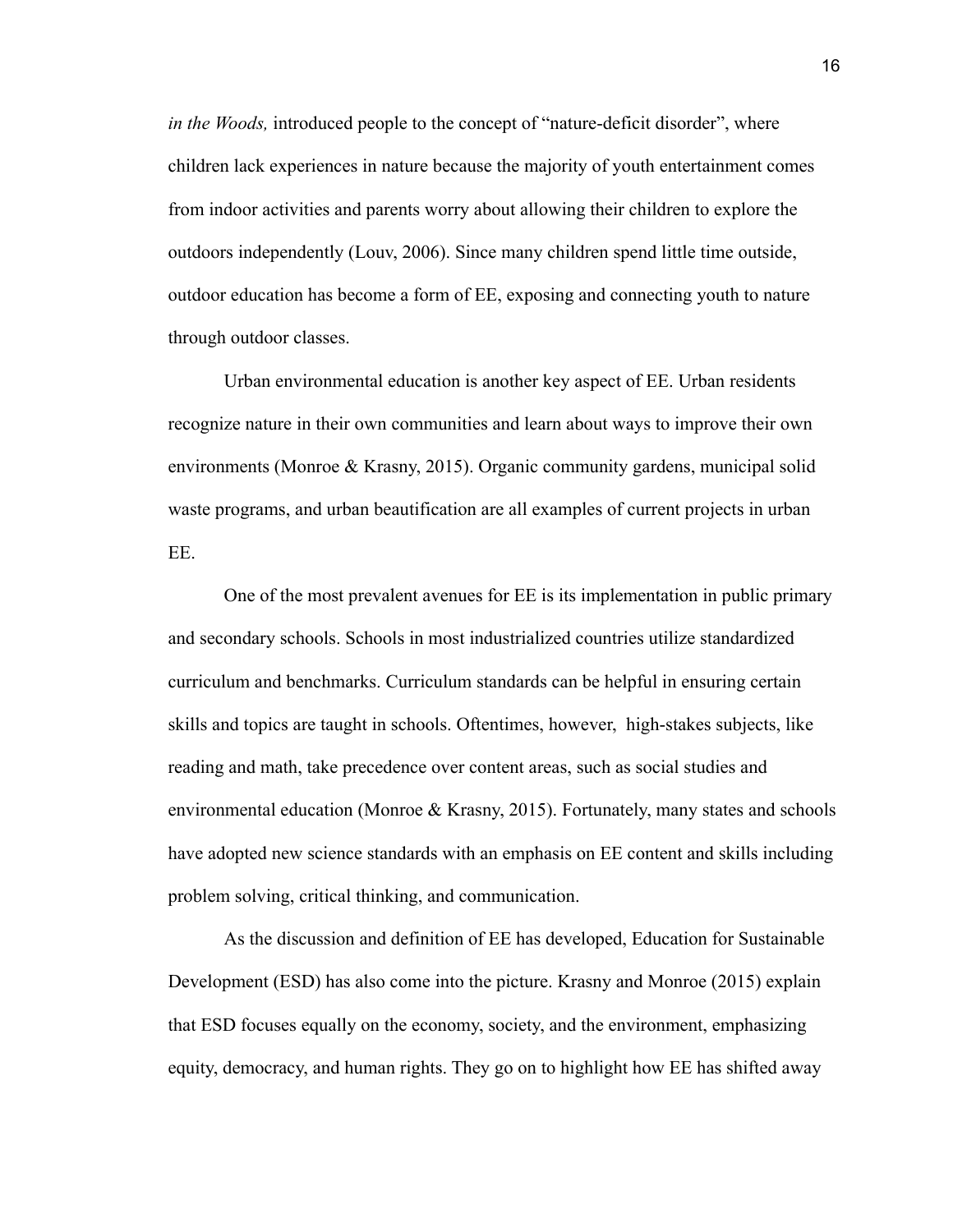from solely focusing on the promotion of environmentally friendly behaviors to also including sustainable behaviors, which highlight the minimization of negative environmental, social justice, and economic impacts. While some groups view EE and ESD as separate entities, Krasny and Monroe recognize the two as partners. EE must work to build a more equitable world and encompass the protection of human rights and preservation of multiple cultures and a well-balanced environment (Rose & Bridgewater, 2003). Orlando Hall Rose and Peter Bridgwater, former directors of UNESCO, explain the need to change the way people approach environmental issues in the journal entry, *New Approaches Needed to Environmental Education and Public Awareness*. They highlight the connection between environmental sustainability and human well-being by acknowledging how people from different cultures and socioeconomic backgrounds are impacted by environmental issues, such as desertification or destruction of wetlands. EE must bridge the gap between the world's social and natural systems and help people recognize how both greatly affect one another.

With the support of EE in schools and the increased awareness of world environmental problems, the next step is transferring knowledge into action. How can environmental education instigate pro-environmental behavior? The next section reviews the factors that contribute to an individual's concern for the environment and the best practices to convert awareness into positive environmental change.

#### **Pro-Environmental Behavior**

The 1977 Tbilisi Intergovernmental Conference on Environmental Education defined the objectives of environmental education to include *awareness, sensitivity, attitudes,* and *skills* centered around pro-environmental beliefs and behaviors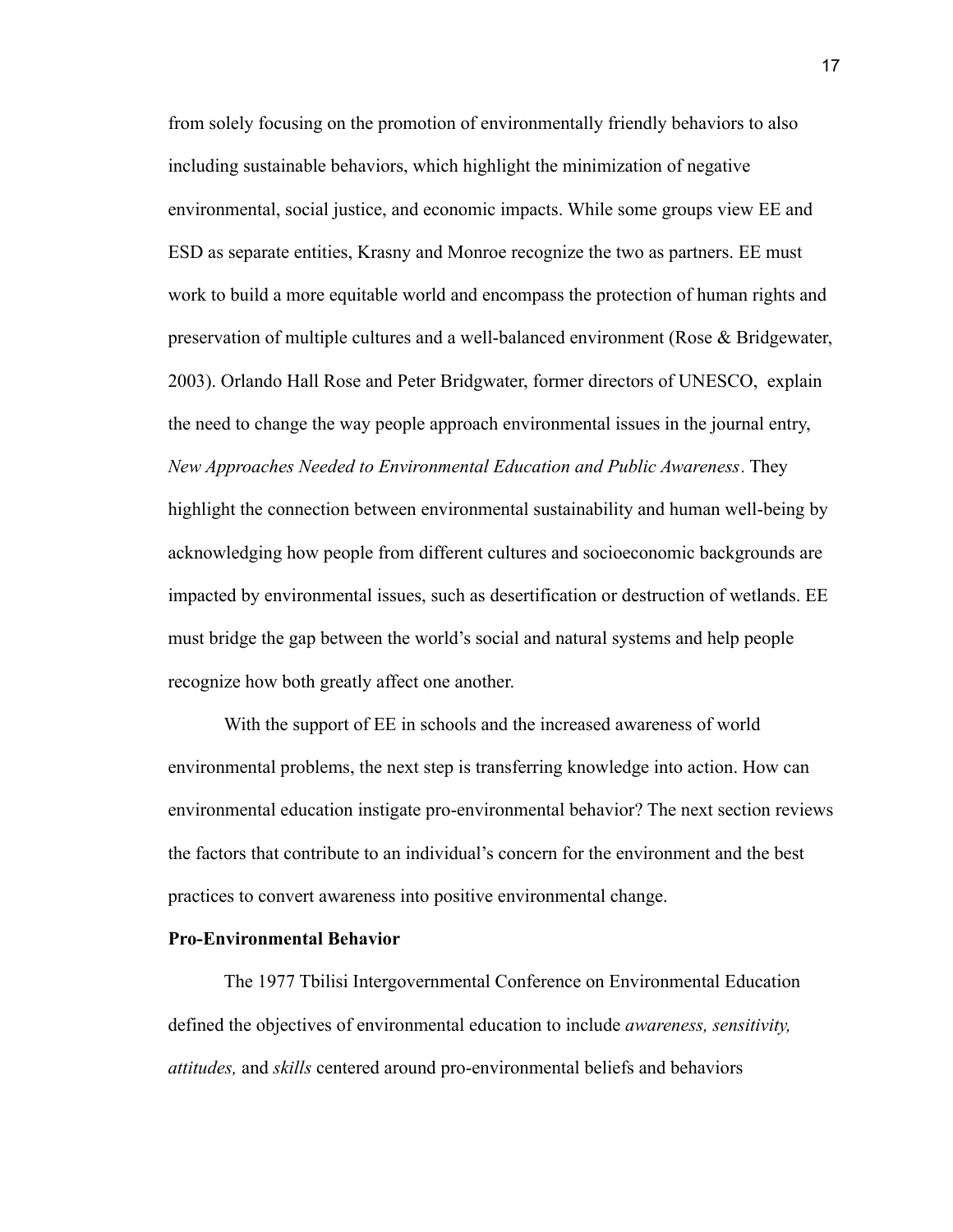(Hungerford & Volk, 1990). Although people's awareness of environmental issues has increased, individuals fail to recognize the role they play in protection and conservation of the environment. People want environmental protection but they want it to come from the federal government. The Science Advisory Board points out that environmental quality is not only determined by government regulations and decisions and nonprofit organizations but it is largely impacted by individuals, families, small businesses and communities (as cited in Potter, 2010). The question remains, if people are aware of environmental issues, what will make them act or change their behavior? Research on pro-environmental behavior helps identify successful and unsuccessful tactics to engage citizens in action that will protect and sustain the environment. The first part of this section highlights factors associated with pro-environmental behavior such as gender, exposure to nature, and socioeconomic status. The second part addresses the importance of presenting a hopeful message about environmental change, one where people feel like they are part of the solution rather than the problem.

#### *Key Factors of Pro-Environmental Behavior*

Early US explanations of pro-environmental behavior involved a simple linear progression. Environmental knowledge transitioned to environmental attitude and finally resulted in pro-environmental behavior (Kollmus & Agyeman, 2002). Research, however, revealed there are many other factors that contribute to a person's pro-environmental behavior, or lack thereof. Unfortunately, many programs continue to use the linear approach, assuming environmental knowledge will lead to environmental action. A 1987 meta-analysis performed by Hines, Hungerford, and Tomera attempted to build a better understanding of which factors best predicted a person's tendency toward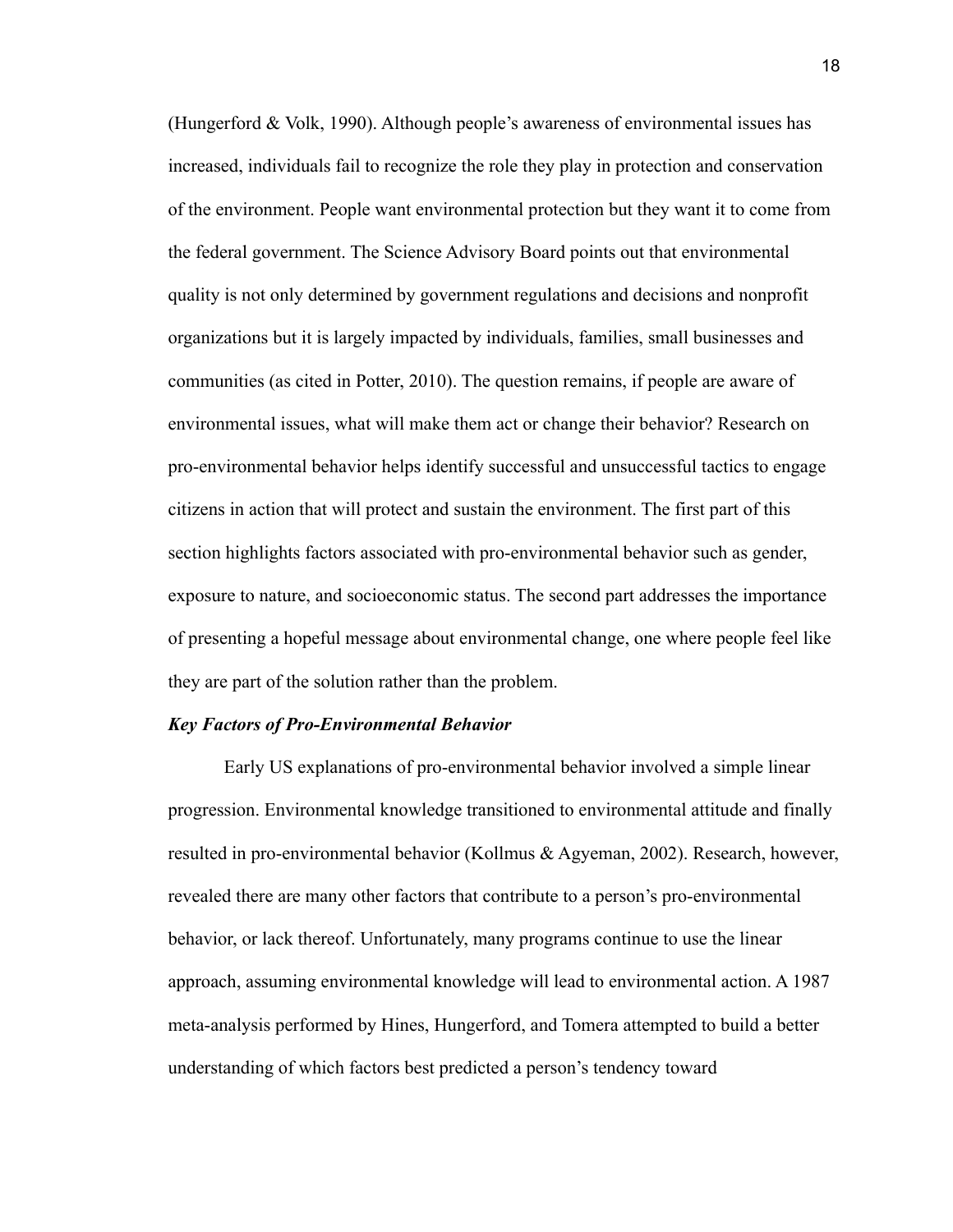pro-environmental behavior. While they were unable to determine exactly which elements would lead to positive environmental action, they were able to devise *The Proposed Model of Responsible Environmental Behavior,* which identified *knowledge and skills, desire to act,* and *situational factors* as possible determinants of a person's willingness to engage in pro-environmental behavior.

**Knowledge and Skills.** Hines, Hungerford, and Tomera created the model after examining numerous empirically based environmental behavior studies (Hines et al., 1987). They learned that knowledge of environmental issues was indicative of an individual's potential to engage in environmentally responsible behaviors. In addition to knowledge of an issue, however, the individual also needs the knowledge of actions that help to improve the problem and have the skills and abilities to perform such actions (Hines et al., 1987). It is essential for people to have actionable steps to follow in order to feel as though they have some sort of control in the matter.

**Desire to Act.** Besides having the appropriate knowledge and skills, research also shows a person must have the desire to act in pro-environmental ways. An individual's desire to act depends on their attitude, locus of control, and sense of responsibility to the environment. (Hines et al., 1987) Not surprising, if a person has a positive view of the environment, they are more likely to engage in positive environmental action (Kollmus & Agyeman, 2002). As mentioned in the introduction of this section, some people have an external locus of control and believe leaders and powerful companies and organizations must solve the world's environmental problems (Kollmus & Agyeman, 2002). Others with an internal locus of control are more likely to engage in pro-environmental behavior because they believe their actions can bring about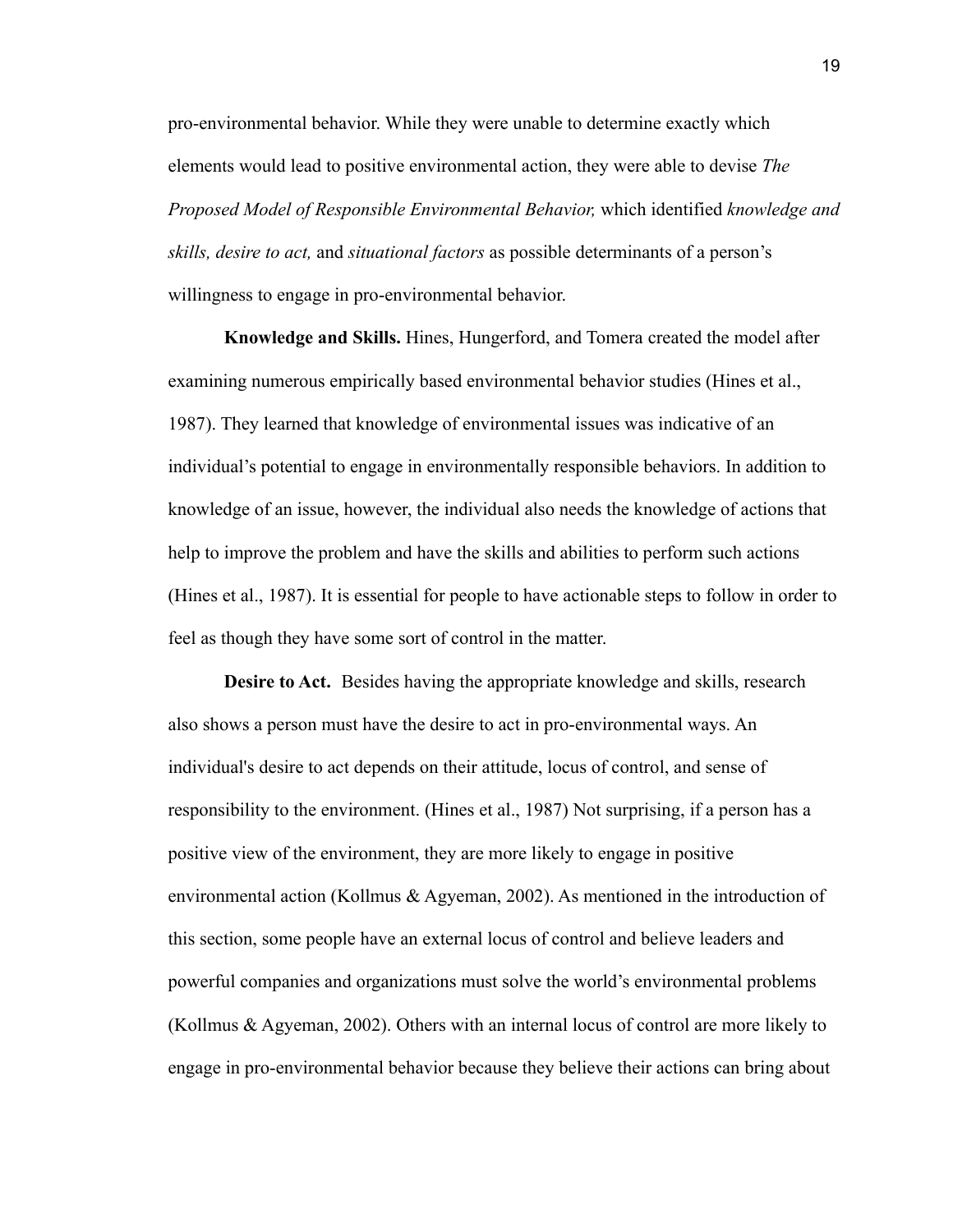change (Kollmus & Agyman, 2002). Finally, an individual has a stronger desire to take on environmental action when they have a sense of responsibility to the environment. This is shown in Jeffrey Swanagan's study involving factors that influence zoo visitors (2010). He explains the importance of zoo visitors needing to form personal connections in order to engage in conservation efforts. Visitors who engaged with the elephant exhibit and presentation were more likely to contribute to the elephant conservation effort opportunities offered upon leaving the zoo than those visitors who only passively viewed the elephant exhibit (Swanagan, 2010). Humans have a greater sense of responsibility when they form a connection to the problem at hand.

**Situational Factors.** Perhaps the most challenging aspect of understanding human pro-environmental behavior is the reality that people come from such a wide variety of backgrounds. Hines et al.'s meta-analysis reviewed the relationship between demographic variables, income, age, gender, and level of education and responsible environmental behavior (1987). While no one situational factor outweighed another in determining someone's tendency to engage in responsible environmental action, each factor is still worth noting in a person's decision making process. Even if a person has the desire paired with the knowledge and skills necessary to act responsibly, financial constraints may act as a barrier towards a person's ability to do so (Hines et al., 1987). On the contrary, situational factors may encourage pro-environmental behavior without a person's knowledge of the environment or desire to act responsibly. Economic incentives, for instance, persuade people to reduce energy consumption (Hines et al., 1987). Even though environmentalists and environmental educators cannot control situational factors, they can help instill environmental hope and present positive messages around change.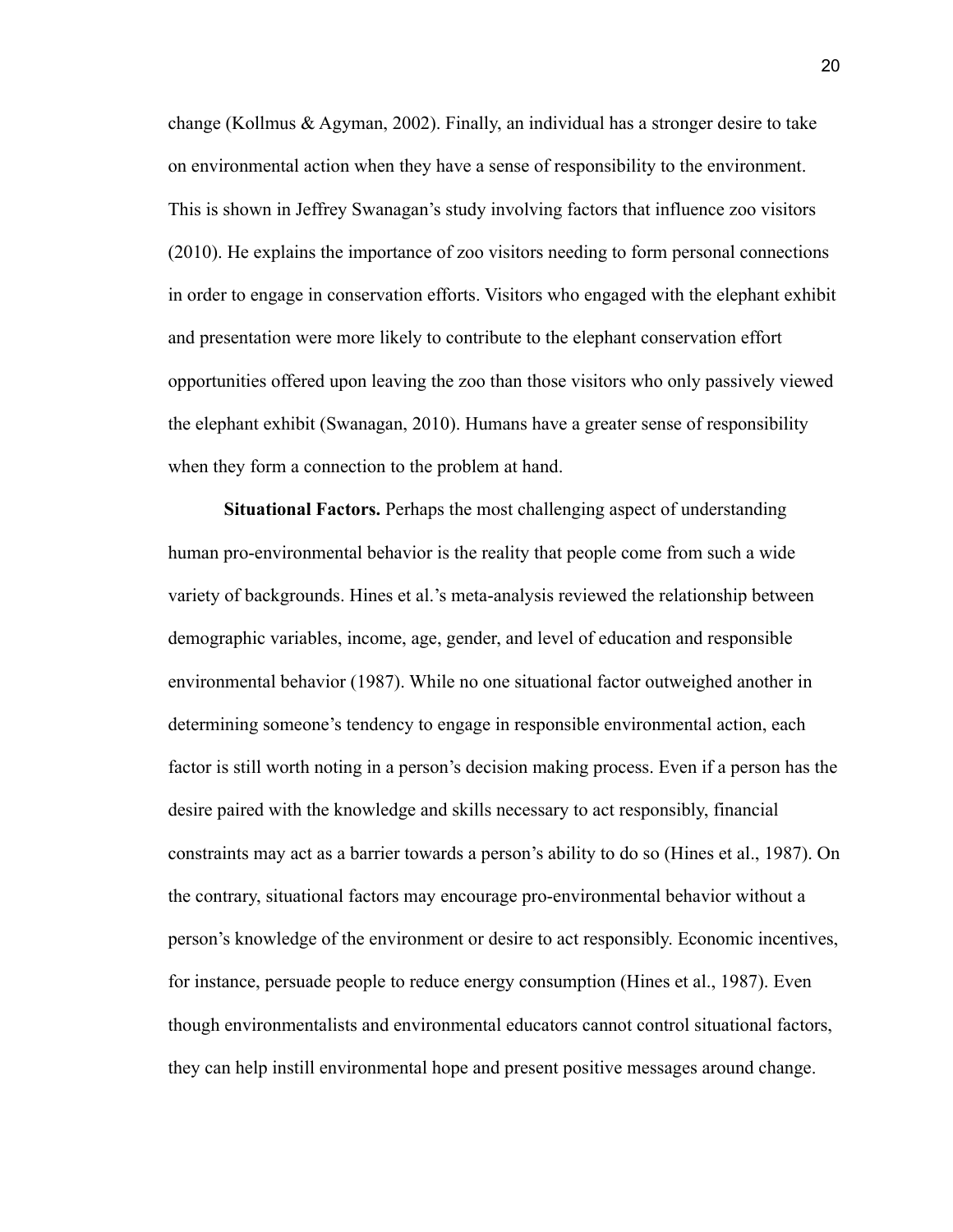## *Positive Outlook*

Environmental hope highlights goal setting and agency thinking, where students are pursuing their goals (Kerret et al., 2020). It is based on a student's belief that they can make a difference. Kerret et al.'s study looked at green schools and hope-enhancing programs to determine if they had an impact on students' pro-environmental behavior (2020). These particular schools provide opportunities where students engage in environmental problem-solving activities and green school initiatives. The study concluded that students who attended schools with environmental-hope-enhancing programs were more likely to report having environmental hope which also correlated with pro-environmental behavior (Kerret et al., 2020). Environmental hope relates to a person's internal locus of control, discussed earlier in this section. An individual needs to feel as though they have the power to make a difference in order to seek out opportunities to make positive environmental change.

It is important to consider the many factors that impact a person's decisions involving the environment. There is no one-size-fits-all approach to convincing a person to make environmentally responsible decisions, however, environmental knowledge, skills, and hope positively correlate with pro-environmental behaviors. When encouraging pro-environmental behavior in the classroom setting, it is equally essential to think about student engagement. Since environmental knowledge and skills are key indicators of an individual's involvement in environmental responsible actions, teachers must work to develop engaging EE curriculum and learning opportunities.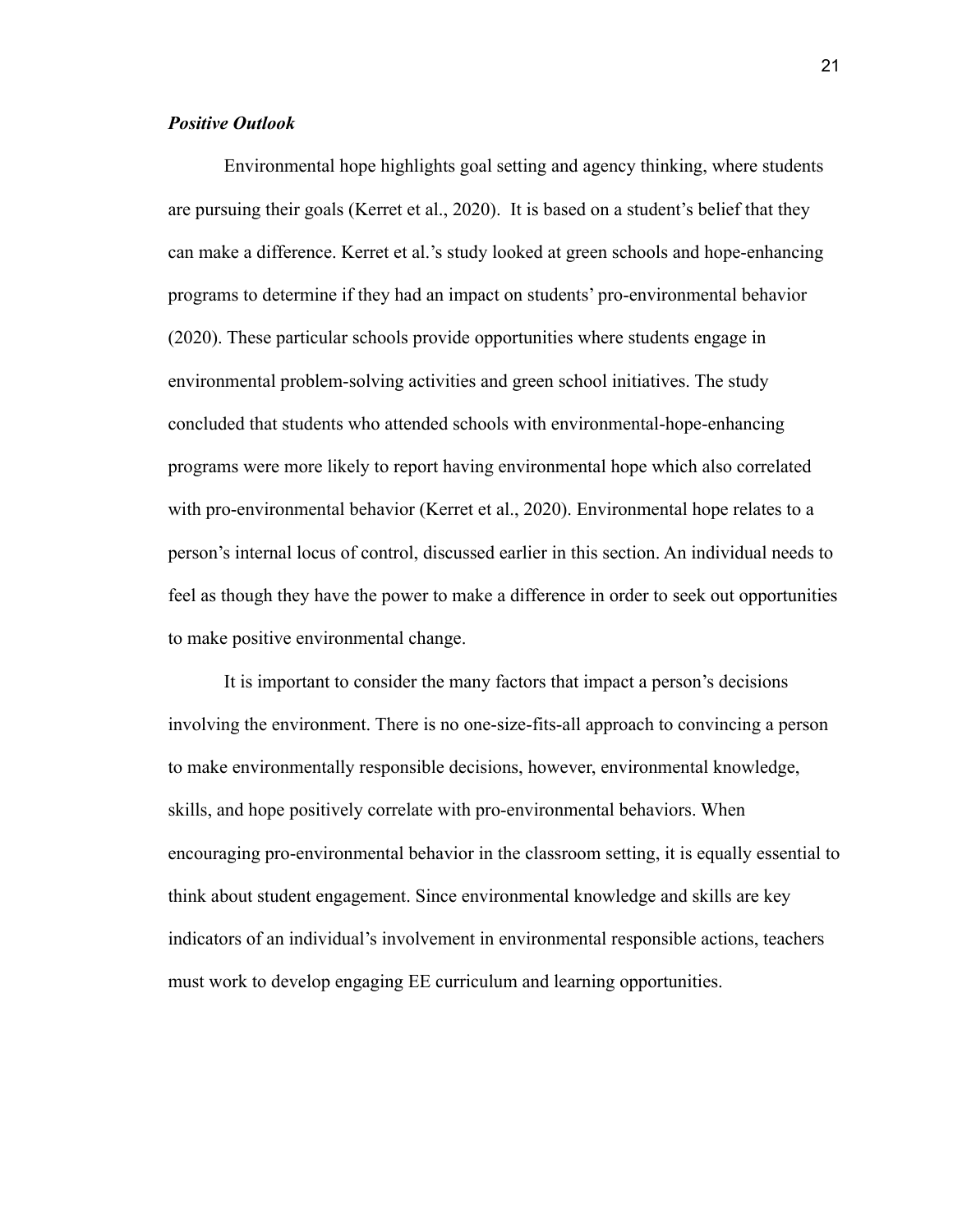## **Student Engagement**

Research has shown that student engagement is associated with improved academic achievement (Frensley et al., 2020). It is beneficial to recognize and understand elements that contribute to student engagement. The first part of this section explains the Self-Determination Theory and the importance of ensuring students' psychological needs are met in order to increase student engagement. The second section discusses how positive teacher-student relationships lead to academic improvement and increased psychological engagement. The third section looks more closely at strategies to increase student engagement in the environmental classroom through student agency.

## *Self-Determination Theory*

Singapore's former Minister of Education, Mr. Ng Chee Meng, created and defined the term *joy of learning, "*when students are intrinsically motivated, love what they are doing in class, and enjoy attending school" (Ng, 2017 as cited in Wang et al., 2019, p.1). Teachers play a key role in supporting students' joy of learning and intrinsic motivation. The Self-Determination Theory explains that student intrinsic motivation correlates to whether or not a student's psychological needs are met (Wang et al., 2019). The goal is for students to gain satisfaction from the learning process rather than striving for a separate outcome. Unfortunately, students' intrinsic motivation typically declines with increasing age. When students reach adolescence, learning often becomes more performance-oriented, which contradicts intrinsic motivation. Educators have the responsibility to provide assignments and activities that satisfy a student's core psychological needs (Gnambs & Hansfstingl, 2015).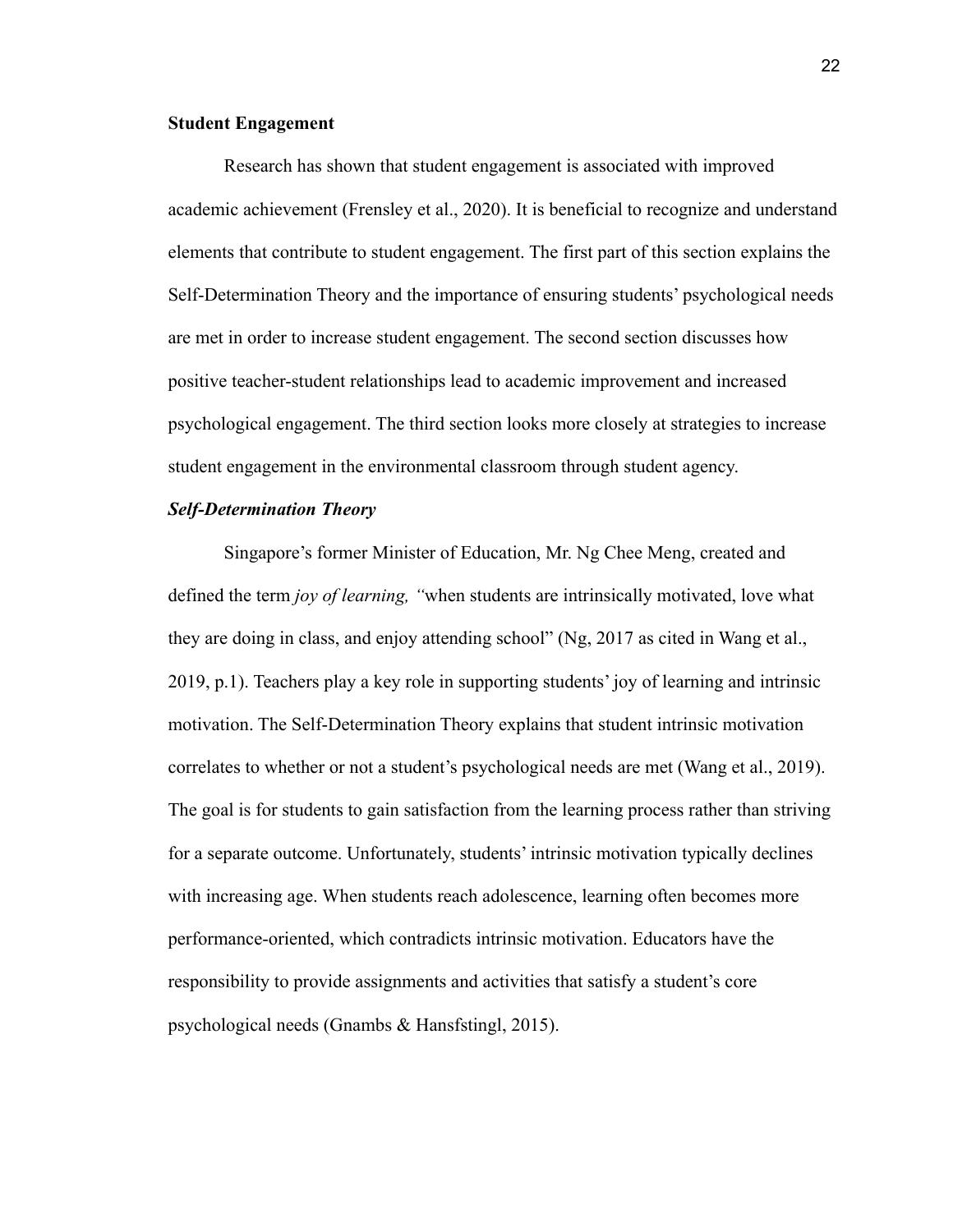When students' core psychological needs are met, students report higher levels of intrinsic motivation (Gnambs & Hansfstingl, 2015). The core psychological needs include competence, autonomy, and relatedness. Competence refers to a student's ability to master a skill and their perception of their ability. If a student believes they can learn the material, they will be more intrinsically motivated. On the contrary, if they believe the content is out of reach, they shut down and experience feelings of hopelessness. They also stated that autonomy is a student's freedom to make choices in their learning. Children and adolescents need to have a sense of control and voice in their academics. Otherwise, they may feel they are being forced to complete school work. Relatedness involves a student's feeling of belonging. Students who feel as though they are a valuable contributor in class and have positive relationships with their peers and teachers also have more positive academic attitudes (Gnambs & Hansfstingl, 2015).

#### *Teacher-Student Relationships*

Relationships are especially important for teachers to be cognizant of because students spend the majority of their days in the classroom. Teachers have the responsibility to build relationships with their students to ensure students feel secure in their learning environment. Security in the classroom provides a safe space for exploration, which, in turn, improves student engagement (Quin, 2016). Daniel Quin reviewed 46 published studies, focused on student engagement, and found that quality teacher-student relationships were indicators of higher psychological engagement, academic achievement, and attendance along with less disruptive behaviors, suspensions, and dropout rates (Quin, 2016). Teachers can establish meaningful relationships with their students by listening to students' opinions and allowing them to share their voices.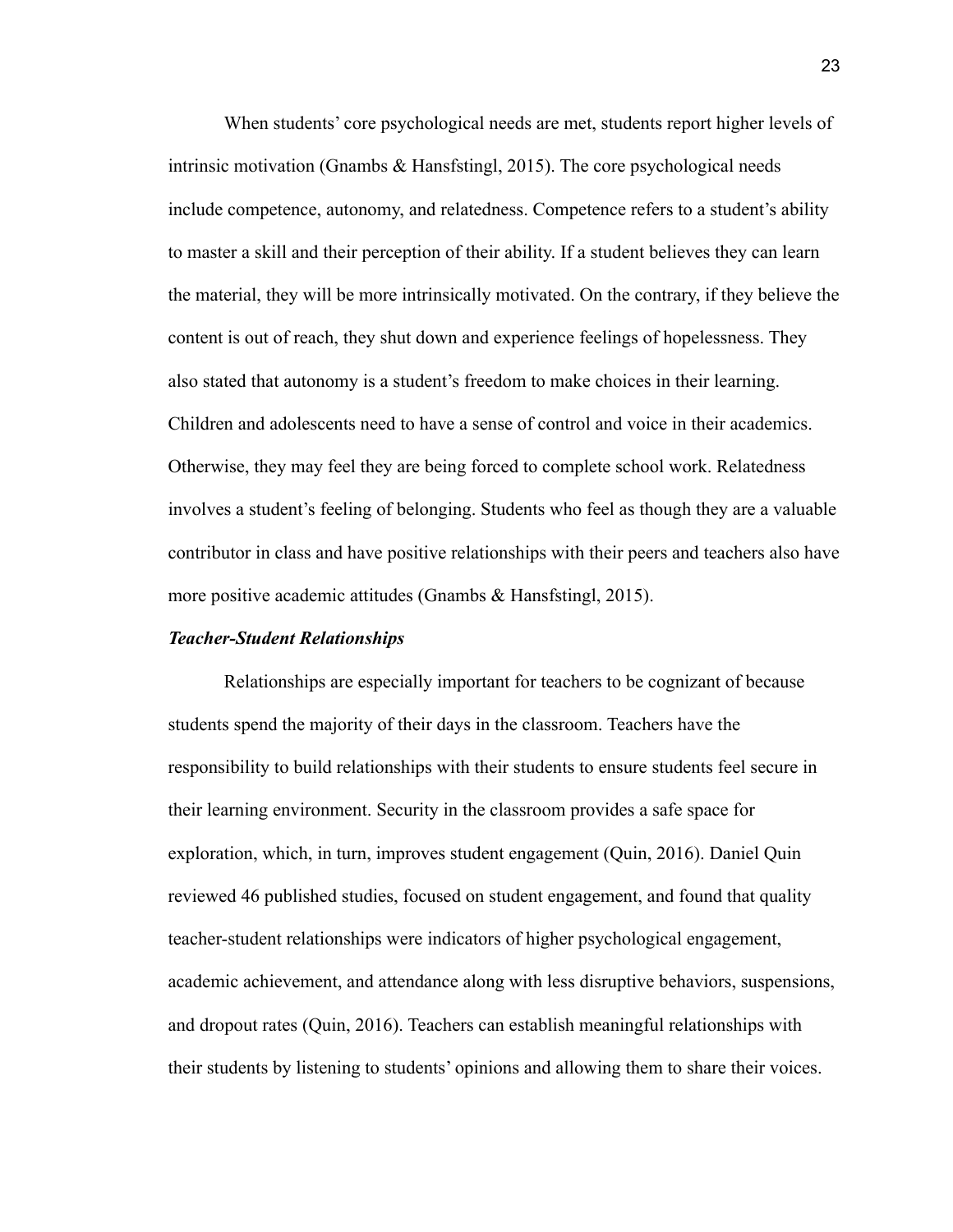Providing opportunities for students to share their voices not only builds teacher-student relationships but also promotes student agency, another integral part of student engagement and motivation.

## *Six Elements of Environmental Agency*

Consistent with the Self-Determination Theory's psychological needs, Stevenson and Dillon's book, *Engaging Environmental Education: Learning, Culture, and Agency,* stresses the importance of student agency or autonomy (2010). Children and early adolescents depend on adults for many aspects of their lives. Adults send mixed messages to youth about the amount of agency they have and how much of an impact they can actually make. Natasha Blanchet-Cohen's research with 10–12 year-old participants, in the International Children's Environment Conference, explored the different experiences and opportunities that promote adolescents in environmental engagement. Her findings helped develop the six elements of environmental agency. The elements include connectedness, engaging with the environment, questioning, belief in capacity, taking a stance, and strategic action (Blanchet-Cohen, 2008).

**Connectedness.** First and foremost, when it comes to student engagement in the environmental classroom, students need to have a sense of connectedness to nature. Connectedness can be as simple as enjoying time spent in nature. Students form deeper connections when they recognize their relationship between nature and their own well-being (Blanchet-Cohen, 2008). As students build connections with the environment, they form a natural curiosity and want to learn more.

**Engaging with the Environment.** Young students engage with the environment by learning more about the environment from adults, books, internet resources, and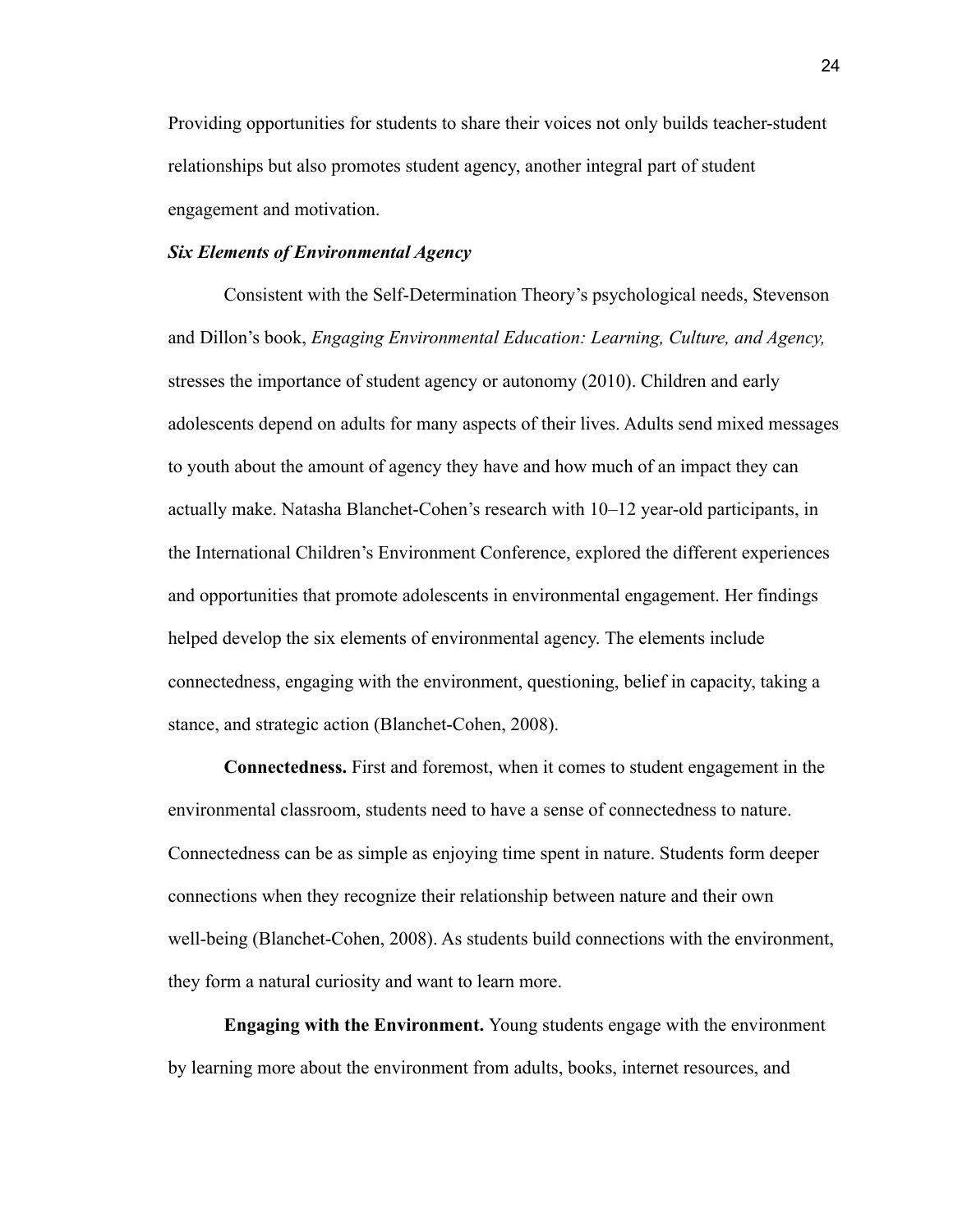observations. When 10–12 year olds were asked about their sources of learning about the environment, students identified adults, including parents, teachers and other adults, as major sources of information (Blanchet-Cohen, 2008). Adults must foster students' curiosity about the environment.

**Questioning.** As children grow up, they move past simply connecting and engaging with the environment. They think critically and begin to ask questions. They recognize the bigger picture and the problems surrounding the environment. They realize the complex relationships between the environment, economy, society, and politics (Blanchet-Cohen, 2008). Most importantly, they start to form their own opinions, beliefs, and morals regarding the environment.

**Belief in Capacity.** As discussed in the previous pro-environmental section, students need to believe they have the capacity to make change. Students need hope and optimism for the future of the natural world (Blanchet-Cohen, 2008). When children and adolescents believe they can make a positive impact, they are naturally engaged and have increased intrinsic motivation.

**Taking a Stance.** Adolescents have a challenging time taking a stance. They often face opposition from peers and adults (Blanchet-Cohen, 2008). They already have enough to worry about as they try to fit in socially. Clothes, sports, appearance, and friends seem to take priority over environmental change. When students decide to take a stance on an environmental issue, they separate themselves from their peers and adults (Blanchet-Cohen, 2008). It is an essential element of agency as they begin to think and act independently.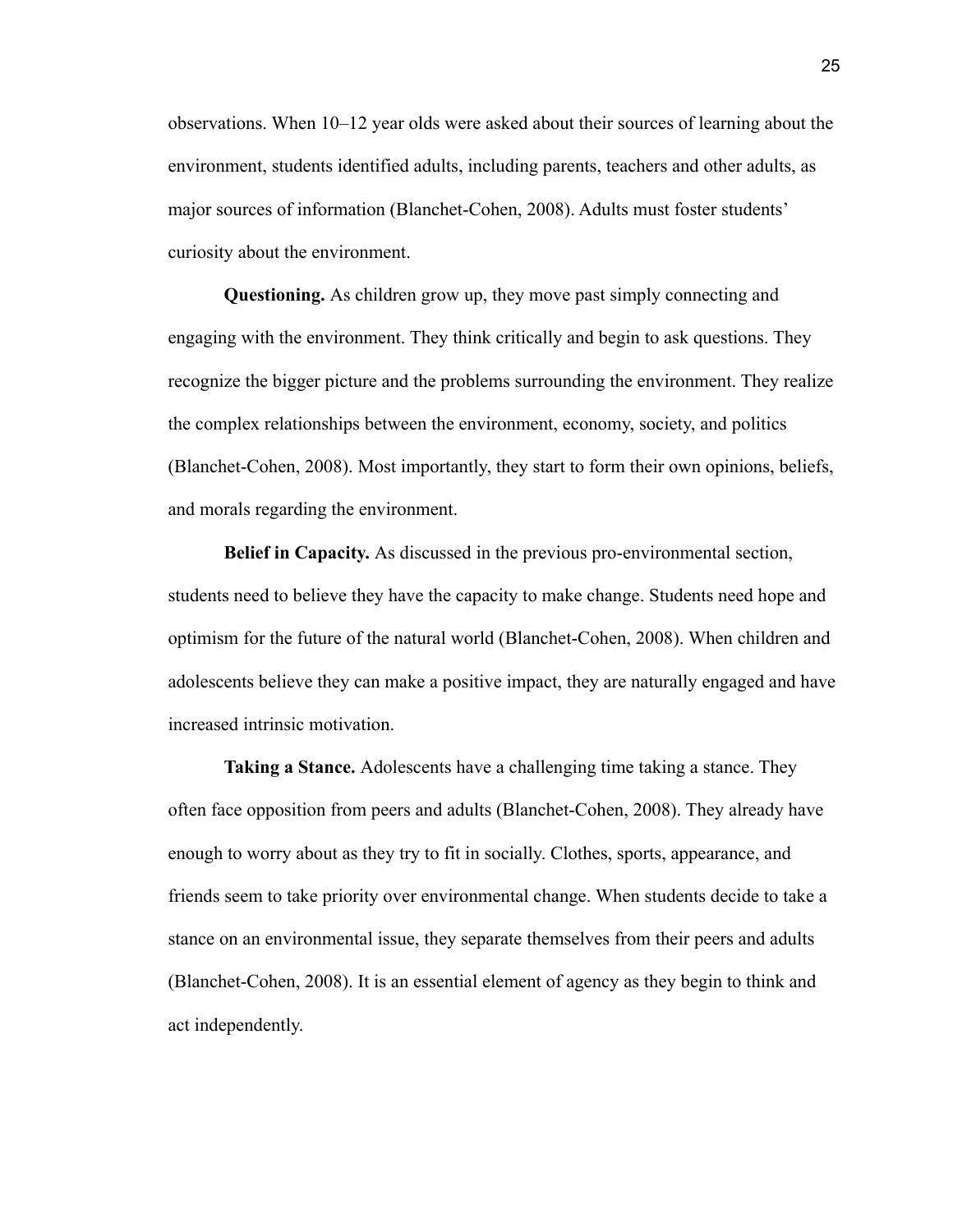**Strategic Action.** When children and adolescents reach a point of strategic action, they create a meaningful and thought-out plan to engage in environmental action (Blanchet-Cohen, 2008). Students engage in true agency and become active participants in their community. Student environmental agency enables students to see themselves as problem solvers and change makers. They become leaders and take ownership of their learning, which creates a personalized learning environment. The next section will look more closely at personalized learning and the roles of teachers and students in a personalized learning environment.

#### **Personalized Learning**

Personalized learning redefines the role of student and teacher, allowing students to collaborate with their teachers to define individual learning goals and pathways and track their own progress (Rickabaugh, 2016). Research on different personalized learning strategies helps provide insight on how to implement personalized learning in the classroom. The first part of this section discusses the need for a change in the traditional school model. The second section defines personalized learning and explains its origins. The final section defines the five main teaching shifts involved with personalized learning, emphasizing learner autonomy.

#### *The Need for Change*

Traditional schooling breaks learning down into a linear step-by-step process, requiring students to move through the curriculum at the same pace and in the same sequence (Zmuda et al., 2015). Students learn to follow directions, complete assignments, and work towards receiving a particular grade while teachers provide the content for students using a one size fits all approach (Zmuda et al., 2015). Today, students can easily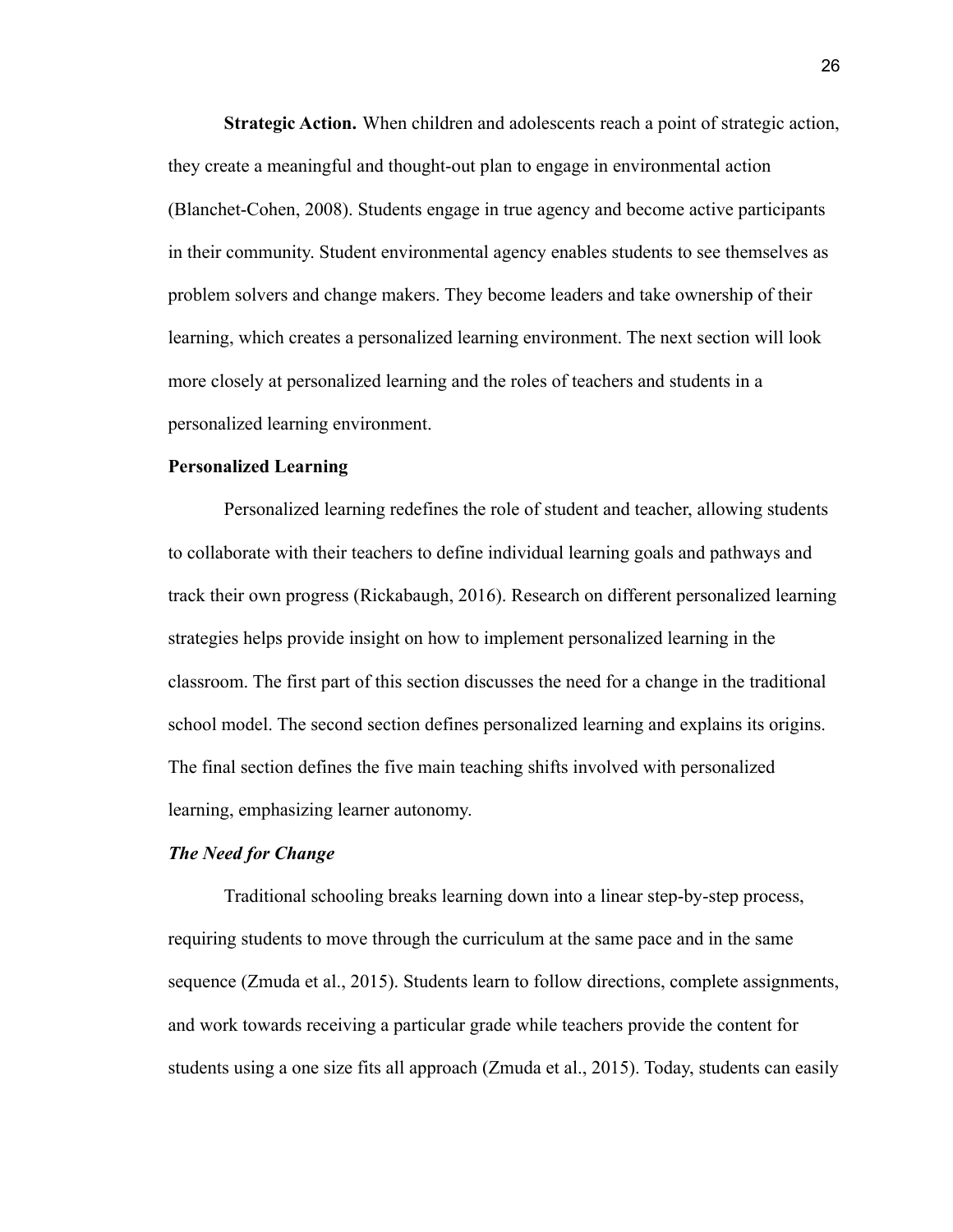find information online. Experts' knowledge on different topics constantly evolves. The traditional schooling method, where students memorize and recall information about predetermined topics, no longer prepares students for the future.

James Rickabuagh (2016) describes how many various school improvement initiatives have attempted to restructure school experiences and settings over the years. Changes, such as reducing class sizes, improving facilities, and upgrading technology can support positive change but do not significantly impact learning outcomes on their own. Student grouping, based on age, ability, gender, or performance has also proven to have minimal impact on learning achievement. Policy makers believe in changing, raising, or creating new standards to promote student growth but research has shown standards have little effect on students' academic success other than providing common goals for students (Rickabaugh, 2016). Change needs to be made on a much deeper level. Students, teachers, and administrators need to reimagine what school looks like and the roles of everyone involved. Students need to view themselves as contributors to society and future innovators rather than passive consumers of content pushed out by their teachers. Personalized learning supports necessary change to allow for student autonomy and agency, where students make their own choices in their learning and share their voices and opinions with their teachers and peers.

#### *Personalized Learning and its Origins*

Personalized learning incorporates a variety of academic approaches. Teachers work with students to create learning experiences focused on learner strengths, areas of improvement, and individual passions (Bishop et al., 2019). The concept of personalized learning is not new. In fact, philosophers throughout history, including Jean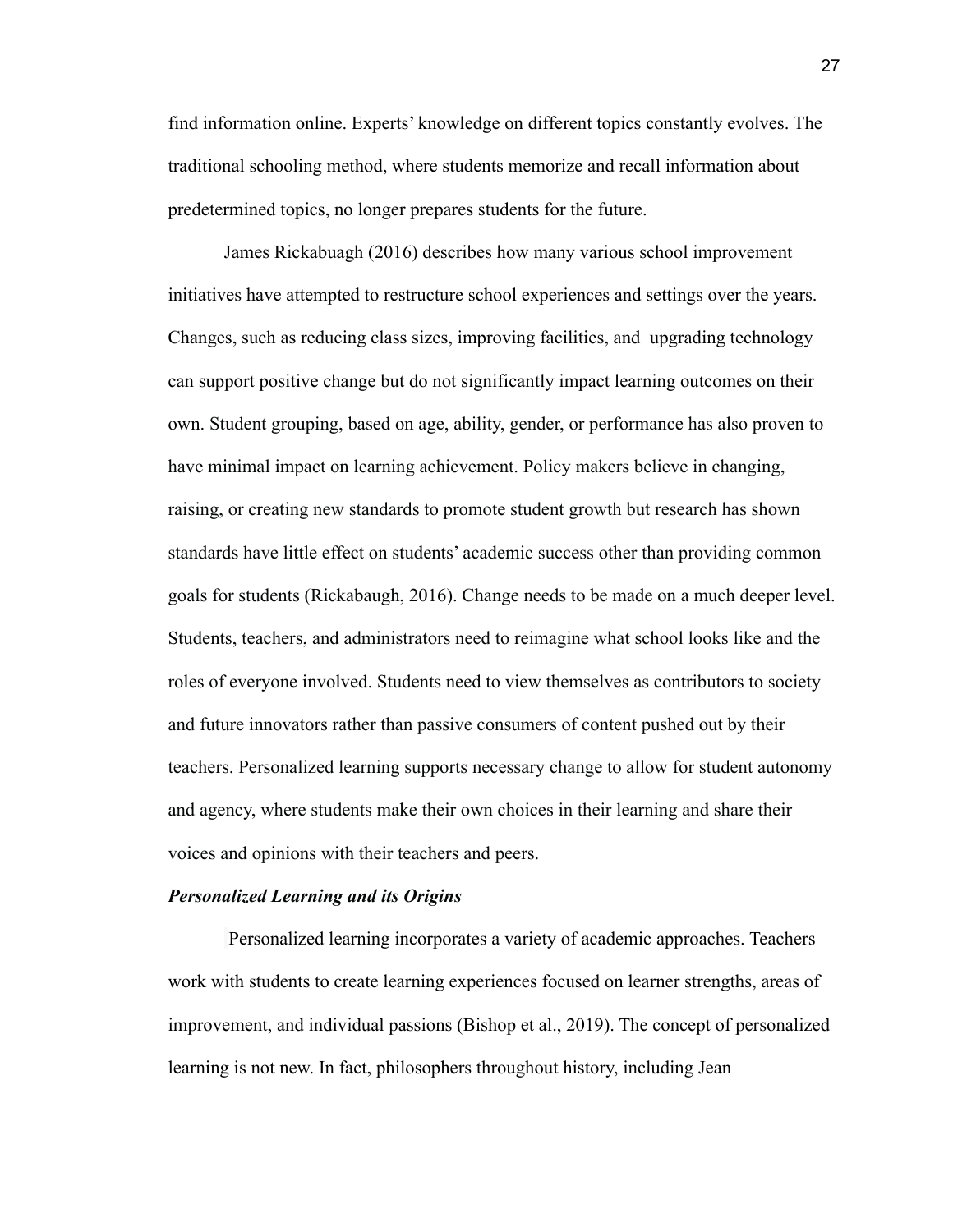Jacques-Rosseau and John Dewey, supported the idea of building academic experiences around student strengths and interests (Zmuda et al., 2015). In 1919, Helen Parkhurst created the Dalton Plan, "a new model of schooling designed to tailor each student's program to her needs, interests and abilities; to promote both independence and dependability; and to enhance the student's social skills and sense of responsibility toward others" (Zmuda et al., 2015, p. 7). This model became the format of the Dalton School and was used by many Montessori schools.

Although it is not new, personalized learning continues to fight against the traditional structure of school. Pressures associated with high stakes testing and meeting state standards dictate many teachers' instruction. In recent years, however, personalized learning has gained more popularity due to lack of student engagement in schools, advancement in technology, increased access to knowledge, and changes in the global economy (Zmuda et al., 2015). The traditional schooling model does not properly prepare students for life beyond high school because it assumes every student should have the same knowledge and skills. Personalized learning draws on students' individual qualities, allows them to explore their passions and follow their own unique paths.

Personalization is often confused with individualization or differentiation, which are both used in education today (Bishop et al., 2019). The major difference between personalized learning and its counterparts is the student role in the classroom. Personalized learning highlights students' ownership of their learning, whereas differentiated and individualized classrooms are more teacher-driven (Bishop et al., 2019). For example, in differentiated instruction, the teacher tailors instruction to the individual student. In an individualized learning environment, the teacher creates a series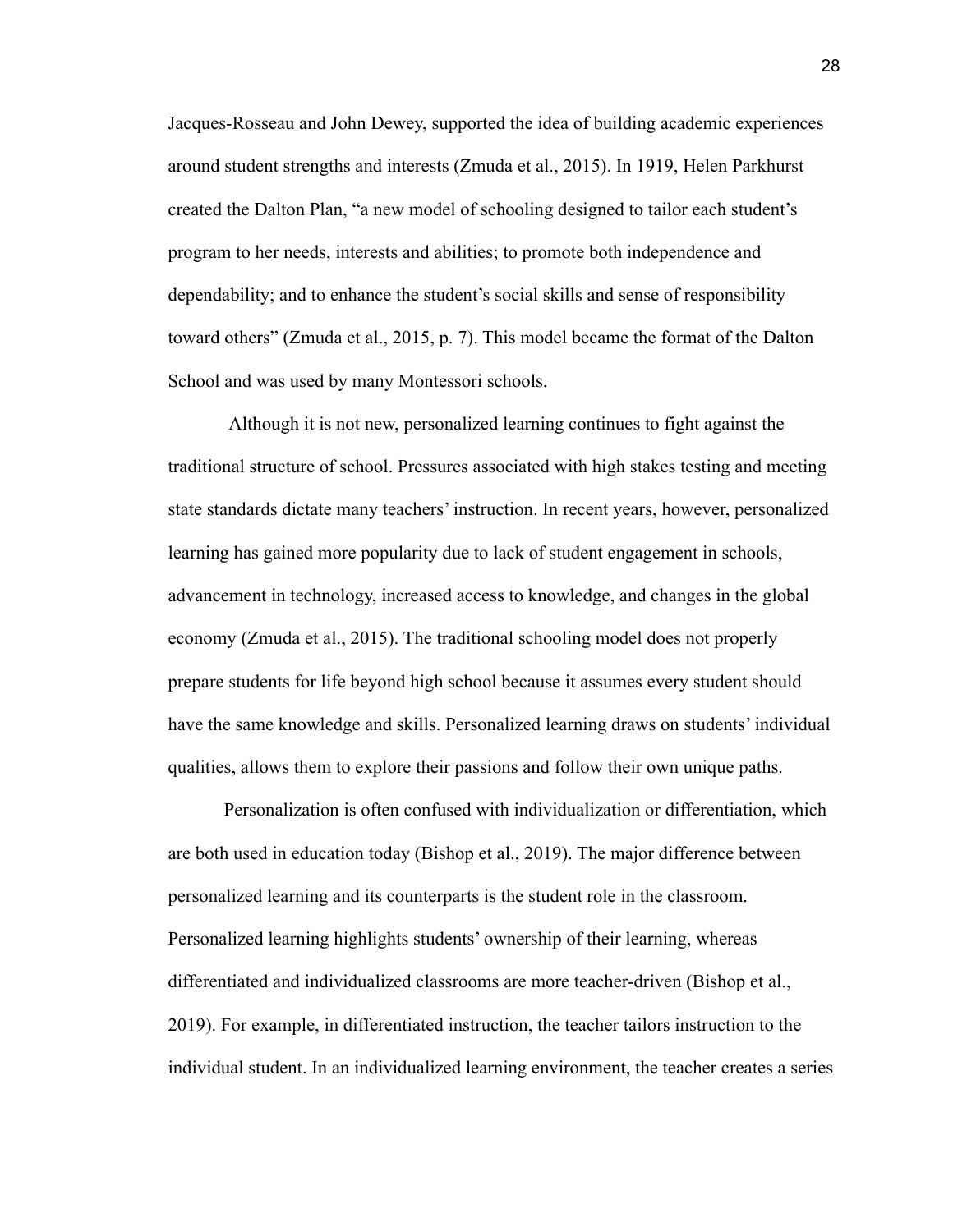of lessons or tasks for students to complete at their own pace. A personalized learning model allows students to pursue their own problems and questions where the teacher facilitates learning through asking questions and providing feedback (Zmuda et al., 2015). Overall, personalized learning allows for student autonomy, which can take place in two main forms: process personalization and outcome personalization (Zhao et al., 2015). Process personalization, which is most commonly used, is when students have choice in the learning process. Outcome personalization is more difficult to achieve, since most standards are predetermined. James Rickabaugh (2016) challenges teachers to work towards outcome personalization along with other forms of personalization by making important shifts in instructional methods.

## *Implementation of Personalized Learning*

While the personal learning model seems to be powerful on paper, many educators wonder how to actually execute personalized learning in their classroom. The personalized learning model takes time to properly implement in the classroom. Teachers must change the way they think about their lessons and planning. James Rickabaugh (2016) describes the five key instructional shifts of personalized learning.

**Shift 1.** The first major shift moves away from teaching that is focused on curriculum, pacing, and presentation and places emphasis on content, competencies, and learning from the student's perspective. This does not mean teachers ignore curriculum and standards or forget about structure and planning. Instead, it requires teachers to consider learner readiness, what students already know, and what might interest them. Educators are often concerned about standards and getting through the required content, but standards mean nothing if students cannot master them. It is more important to design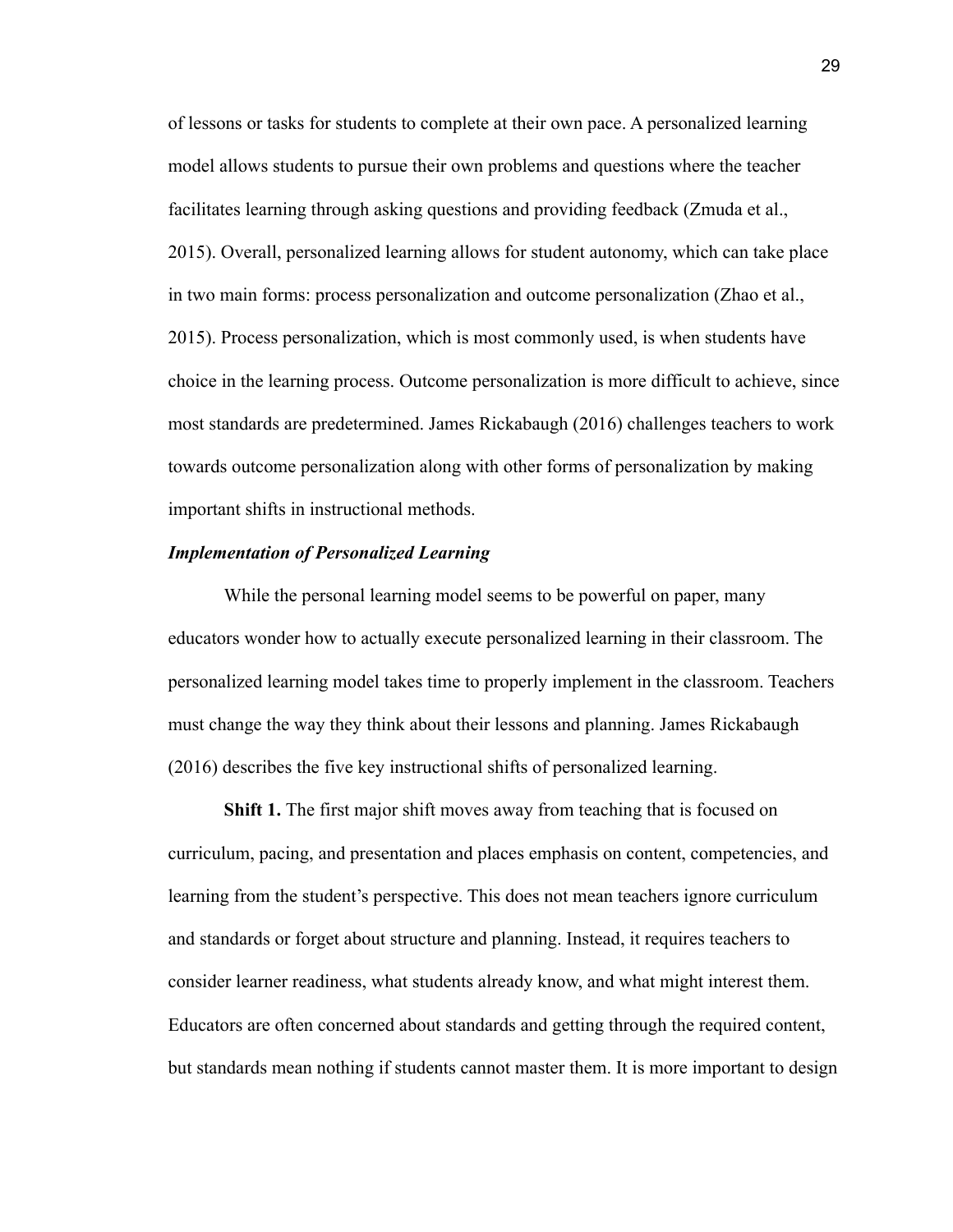lessons around student learning and their individual needs rather than pushing forward to meet predetermined benchmarks.

**Shift 2.** Traditional school models put teachers in control of what, when, where, and how students learn. The second shift asks teachers to listen to their students before planning instruction. Students share their voice and take ownership of their learning. Teachers communicate with their students and ask them questions to determine what types of instruction best suit their individual needs. Instead of educators deciding what is best for their students, the students tell the teachers what is best for them.

**Shift 3.** The third shift explains the importance of providing students with a clear purpose for their learning. When students question why they need to learn something, it is unacceptable to respond saying, "because it will be on your test" or "you will need to understand it when you get to high school". Without a clear purpose of learning, students are less motivated and unfocused in their efforts. One way to help students identify purpose is to ask students to discover and determine the purpose of the learning, which fosters a sense of ownership in their work. Sometimes it can be challenging to convince students of the purpose of learning certain material. If this is the case, teachers should discuss the value of acquiring a new skill or knowledge. It is essential for students to recognize the value of learning as a process, not only as a means to an end.

**Shift 4.** The fourth shift relates to the third shift. If teachers want students to value the process of learning, then teachers need to build students' capacity to learn instead of focusing on content accumulation. Educators teach students learning strategies, tools, and habits in contrast to the traditional model where students memorize facts and vocabulary terms. Teachers must reflect on whether or not their instruction is preparing students for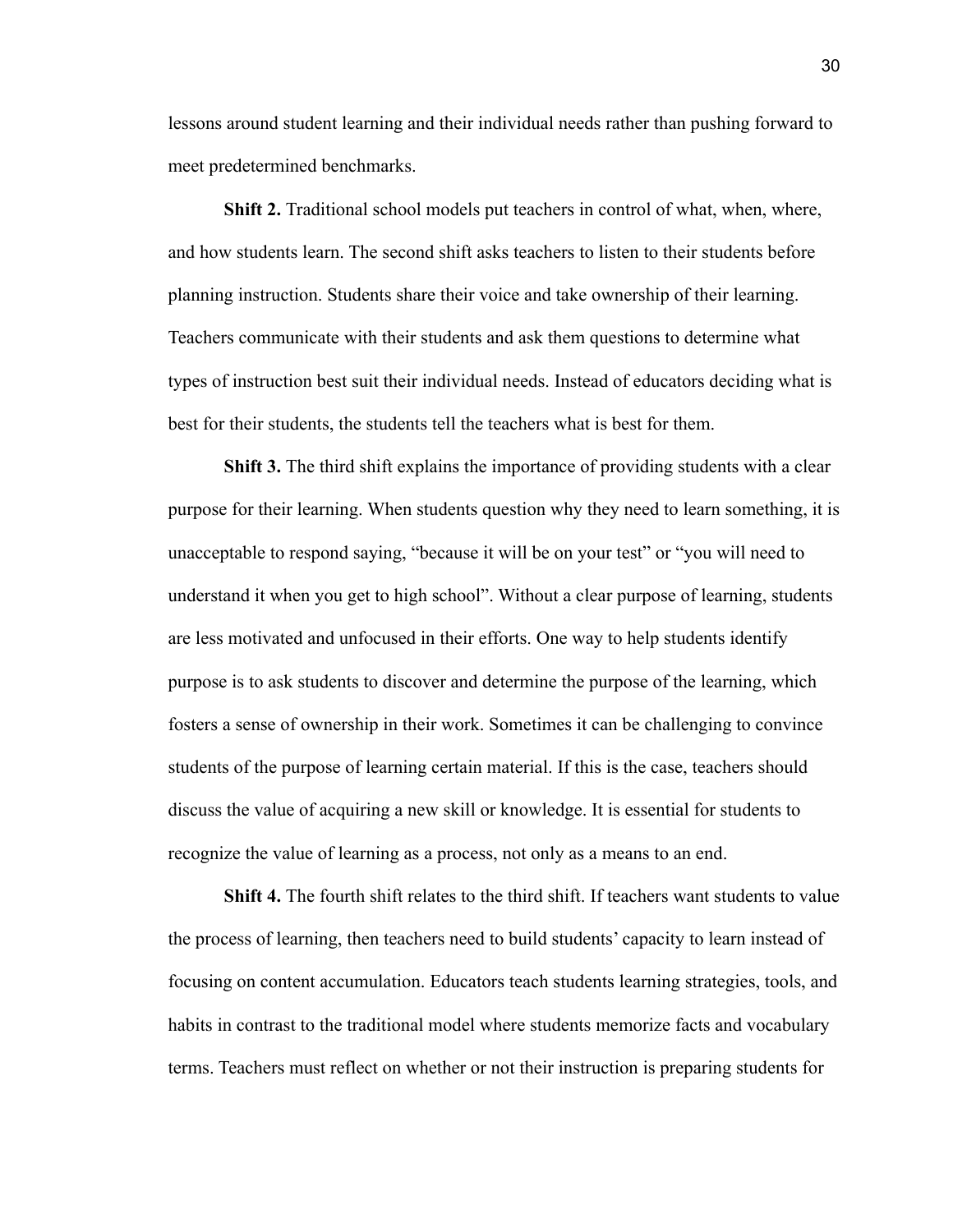future learning experiences. The goal is to develop "… *powerful learners* rather than simply *proficient students* …*"* (Rickabaugh, 2016, p. 89).

**Shift 5.** Many educators work to provide a wide range of learning opportunities, offering students choice in learning environments, multiple levels of support, and a variety of ways for students to show evidence of their learning. Providing access to multiple resources and options, though, is not enough. Teachers must ensure success over access. While access can be a part of success, teachers need to be intentional about the tools they provide for their students and ensure they produce the right kind of environments and experiences that are best for their students. Rickabaugh's five shifts help teachers reframe their thinking around planning, instruction, and assessments. By reflecting on one's own instructional practices and determining what is best for their students, a teacher can work towards incorporating more forms of personalized learning.

Exploring literature and studies on environmental education, pro-environmental behavior, student engagement, and personalized learning help address the research question: *How can personalized learning in the environmental classroom inspire student-led environmental action and advocacy?* It is necessary to not only have knowledge about environmental education and what leads to pro-environmental behaviors but it is also crucial to understand best teaching practices to engage students in the learning process and help them form personal opinions and think critically about their actions. In learning about the history of environmental education and reviewing multiple studies on pro-environmental behavior, it is evident that there is a desire for change. There is a global push for people to recognize the environment as a precious resource and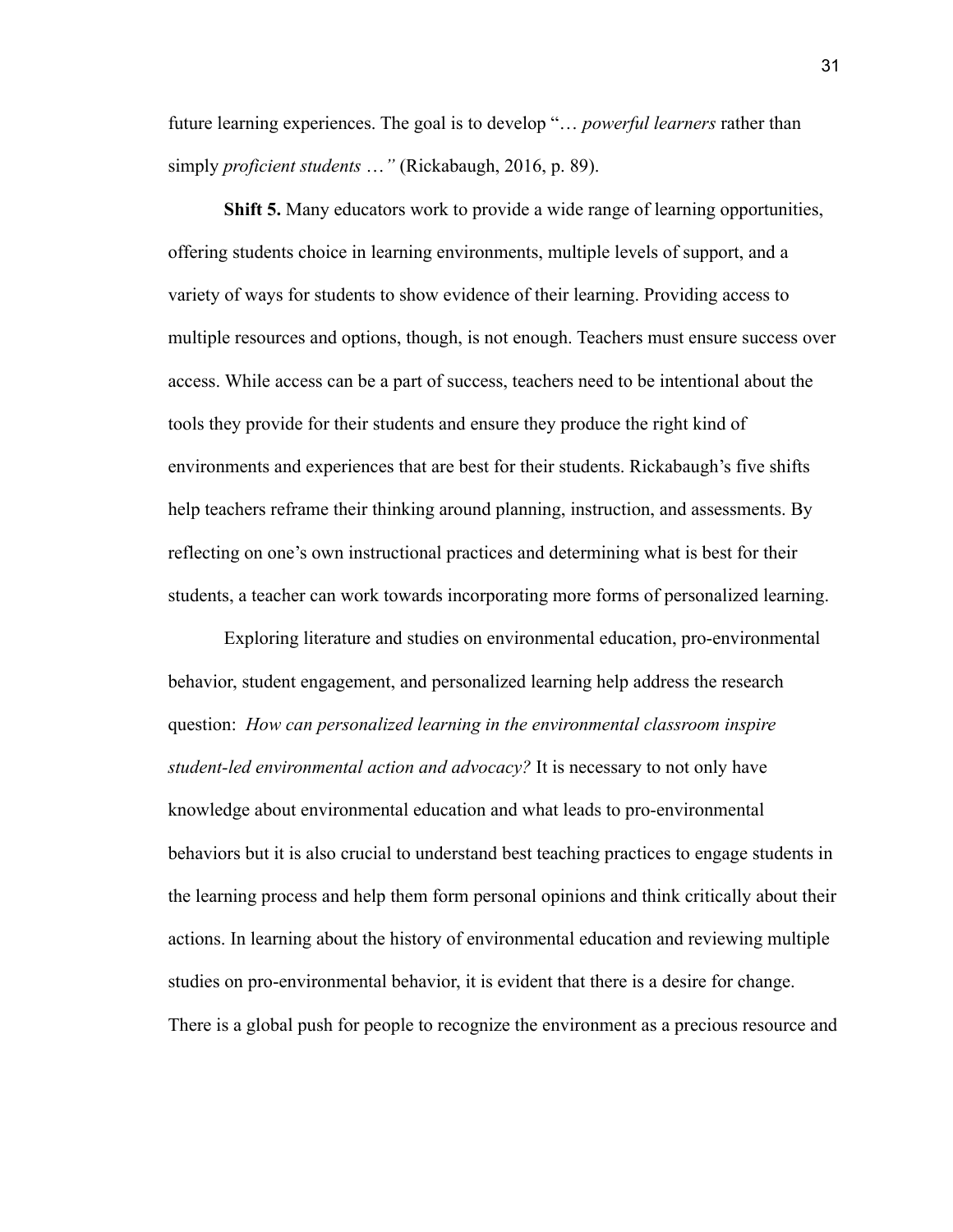a drive to support larger government action as well as local projects that will help preserve the natural world.

Schools can initiate change because they reach a large number of students from various backgrounds. In order to truly inspire change, however, teachers need to use the proper tools and strategies to engage students in learning about the environment and give them the opportunities to be environmental problem-solvers. It is essential for educators to meet the basic psychological needs of students before diving into the content. This means teachers must build relationships with their students, set students up for success where they feel competent and confident, and allow students the freedom to make their own learning decisions.

## **Conclusion**

This literature review provided a brief history of environmental education and how it has developed and changed over time. Environmental education was originally promoted as a way to inform people about environmental issues and raise concern for the environment. Today, environmental education includes the human crises associated with limited resources and access to clean water. With the growing emphasis on incorporating EE in schools and the community, there is hope this will translate into an increase in pro-environmental behavior. The second section of the literature review discussed the key factors that lead to pro-environmental behaviors. While there are many external factors that impact a person's decision to act in environmentally responsible ways, there are strategies environmentalists and educators can use to help encourage people. Simply providing people with knowledge and skills about the environment as well as presenting a hopeful message can lead to pro-environmental behaviors.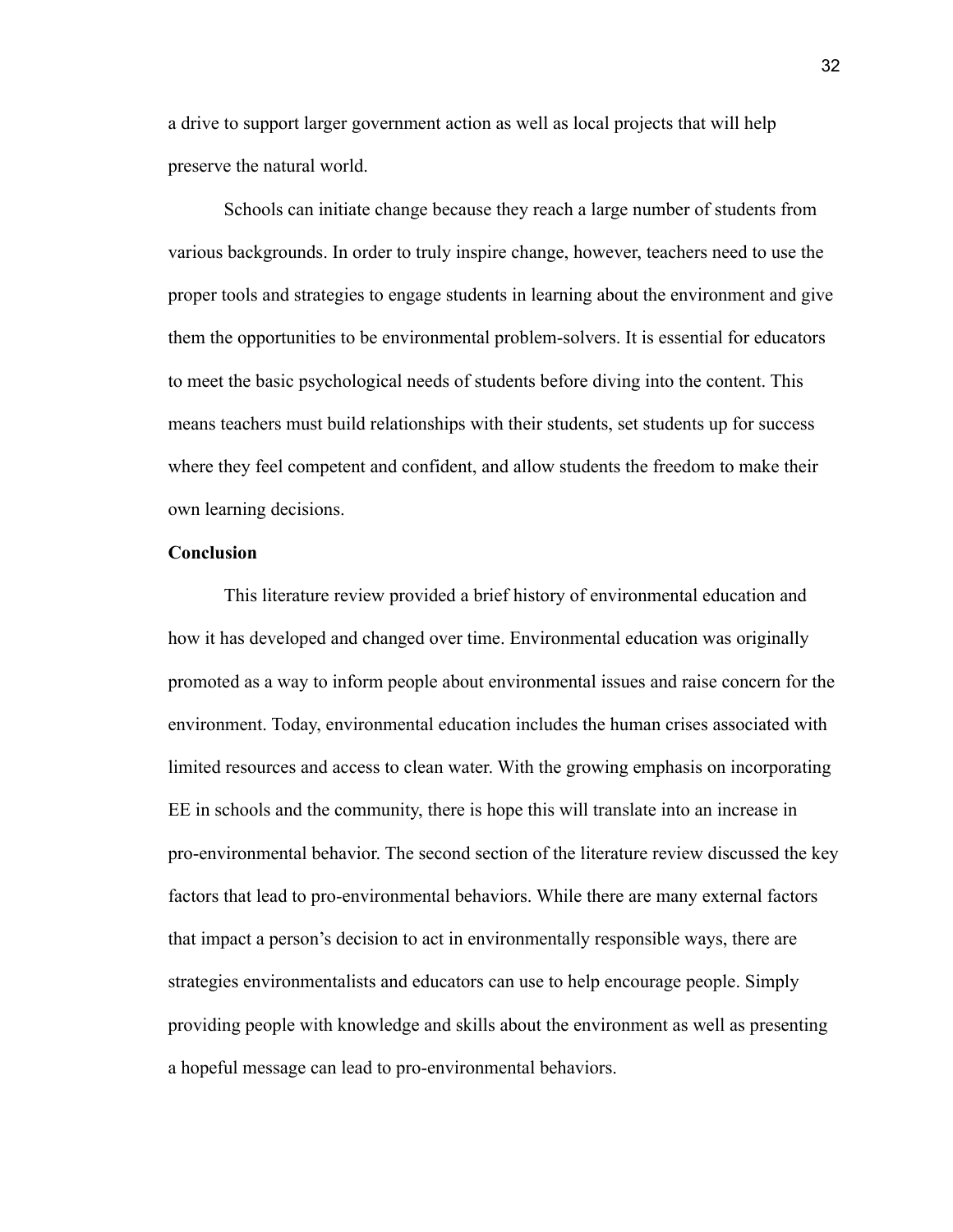In order to understand the best ways to engage students in environmental action and advocacy, the third section of the literature review looked at general student engagement in the classroom and more specifically engagement in environmental education. Students are more likely to be engaged in an academic setting when their psychological needs are met. When they feel competent, have quality relationships and have a sense of autonomy, students are more motivated in school. One way to ensure students' psychological needs are met is through personalized learning, explained in the fourth section of the literature review. Personalized learning allows students to take ownership of their learning, establish personal goals, and make choices in how they demonstrate proficiency.

Chapter Three outlines and summarizes my plan to create a middle school science curriculum unit focused on human impact on the environment. It discusses the purpose of the curriculum and the context in which the unit should be implemented. I will explain how I plan to follow a personalized learning model when designing the unit by having students develop personal learning goals and individual project ideas. Finally, I will include a pacing guide and overview of the lessons and assessments within the unit plan.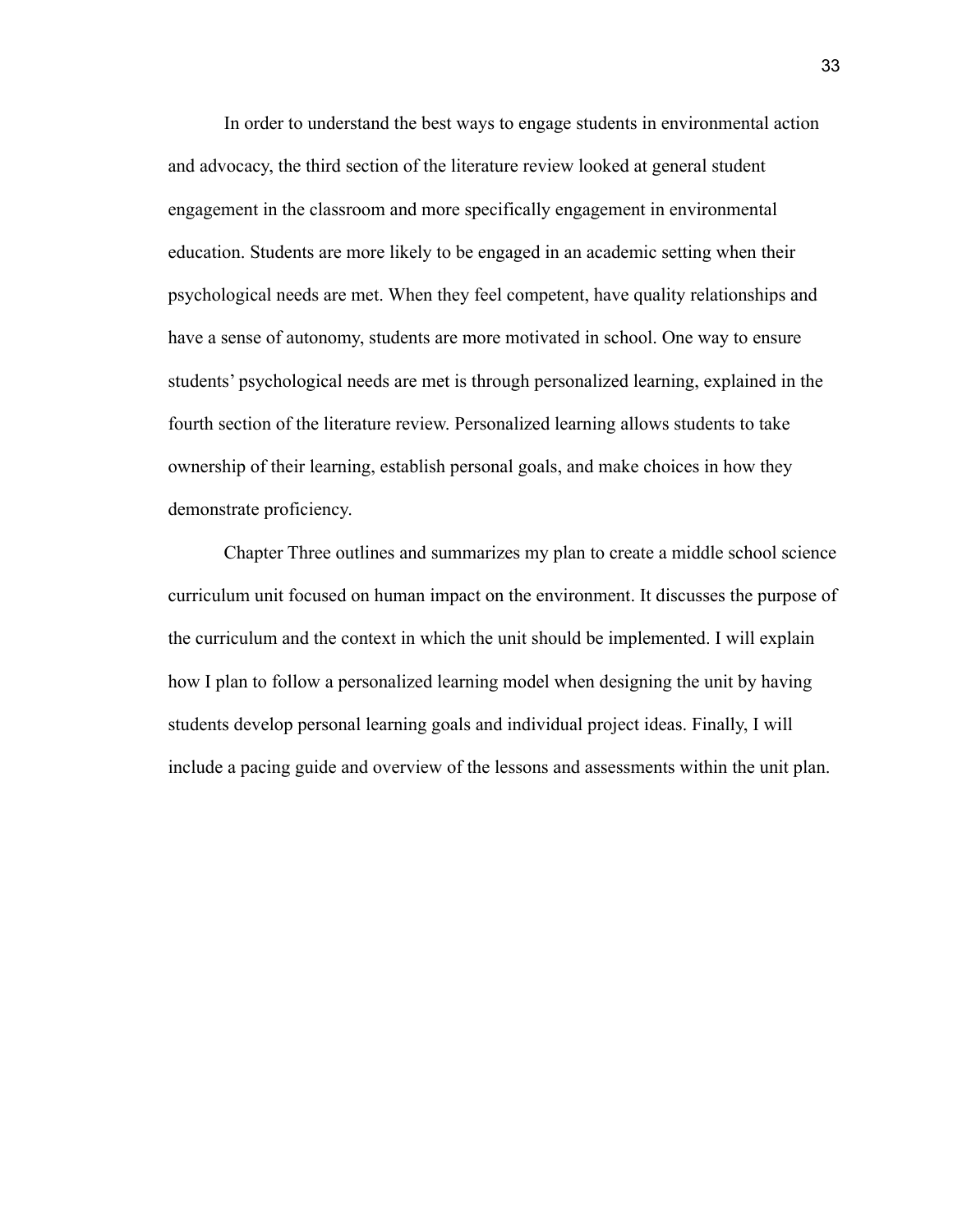#### **CHAPTER THREE**

#### **Capstone Methodology**

As environmental issues escalate, more states and schools have adopted academic environmental standards as a core part of their curriculum. While many students are aware of environmental problems, it remains challenging to engage students in environmentally responsible behavior. The challenge of converting knowledge into action helped develop the question driving my capstone project: *How can personalized learning in the environmental classroom inspire student-led environmental action and advocacy?* In order to address this question, I designed a curriculum that provides opportunities for students to make their own decisions and find a sense of purpose in their learning, as it relates to environmental concepts.

Chapter Three provides rationale for using a personalized learning model in the middle school science classroom. It highlights research that supports the need for student autonomy and agency and how a personalized learning model allows for student choice and action. I also explain the setting in which I plan to use the curriculum and the participants who will implement the unit's lessons. In the last section, I outline the steps I followed when designing a personalized learning unit emphasizing human impact on the environment.

#### **Rationale for a Personalized Learning Model**

Intrinsic motivation is crucial to a student's academic success. Unfortunately, intrinsic motivation decreases as students grow older, starting as early as elementary school (Gnambs & Hanfstingl, 2015). According to the Self-Determination Theory, in order for a student to be intrinsically motivated, there are three basic psychological needs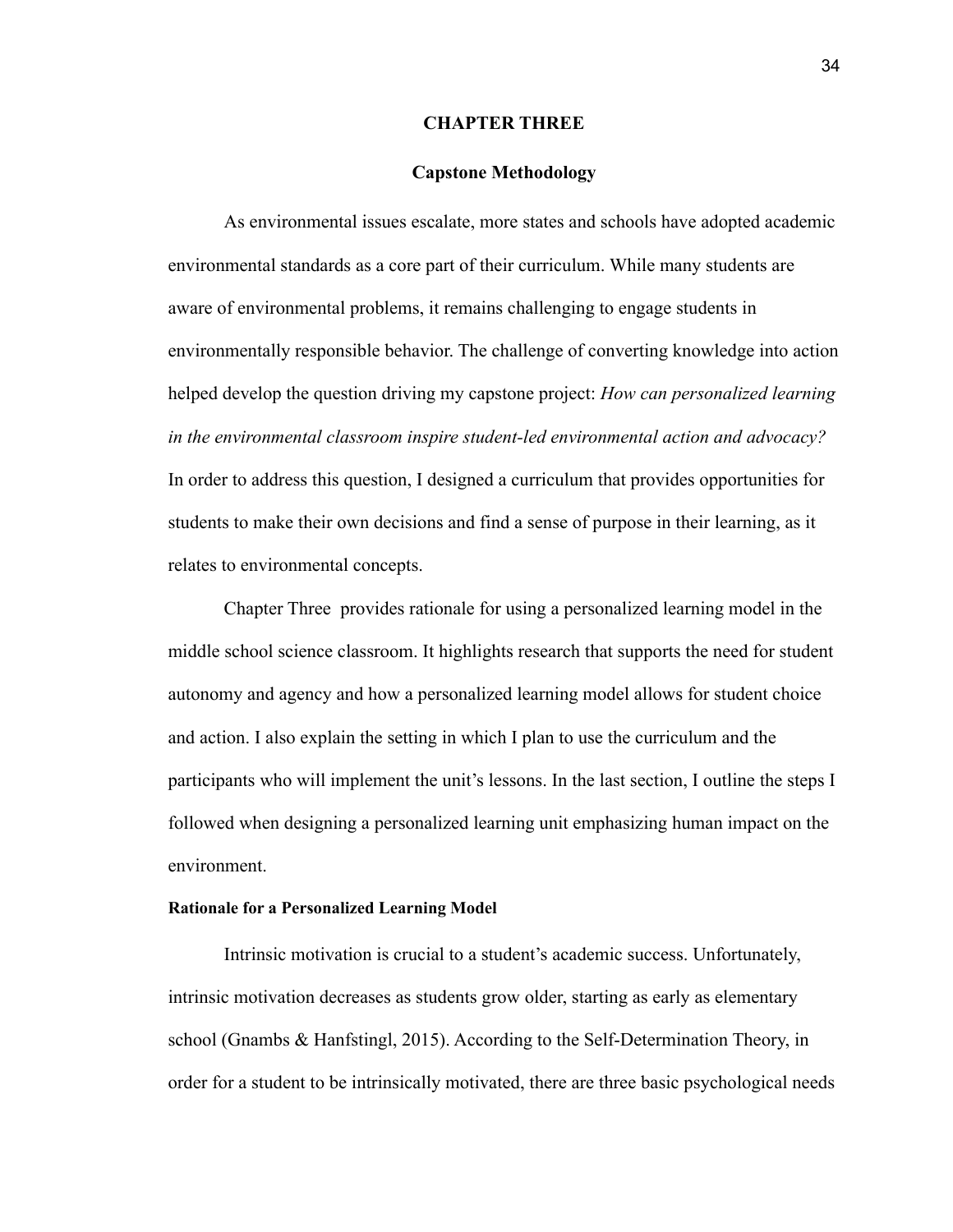that must be met (Gnambs & Hanfstingl, 2015). One of these needs is autonomy. Students need to feel they have control over their learning experiences and are not forced to learn certain material or complete specific tasks. Personalized learning allows students to follow their own learning paths, where they form individual goals, choose activities to best support their development, and complete assessments that highlight their strengths and what they have learned (Rickabaugh, 2016).

When looking specifically at motivation to engage in environmental action, it is important for students to feel a sense of agency. A person must feel as though they can have an impact. When students see themselves as contributors to positive environmental change, they are more likely to engage in environmentally responsible behaviors (Blanchet-Cohen, 2010). It is essential to provide a message of hope and possibility within an environmental curriculum because it increases a person's perception of their internal locus of control (Kerret et al., 2020). A personalized learning environment allows students to be problem-solvers and see themselves as agents of change. In the next section, I explain the important groundwork a teacher must establish when implementing a personalized learning curriculum.

### **Elements of a Personalized Learning Curriculum**

In creating a unit that follows a personalized learning model, it is necessary to consider the three core components as described by James Rickabaugh (2016): Learner Profiles, Customized Learning Paths, and Proficiency-Based Progress. Each plays an important role in establishing the foundations of personalized learning in the classroom. The core components provide a framework for students to share their learning needs with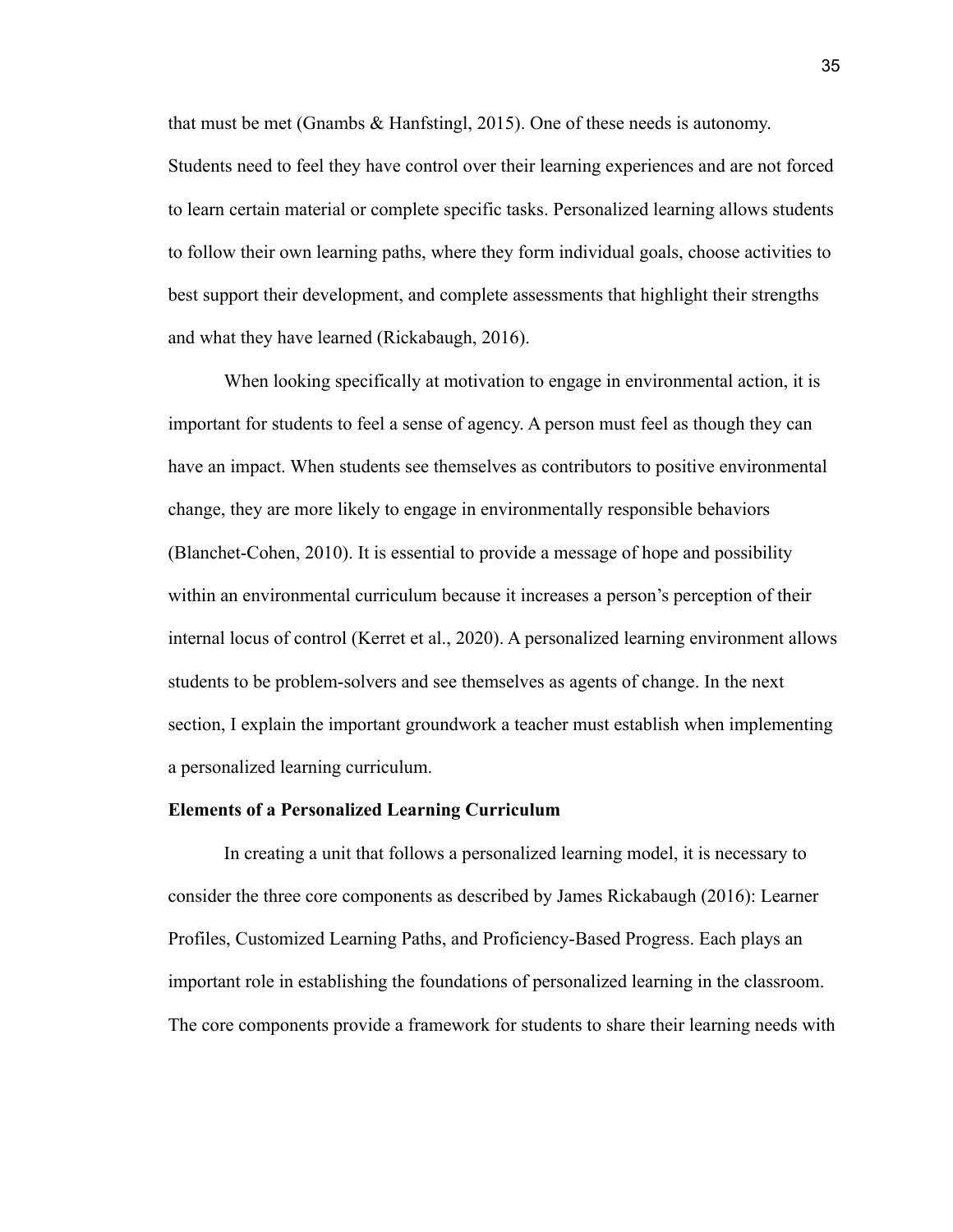their teachers, make academic decisions based on their strengths and interests, and see their growth over time.

**Learner Profiles.** Learner profiles are tools co-created by the student and teacher to help form a better understanding of students' challenges and successes both in and outside of the classroom. A learner profile contains four main parts. The first part is *demographic data,* where students share details about their family structure, learning history, and other personal information they choose to include. "By knowing the learner as a person and understanding the supports and challenges present in his or her life, we are better able to help him or her make connections and see the utility of learning" (Rickabaugh, 2016, p. 38). The second part of the learner profile is a student's *academic status.* Educators use a variety of assessments, including test scores, formative assignments, and student reflections to help determine learner readiness in different content areas. The third section, *learning-related skill set,* focuses on students' skills and habits as well as their goals outside of the classroom. Defining their skill set helps students recognize their academic strengths as well as learning tools and strategies that work best for them, which in turn, supports students in becoming independent learners. Finally, students and their teachers determine *potential learning drivers.* Students reflect on their goals and motivations beyond the classroom, such as future career plans or other external factors that might drive their purpose for learning. The learner profiles set the tone of a personalized learning model by placing value on each student's unique background, interests, strengths and goals.

**Proficiency-Based Progress.** The first step in the actual curriculum development process is to determine the success criteria, or learning targets, for the unit. This helps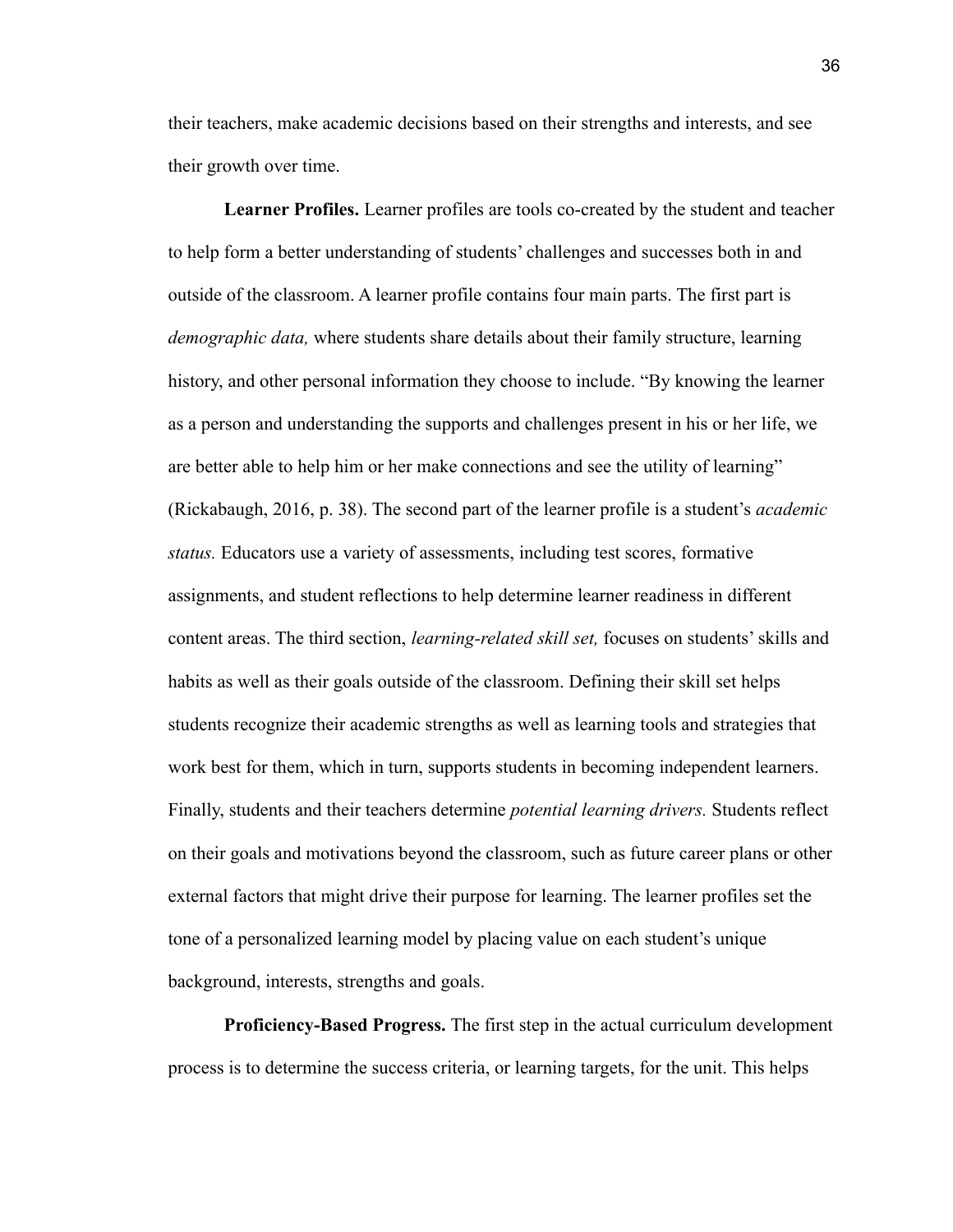develop a proficiency-based rubric which students use to evaluate their learning throughout the unit. Proficiency-based rubrics are important because they allow students to take ownership of their learning through self-evaluation and tracking their individual progress. Instead of focusing only on the end goal, students recognize their growth over time. Progress may look different for each student and does not need to follow one particular path. Once students are aware of the expected outcomes, they codesign their customized learning path.

**Customized Learning Paths.** Customized learning paths encourage students to make choices in their education. They first identify personal learning goals related to the expected outcomes. Through conferencing, teachers help students create short-, intermediate-, and long-term learning goals that are aligned with the content standards. After establishing their goals, they choose activities and resources to help them achieve their goals. Students work with their teachers to establish progress markers along the way. Progress markers allow students to recognize their growth in learning rather than simply trying to complete checklist items.

Rickabaugh's three core components of personalized learning help establish a framework for planning a unit of instruction that recognizes students' abilities, encourages students to make decisions in their learning, and supports multiple learning pathways. The three core components of personalized learning helped me design a curriculum to meet the needs of my students and colleagues.

#### **Setting**

The curriculum is intended to be used in a 6th grade middle school science classroom. The curriculum is based on 6th grade Minnesota State Science Standards and

37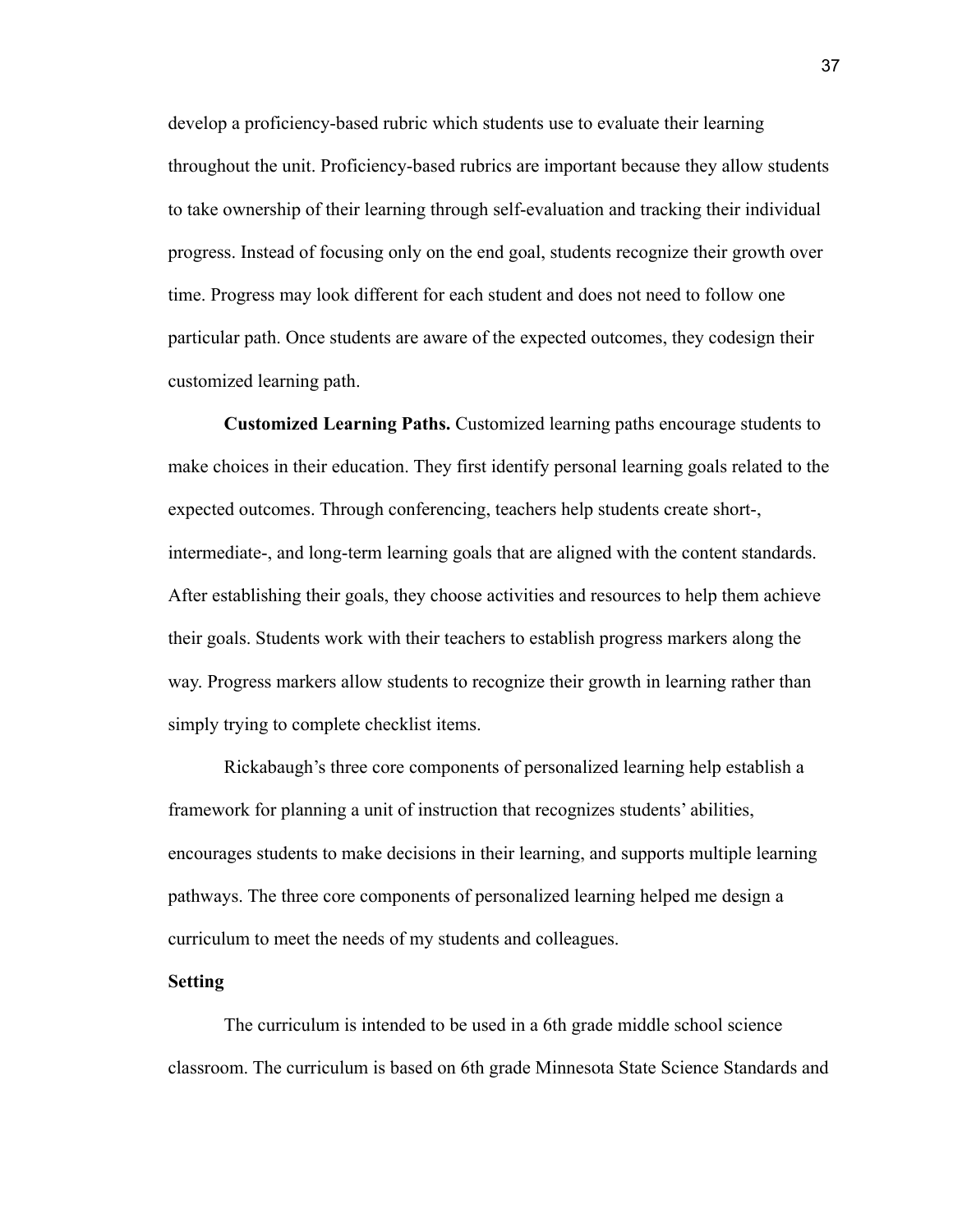therefore could be implemented in any classroom following these standards. The unit plan I created mainly addresses the benchmark 6E.3.2.1.3, "Apply scientific principles to design a method for monitoring and minimizing a human impact on the environment" (Minnesota Department of Education, 2019, p. 27). The unit is to be implemented once students have already learned about different Earth processes, such as the water cycle, geological processes, weather patterns, and rising global temperatures. Since the curriculum is based on a personalized learning model, I hope it could be adapted and used in other states and grade levels that have standards that emphasize human impact on the environment.

## **Participants**

The curriculum is designed for 6th grade Science teachers at Wayzata West Middle School but could be suitable for any Minnesota 6th grade science teachers. Two factors that influenced my curriculum design, and may limit other schools from implementing my unit plan, are access to technology and flexible learning periods. Wayzata students have their own iPads, which allows for use of the internet and a wide variety of applications on a daily basis. With this in mind, I provided opportunities for students to use technology resources whenever possible. Wayzata West Middle School also has a built-in 30 minute flex period every day. The flex period allows teachers to easily conference with students, which is a crucial aspect of the personalized learning model.

#### **Putting it into Action**

When designing a personalized learning curriculum focused on environmental advocacy, one must provide multiple ways for students to demonstrate proficiency. In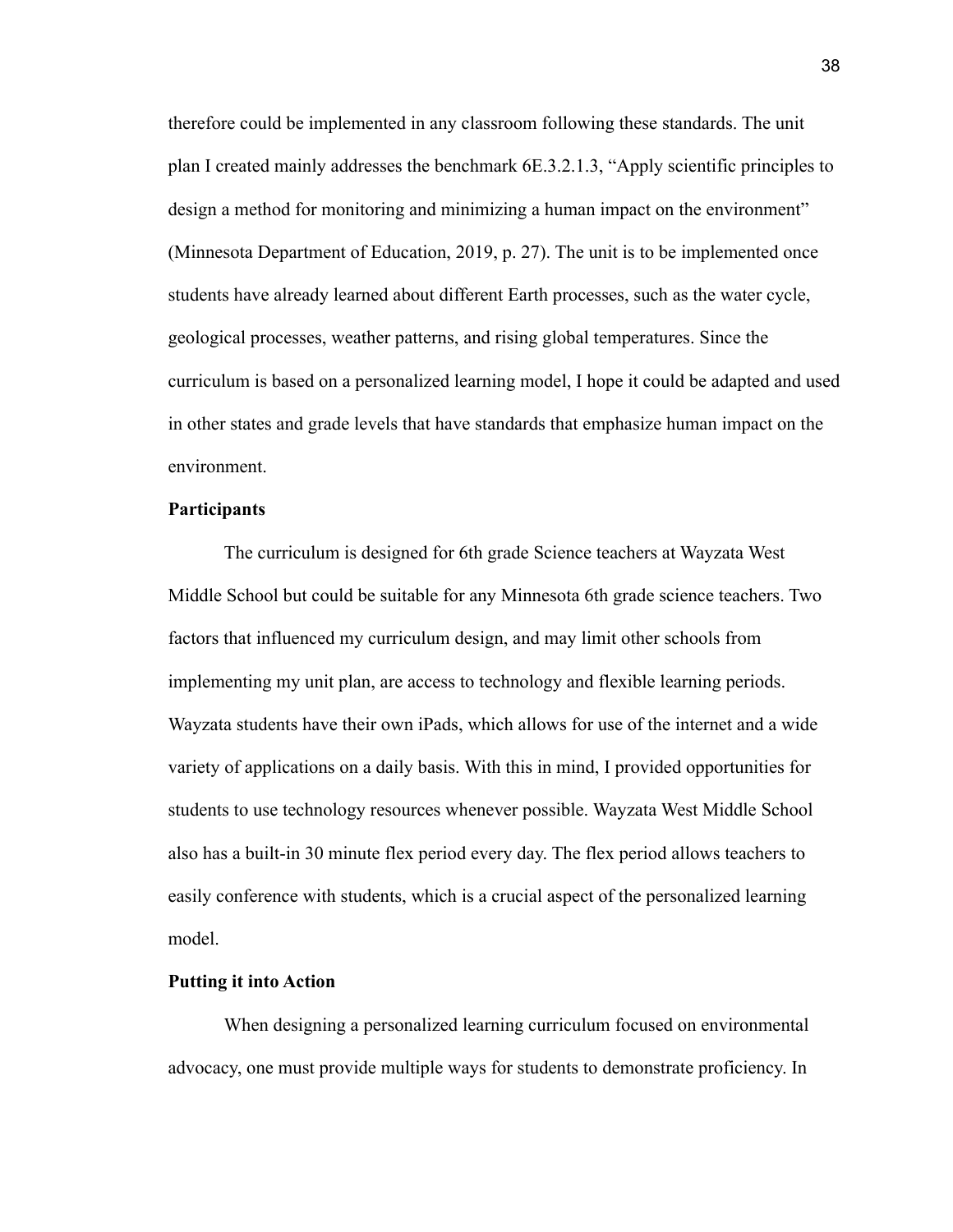order to accomplish this, I designed the unit around a personal interest project, where students choose to learn about an environmental topic that has meaning to them. The environmental unit contains three main parts, which follow Lee and Hannafin's (2016) student-centered learning framework, *Own It, Learn It, Share It.* I followed this framework when designing my month-long unit plan.

**Own It.** First and foremost, I established clear and well-defined learning goals. The learning goals are based on Minnesota State Science standards, which are written in student-friendly language using "I can" statements. To ensure students own their learning, I designed a project check-in form where students determine their individual learning goals, the steps they plan to take to complete their project, the product they intend to produce, and how they plan to track their progress. The check-in form also includes a proficiency-based rubric to help students identify where they are in the learning process.

**Learn It.** After defining the learning goals, check-in forms, and rubrics, I developed lessons to support their project. The lessons expose students to different environmental topics and provide examples of environmental action projects implemented in their local communities. I also found it important to include lessons on research practices, such as explaining how to use empirical data and identifying credible resources. Students need to be exposed to a variety of resources and strategies before engaging in their individual research. Throughout the *Learn It* section of their project, I also created and provided a variety of formative assessments for students to choose from. Formative assessments help students determine their progress toward proficiency in terms of the different learning goals.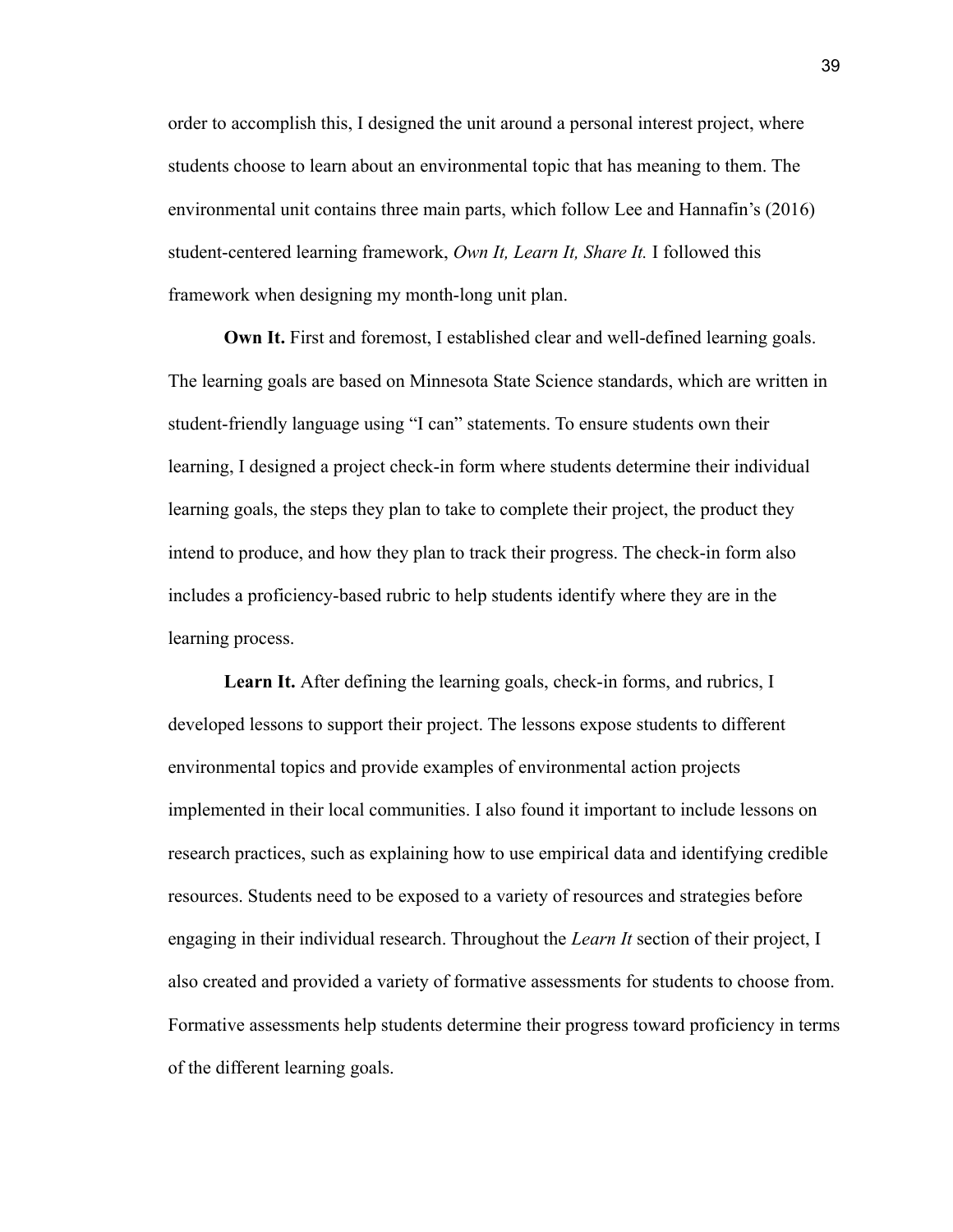**Share It.** As students gather their research and learn about their topic, the unit plan calls for teachers to conference with students. The last step in creating a personalized learning plan was to design a conferencing form that includes guiding questions to help students determine their progress in learning and identify how they plan to share their final project with their peers, teacher, and community. I also created a peer conferencing form to help students discuss their projects with each other. It is important for students to share their learning throughout the completion of their personal interest project so they can receive multiple forms of feedback and make changes accordingly. **Summary**

Chapter Three explained how I plan to address my research question: *How can personalized learning in the environmental classroom inspire student-led environmental action and advocacy?* I discussed the purpose of my curriculum project and the rationale for using a personalized learning model. I highlighted the major components of a personalized learning curriculum and the steps I followed in designing a unit plan focused on human impact on the environment. I also described the intended setting and participants of the project. Chapter Four will include a summary of what I learned throughout the curriculum writing process and how my literature review supported me in creating lessons and assessments. I will also identify challenges I encountered during the design process. Finally, I will explain how I plan to use my curriculum and what I have learned in my future professional career.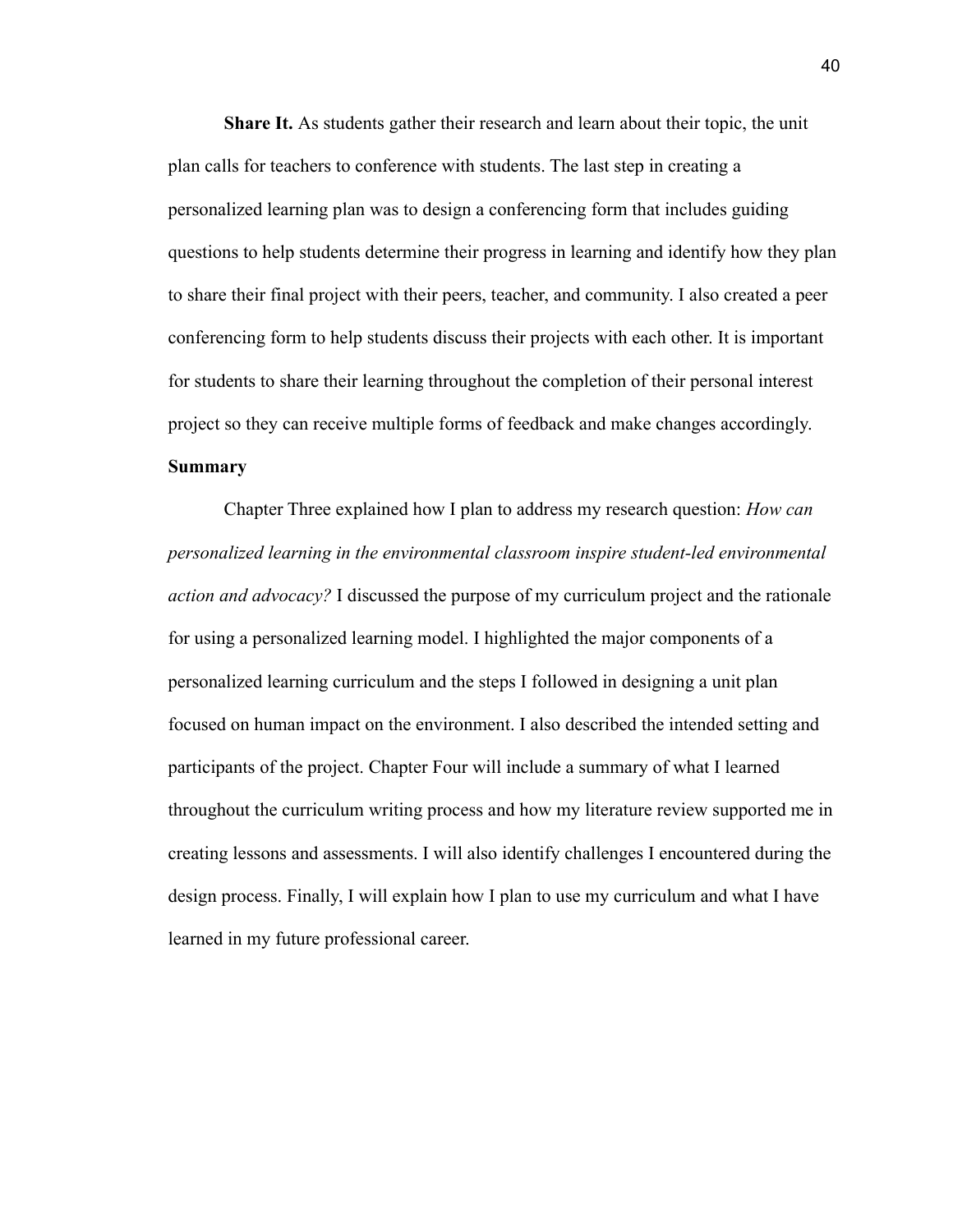### **CHAPTER FOUR**

#### **Reflection**

## **Introduction**

After several years of teaching environmental lessons to sixth grade students, I was always surprised by how little interest students took in caring for the environment. I assumed hot button issues, like global warming and climate change, would intrigue students and promote spirited action. I was disappointed with their indifference toward an issue I believe to be relevant to their current and future lives. When I learned the sixth grade standards and curriculum were changing to emphasize even more environmental content, I knew I needed to revamp how I presented environmental topics to my students. While I am firm in my reasons as to why nature is important for me, my students need to discover and develop their own reasons as to why nature is important to them. Instead of pushing my feelings and beliefs about the natural world, it is necessary for students to recognize their own passions, interests, and connections to the environment. The idea of students exploring their own interests and having voice and ownership in their learning aligned with the components of a personalized learning model. This realization led me to my research question, *How can personalized learning in the environmental classroom inspire student-led environmental action and advocacy?*

In this chapter, I highlight my major learnings from my capstone project, which emphasize my discoveries about personalized learning. I also reflect on the resources from my literature review that guided me in completing my project. I discuss future implications my project may have on my profession and workplace as well as limitations of my project. I explain future projects I hope to implement in my teaching and school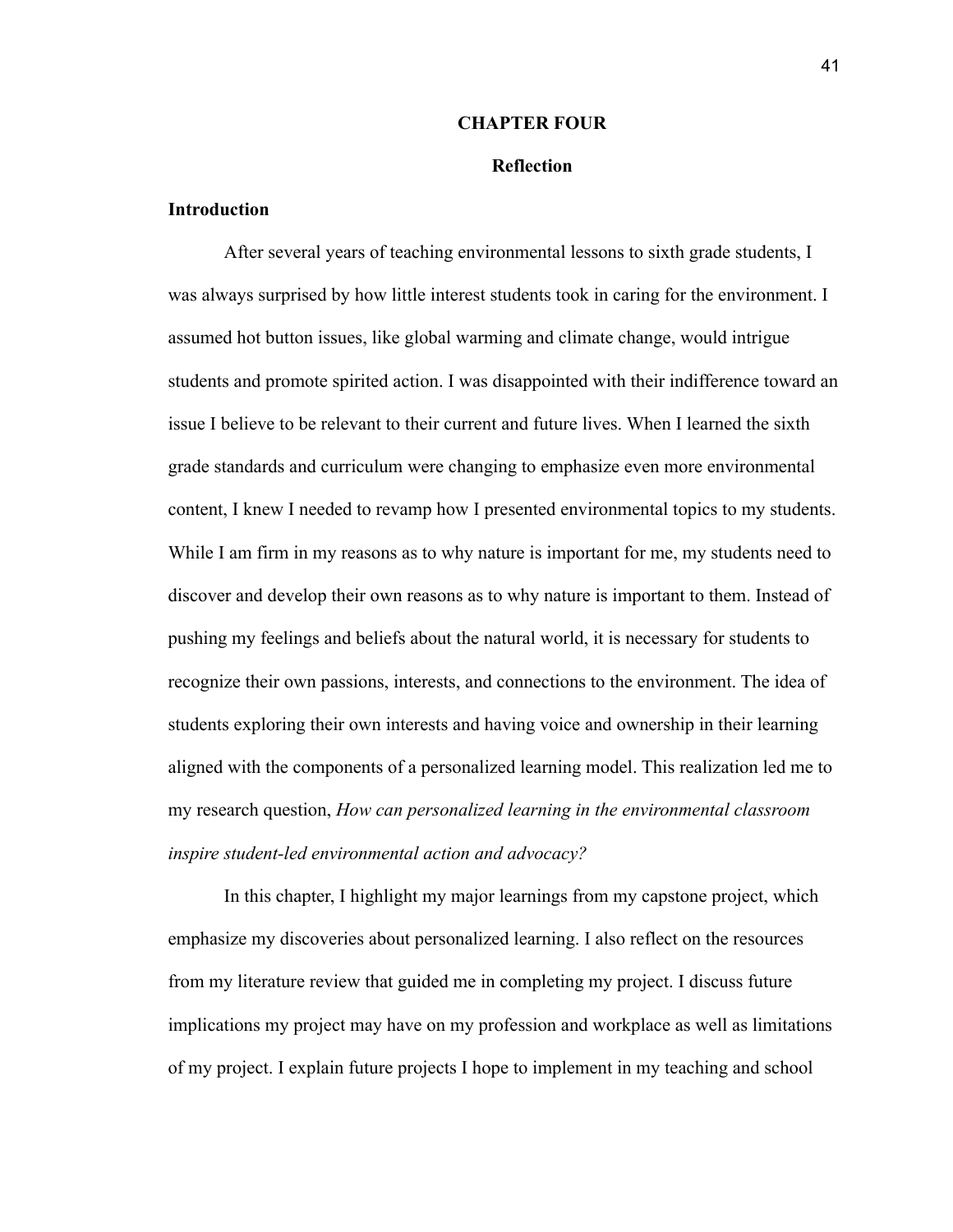and describe how I plan to communicate my project results with my colleagues. Finally, I emphasize the benefits of personalized learning to the field of environmental education.

## **Major Learnings**

In completing my capstone project, I have learned how to create a personalized learning unit by focusing less on the end goal and more on the actual process of learning. First and foremost, I learned the importance of building in time for students to discover relevance in what they are learning. In order to create meaningful learning experiences, students need to make personal connections to the content. As an educator, I often feel stressed for time and as though I need to continue to progress through the curriculum and standards. Students, however, are more likely to receive information once they have identified why the content matters to them. Through creating a personalized learning environmental unit, I learned how to allow time and space for students to discuss and reflect on their own relationship with nature.

I also learned how to create more opportunities for student choice and autonomy in the classroom, which is another essential component of personalized learning. Teachers want to help their students in any way possible to be successful in the classroom. This is why it can be challenging to allow students to make their own choices and decisions. Adults often question whether or not students will make the best decisions in terms of their own learning. It seems simpler to provide students with a distinct path to follow to ensure they achieve all of the state- or school-defined benchmarks. The problem is, learning is not to be limited to an end goal. Learning is a process and students deserve access to multiple learning pathways to help best meet their strengths and needs. While working on my capstone project, I learned how to support and guide students in the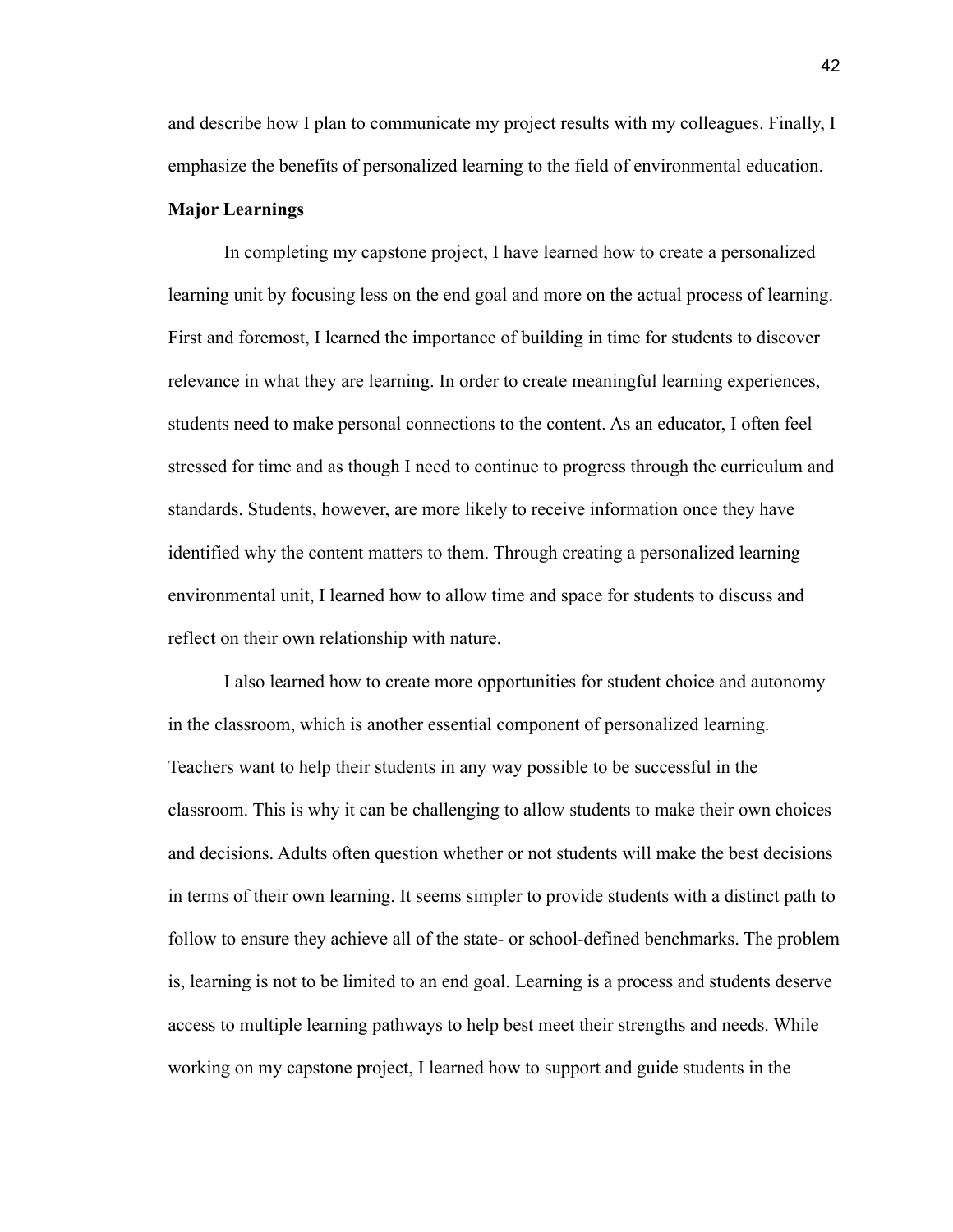learning process without defining the specific steps students need to take in their learning or the exact final product students must produce to prove their learning.

Finally, I learned personalized learning is not easily defined. When designing my personalized environmental unit, I searched for a specific format or template to follow. I quickly realized, there is no one ideal way to implement personalized learning. Personalized learning, by its nature, can take many diverse forms and look different in different settings. Once I recognized the flexibility associated with personalized learning, I learned it was ok to pull ideas and strategies from multiple sources and examples to create a blend of personalized learning experiences to fit the needs of my students. I also acknowledged that my unit may change and grow from year to year based on my differing students and as I become more comfortable with the implementation of personalized learning. This, perhaps, was my biggest takeaway from the entire project. I learned executing a personalized learning model takes time and patience and a personalized learning unit may change from year to year.

The concepts, tools, and strategies I have learned in developing my capstone project will continue to help me as I improve and add to my personalized learning teaching practices. Specific resources from my literature review have helped shape and will continue to shape these teaching practices. In the next section, I will highlight the most influential resources from my literature review.

#### **Revisiting the Literature Review**

While designing a curriculum to address my research question, *How can personalized learning in the environmental classroom inspire student-led environmental action and advocacy?,* I found myself referencing the same specific resources from my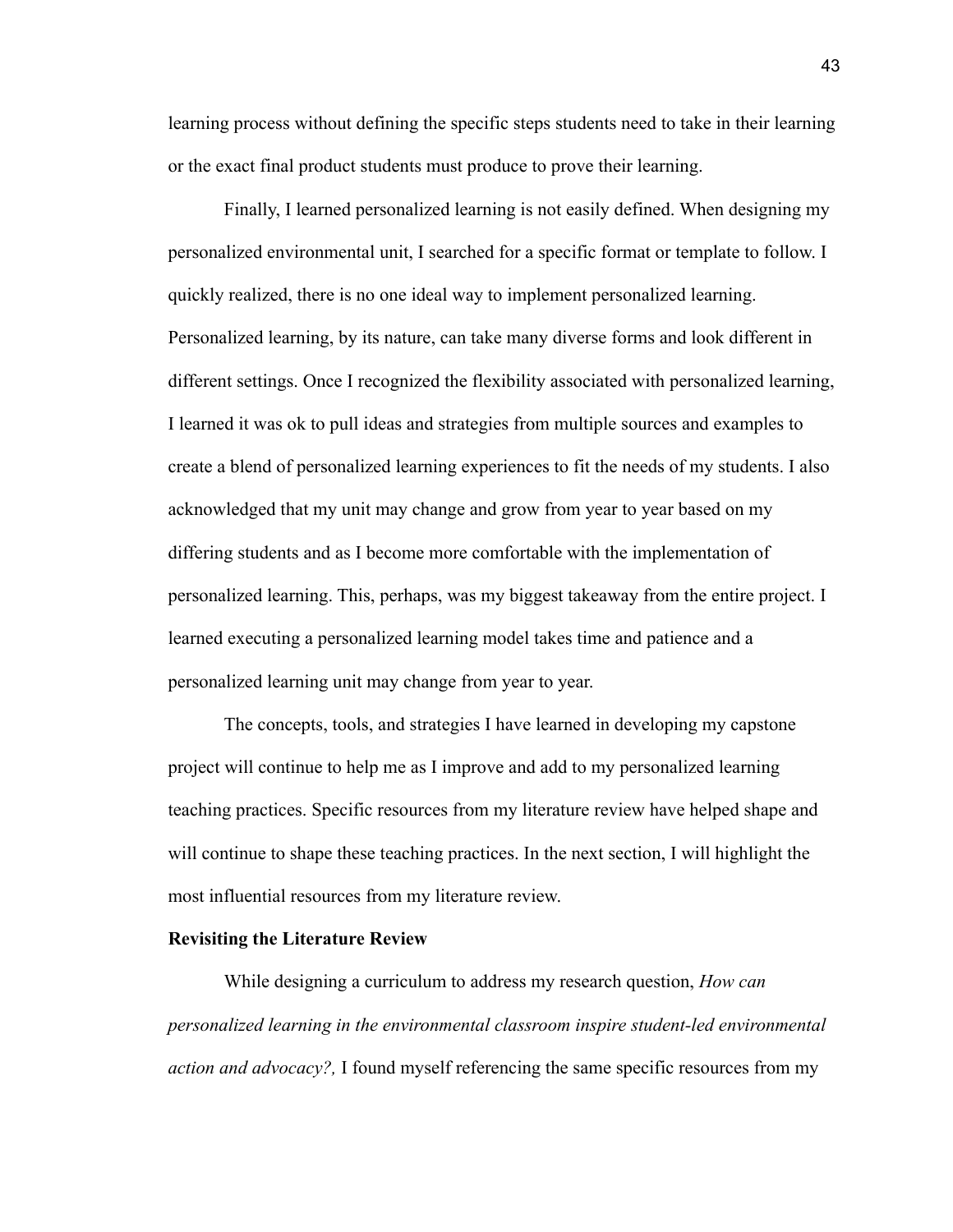literature review. Natasha Blanchet-Cohen's (2008) six elements of environmental agency and James Rickabaugh's (2016) description of five key instructional shifts of personalized learning helped me combine the necessary components of environmental education and personalized learning practices to design my unit plan.

#### *Environmental Agency Aligning with Personalized Learning*

Blanchet-Cohen's research with 10–12 year-old participants highlighted the key elements that lead to environmental agency (2008). Several of the elements aligned seamlessly with personalized learning strategies. The first element Blanchet-Cohen describes is connectedness, where students build their own connections with the environment. This relates to Rickabaugh's first instructional shift of personalized learning, which focuses on the change from teachers emphasizing curriculum, pacing, and presentation, to instead, bringing forth students' strengths, interests and perspectives (2016). In outlining my unit plan, I made sure to include time for students to reflect on and share their connections with and interests in nature.

Another element of environmental agency outlined by Blanchet-Cohen is a student's ability to plan and take strategic action (2008). In taking strategic action, students take ownership of their learning as they use their new knowledge to problem-solve and make a difference in their community. Students taking strategic action relates to one of Rickabaugh's personalized learning ideals which is for teachers to provide students with a clear purpose for their learning. When designing the culminating project for my sixth grade environmental unit, I felt it necessary to provide an opportunity for students to take strategic action. If students learn to take strategic action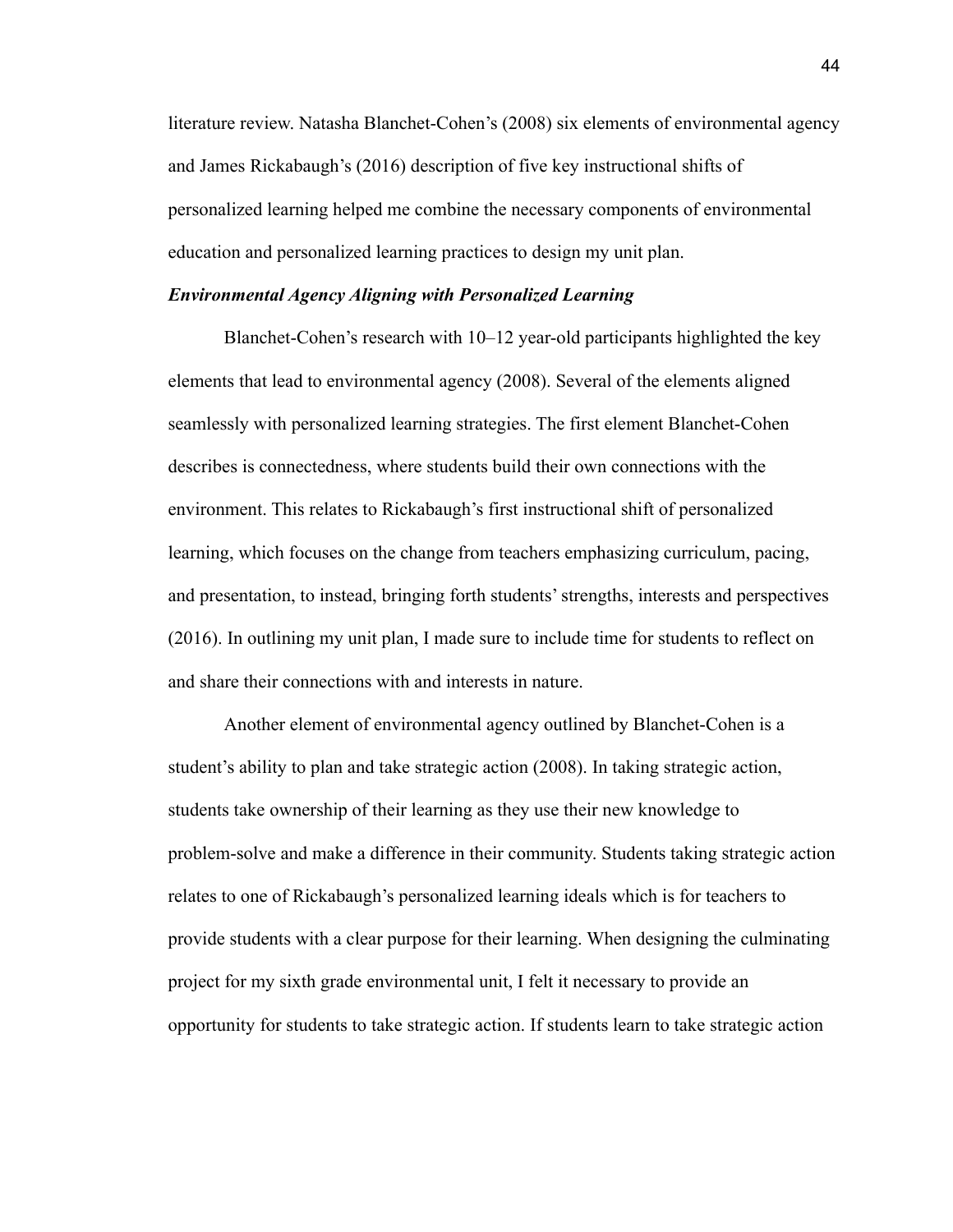in relation to what they are learning, they can also recognize a clear purpose for their learning.

## *Personalized Learning Instructional Shifts*

Aside from helping me recognize connections between environmental agency and personalized learning, Rickabaugh's (2016) five key instructional shifts of personalized learning helped me provide multiple learning pathways within my unit plan. One of the main shifts I recalled while planning the unit activities was the shift from teachers controlling what, when, where and how students learn to teachers listening to students before planning instruction and allowing students to share their voice and take ownership in their learning. I especially paid attention to this instructional shift when creating the final environmental project guidelines and rubric for students. Instead of defining distinct desired outcomes for the students' environmental project, I created success criteria that were more open-ended and allowed for students to design their own product.

#### **Implications**

While my capstone project focuses on one sixth grade science unit, I believe it may inspire more change in how science is taught across grade levels in my district. Teachers already implement elements of personalized learning when they incorporate student choice and voice in their classrooms. When educators plan lessons and units through a personalized learning lens, they include even more elements of personalized learning, which leads to more opportunities for students to take ownership in their academics.

Besides opening a door to instigate more personalized learning within the science classroom, I believe my capstone project may also lead to more activities where students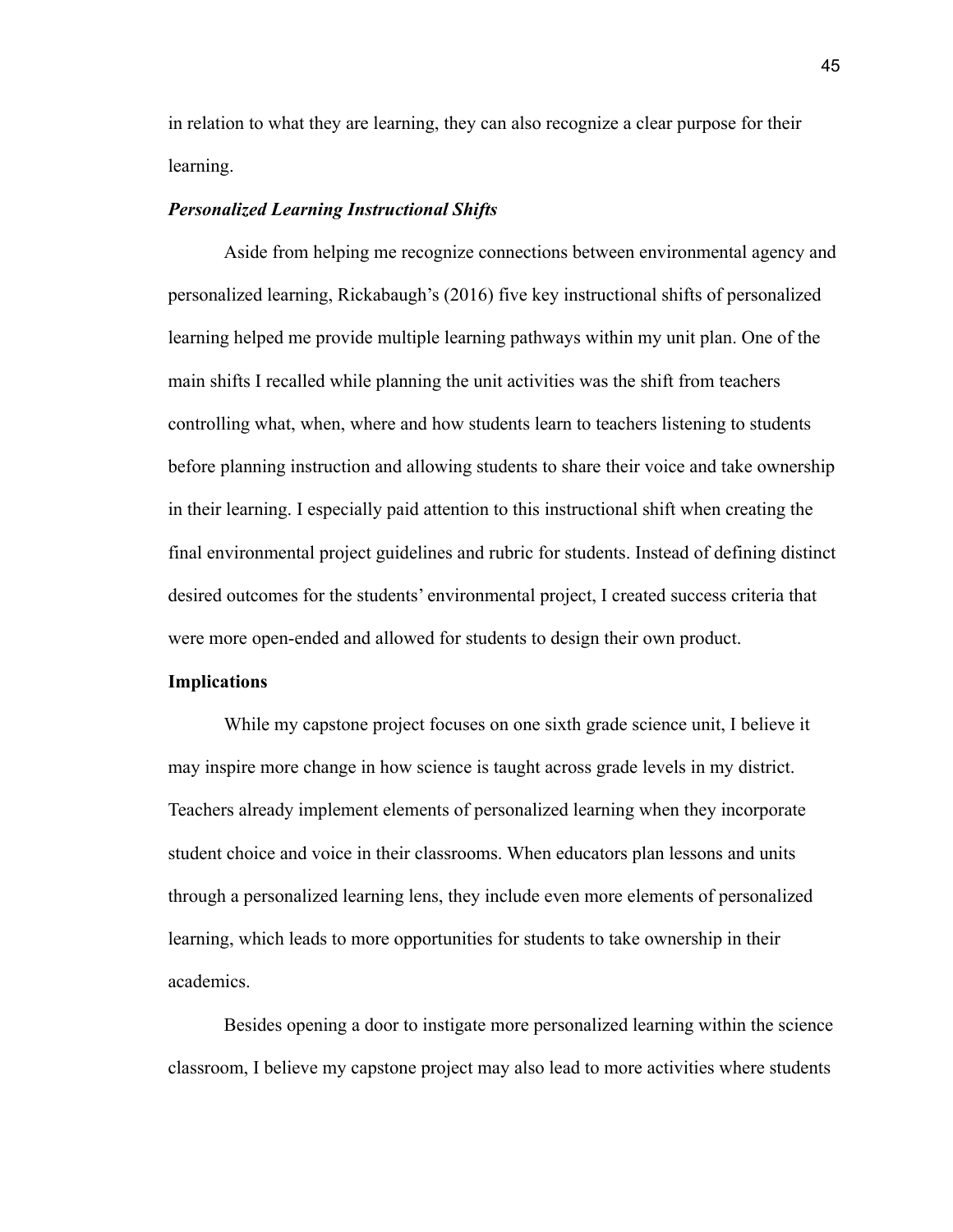apply their knowledge outside of the classroom. My major goal in designing a personalized learning environmental unit was for students to see themselves as change makers and problem solvers, and motivate students in the academic setting by more than a letter grade. It is essential for students to recognize what they learn in the classroom relates to more than a learning target or state standard. When teachers let students apply their knowledge to their own passions and interests, students recognize the value in their learning. That being said, it can be challenging to allow time for students to engage in projects that highlight their personal goals and interests, which I discuss in the next section.

## **Limitations**

One of my first ideas for my capstone project was to have students design an environmental action plan to be implemented in their local community. Although I still included a final project in which students design an action or advocacy plan to promote positive environmental change, I realized it would be too difficult to expect all students to fully implement their plan. Time is a major limitation because teachers are expected to cover a wide range of content throughout the school year. Perhaps, if I ran an environmental club, where students voluntarily devoted their time to a community action project, it would be more achievable.

Another limitation in designing my environmental unit was my unfamiliarity with actually implementing a personalized learning model. While I have utilized many personalized learning tools and strategies in daily lessons, I have never fully applied an entire personalized learning unit. If I had more time, I would have liked to pilot the unit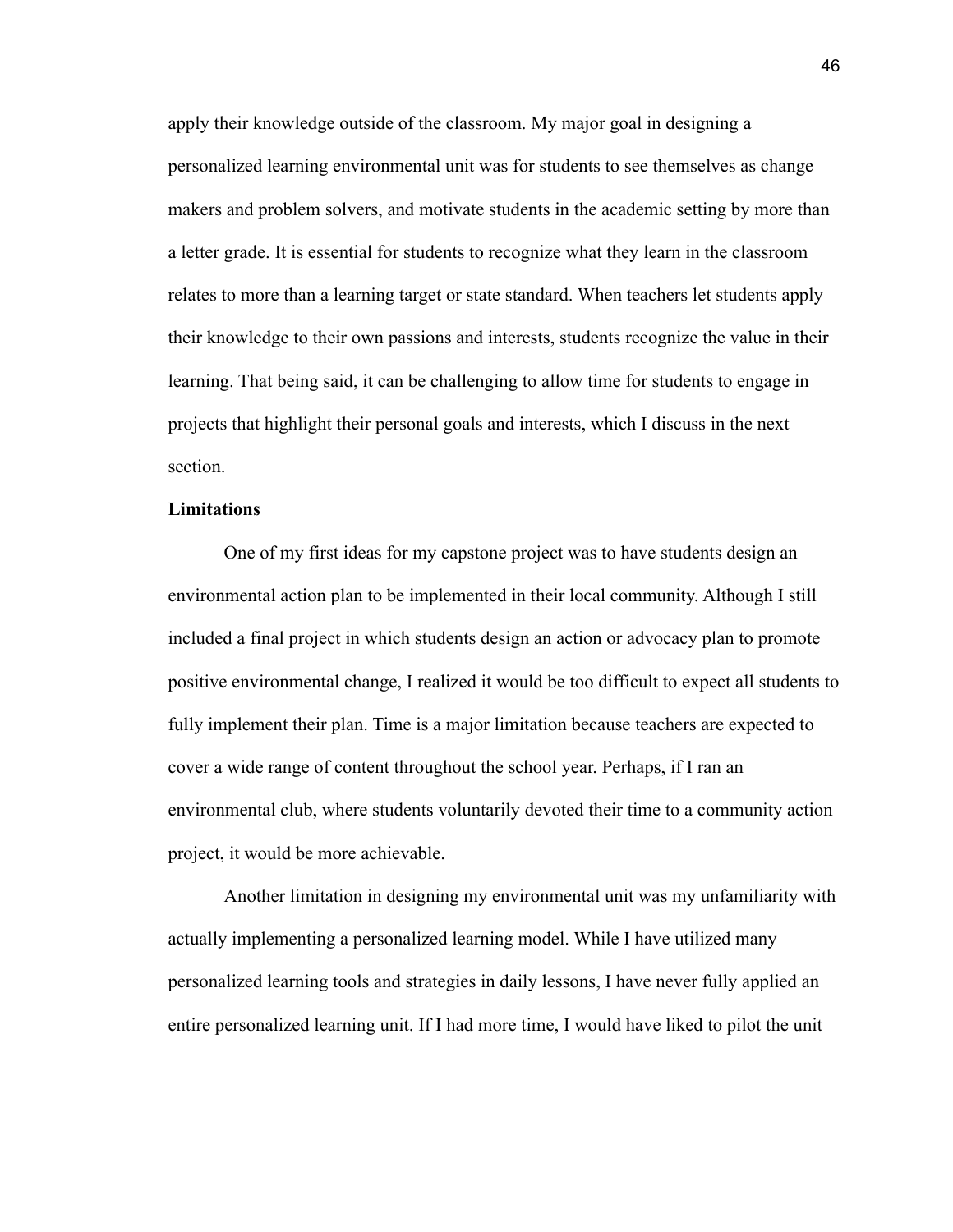in its entirety and make changes according to which activities were successful and which areas needed improvement.

## **Future Projects**

As I have discussed throughout this chapter, my capstone project covers only one science unit. Moving forward, I hope to develop more of the sixth grade science units using the personalized learning model. In order to accomplish this, it will be important to reflect on the successes and challenges throughout the implementation of my first personalized learning unit plan. Just as my students need to recognize learning as a process rather than a means to an end, I also need to understand that teaching is a process that is always changing. There is no one specific way to present a personalized learning model in the classroom. Any educator looking to apply personalized learning in their classroom needs to remember it takes time and will likely continue to change and grow in the years to come.

#### **Communication**

Since many of my colleagues are new to the personalized learning model, it is necessary for me to present my capstone project to my professional learning community (PLC), which consists of two other sixth grade science teachers in my building as well as other sixth grade science teachers across the district. I will share the online unit plan and resources in a team meeting. I will also make sure to check in with my building PLC on a weekly basis to receive feedback on how the unit is implemented in their own classrooms. It is essential for me to collaborate with the other sixth grade science teachers in order to receive suggestions and ideas on how to improve the unit, lessons, and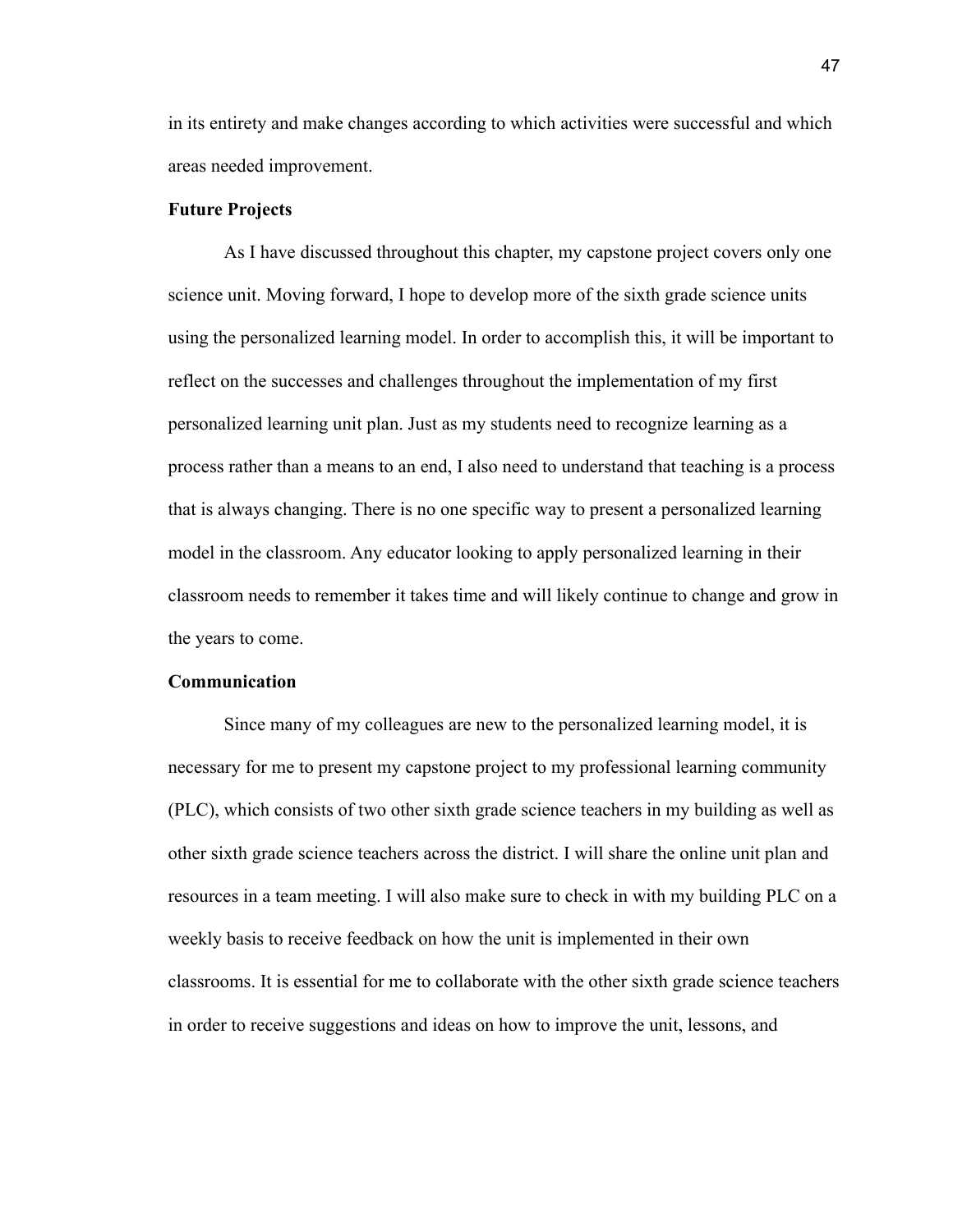activities. In teaching the same content and using the same unit guide, we can also compare student work and identify how to best support our students' learning needs.

## **Benefits to the Profession**

My capstone project serves as an example of how teachers can shift away from the traditional school model. Students are accustomed to following directions, completing checklist items, and striving to answer questions correctly (Zmuda et al., 2015). The traditional school model, however, does not prepare students for the future because it assumes all students should learn the same things in the same way. As teachers learn to include more opportunities for personalized learning in the classroom, students will take more ownership in their learning. Personalized learning encourages students to be independent learners, follow their own learning pathway, and build on their individual strengths and passions.

In terms of environmental education, my personalized learning unit promotes a sense of agency, which is important in inspiring pro-environmental behavior. A person's likelihood to engage in pro-environmental behavior is often tied to their sense of environmental hope and internal locus of control (Kerret et al., 2020). Personalized learning in the environmental classroom allows students to see themselves as change makers. It fosters the belief that their ideas and opinions matter and can make a difference. If personalized learning can pair with environmental education, hopefully more students will seek positive change for the natural world.

## **Summary**

In Chapter 4, I explained my motivations for addressing the question, *How can personalized learning in the environmental classroom inspire student-led environmental*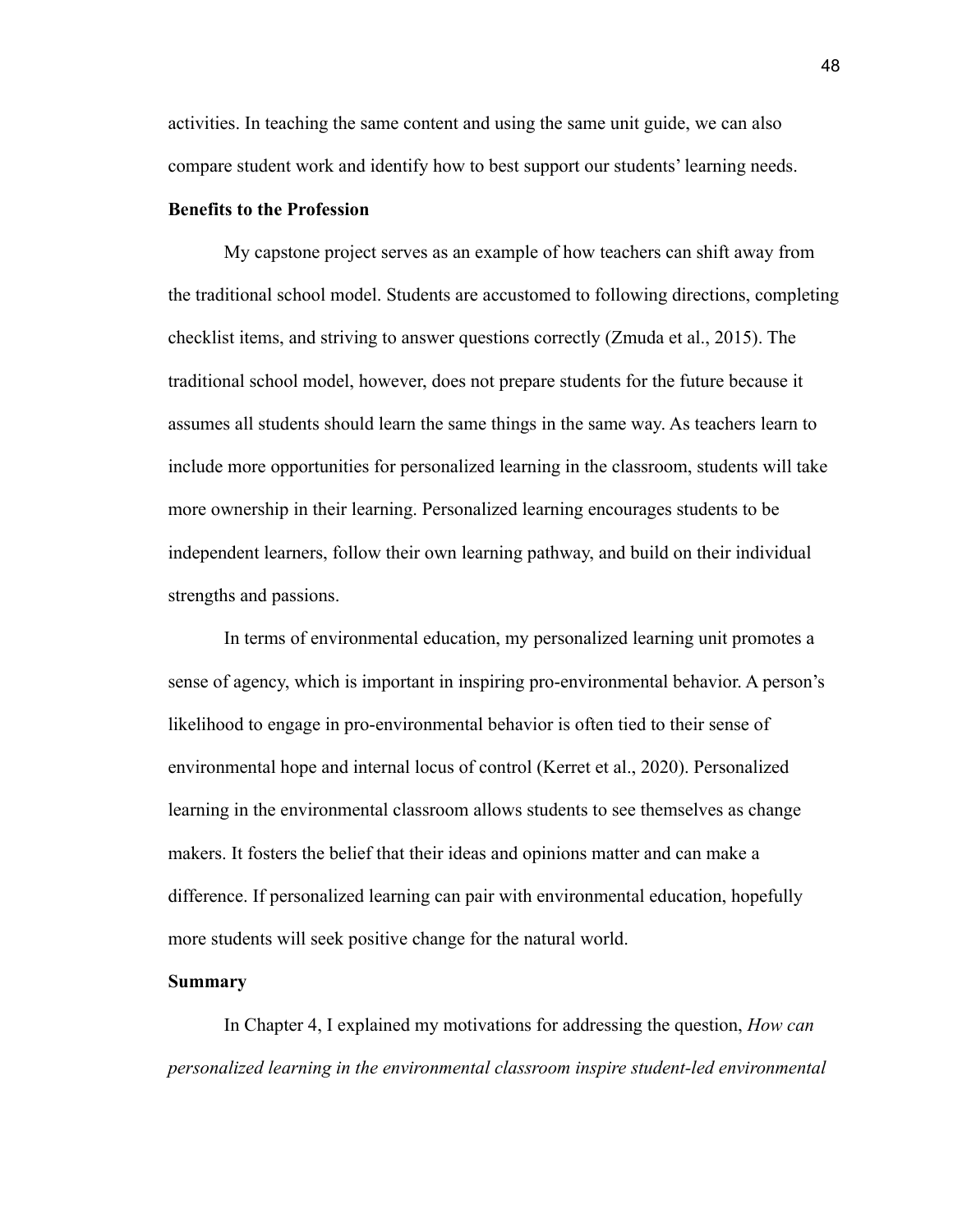*action and advocacy?* I described what I learned through researching and designing a sixth grade environmental science unit using a personalized learning model and highlighted main resources from my literature review that informed my capstone project. I discussed future implications of my project, limitations I faced in completing my project, and how I plan to share my project with fellow educators. Finally, I explained the project's benefits to the education community and, more specifically, the environmental education profession.

While I am proud of the work I have completed in creating a sixth grade personalized learning unit plan for environmental science, I know my work is far from complete. I recognize teaching using a personalized learning model is an ongoing process that will continue to change and develop as I grow as an educator and as I work with diverse students. Although I know my unit plan is not perfect, I am confident that it will provide students with meaningful learning experiences and allow them to explore their own connections to the environment. Moving forward, I am excited to see how students respond to personalized learning and the ideas and solutions they come up with in relation to environmental action and advocacy.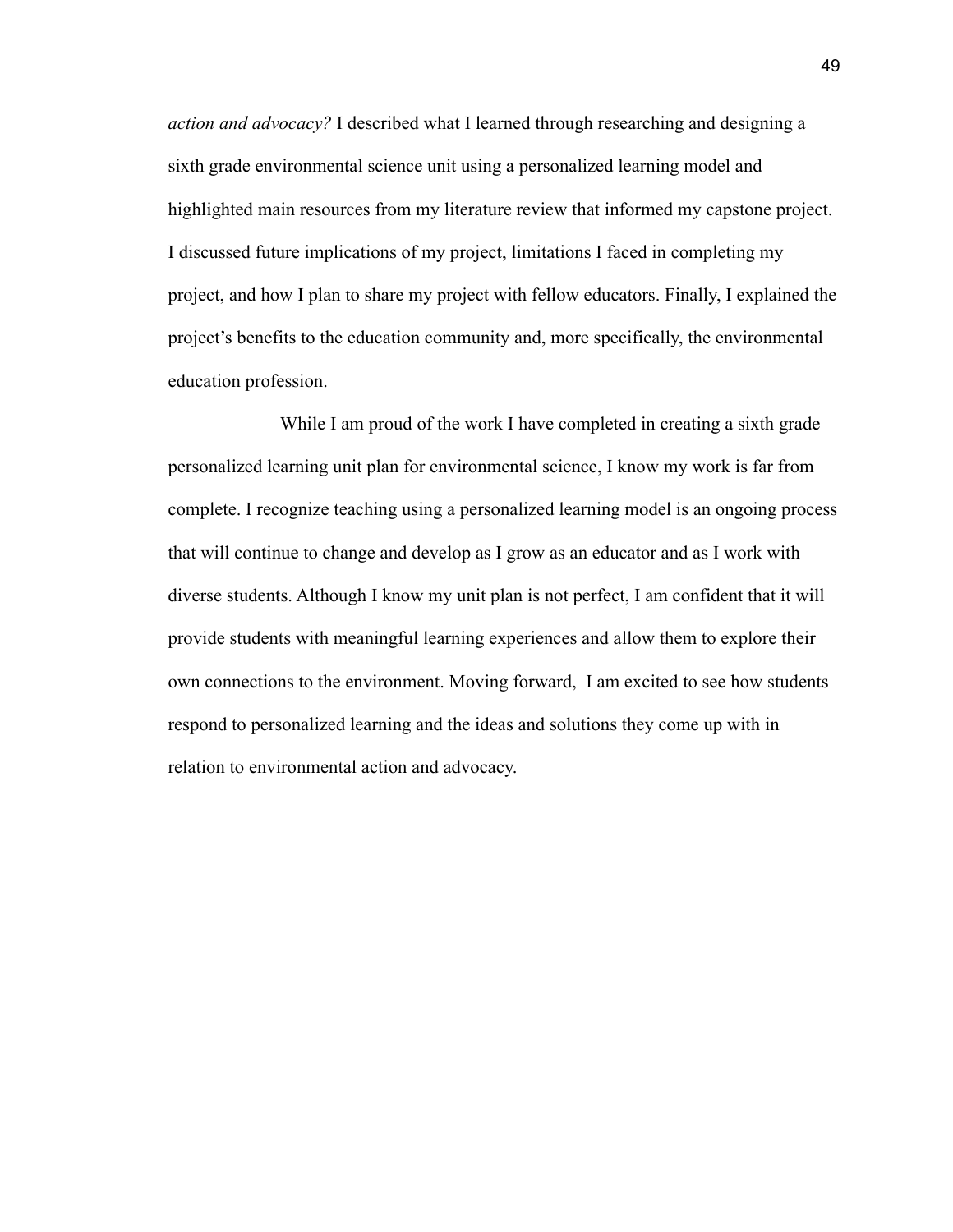#### **References**

- Blanchet–Cohen, N. (2008). Taking a stance: Child agency across the dimensions of early adolescents' environmental involvement. *Environmental Education Research*, *14*(3), 257–272. https://doi.org/10.1080/13504620802156496
- Brennan, A., & Lo, Y.-S. (2021). Environmental ethics. *The Stanford Encyclopedia of Philosophy.*<https://doi.org/https://plato.stanford.edu/archives/win2021/entries/ethi> cs-environmental/
- Committee on Education and Labor. [Bill], Environmental education act (1970).
- Environmental Protection Agency. (2021, August 26). *Environmental Education*. EPA. Retrieved September 12, 2021, from https://www.epa.gov/education.
- Gnambs, T., & Hanfstingl, B. (2015). The decline of academic motivation during adolescence: An Accelerated Longitudinal cohort analysis on the effect of psychological need satisfaction. *Educational Psychology*, *36*(9), 1691–1705.
- Hall, O.H., & Bridgewater, P. (2003). New Approaches Needed to Environmental Education and Public Awareness. *Prospects*, *33*(3), 263–272. https://doi.org/https://doi.org/10.1023/A:1025532724991
- Hines, J. M., Hungerford, H. R., & Tomera, A. N. (1987). Analysis and synthesis of research on Responsible Environmental Behavior: A meta-analysis. *The Journal of Environmental Education*, *18*(2), 1–8.

https://doi.org/10.1080/00958964.1987.9943482

Hungerford, H. R. (2009). Environmental education (EE) for the 21st Century: Where have we been? where are we now? where are we headed? *The Journal of Environmental Education*, *41*(1), 1–6.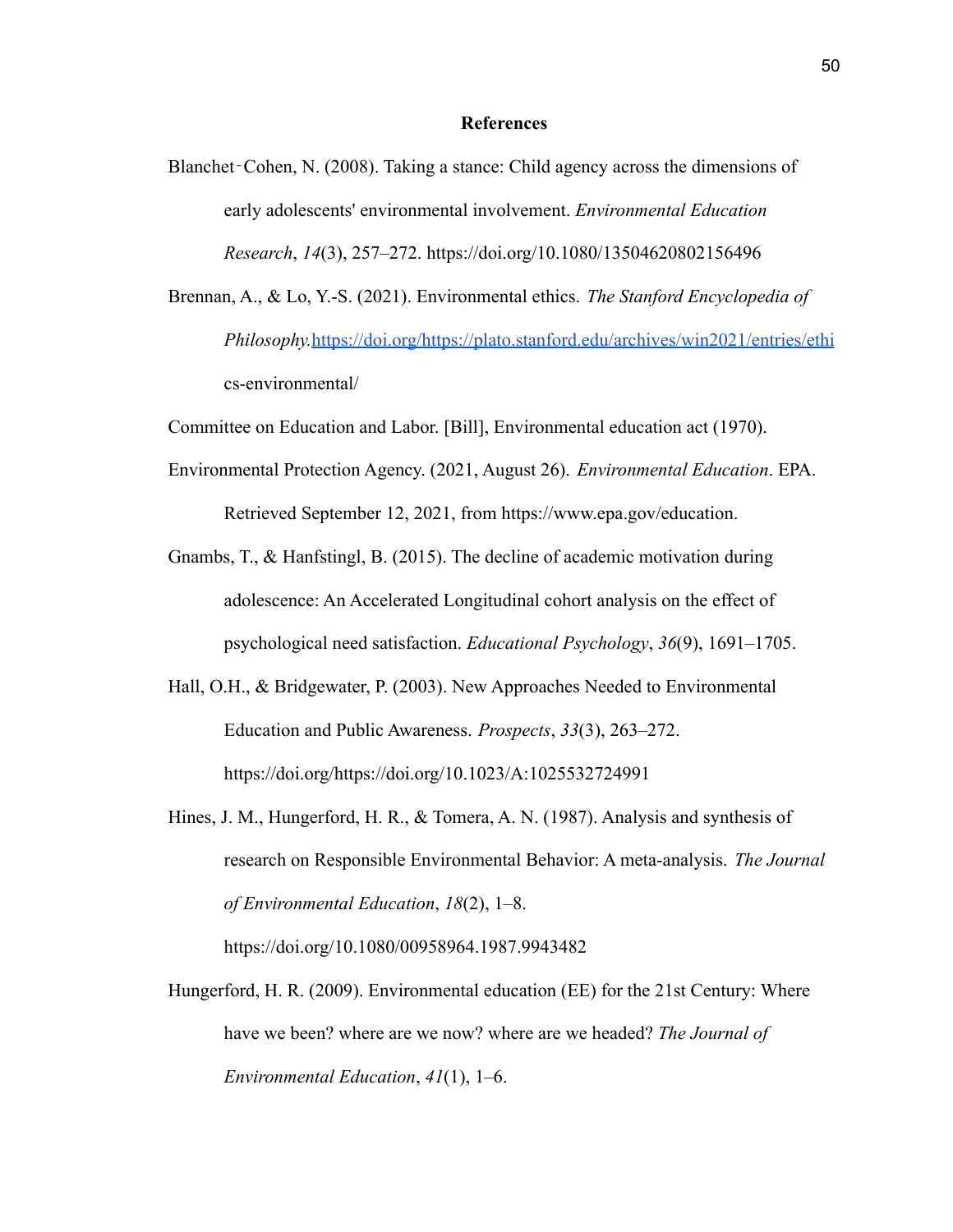https://doi.org/10.1080/00958960903206773

Hungerford, H. R., & Volk, T. L. (1990). Changing learner behavior through environmental education. *The Journal of Environmental Education*, *21*(3), 8–21. https://doi.org/10.1080/00958964.1990.10753743

Kerret, D., Orkibi, H., Bukchin, S., & Ronen, T. (2020). Two for one: Achieving both pro-environmental behavior and subjective well-being by implementing environmental-HOPE-enhancing programs in schools. *The Journal of Environmental Education*, *51*(6), 434–448. https://doi.org/10.1080/00958964.2020.1765131

- Kollmuss, A., & Agyeman, J. (2002). Mind the gap: Why do people act environmentally and what are the barriers to pro-environmental behavior? *Environmental Education Research*, *8*(3), 239–260. https://doi.org/10.1080/13504620220145401
- Lee, E., & Hannafin, M. J. (2016). A design framework for enhancing engagement in student-centered learning: Own it, learn it, and share it. *Educational Technology Research and Development*, *64*(4), 707–734. https://doi.org/10.1007/s11423-015-9422-5

Louv, R. (2006). *Last child in the Woods*. Algonquin Books of Chapel Hill.

Meyers, S., Paul, A., & Pulido, M. C. (2014). Measuring pro-environmental behavior change. In A. Russ (Ed.), *Measuring Environmental Education Outcomes* (pp.

22–24). EECapacity project, Cornell University Civic Ecology Lab, and NAAEE.

North American Association for Environmental Education. (2009). Community Engagement. In *Environmental education materials: Guidelines for excellence* (pp. 7–170).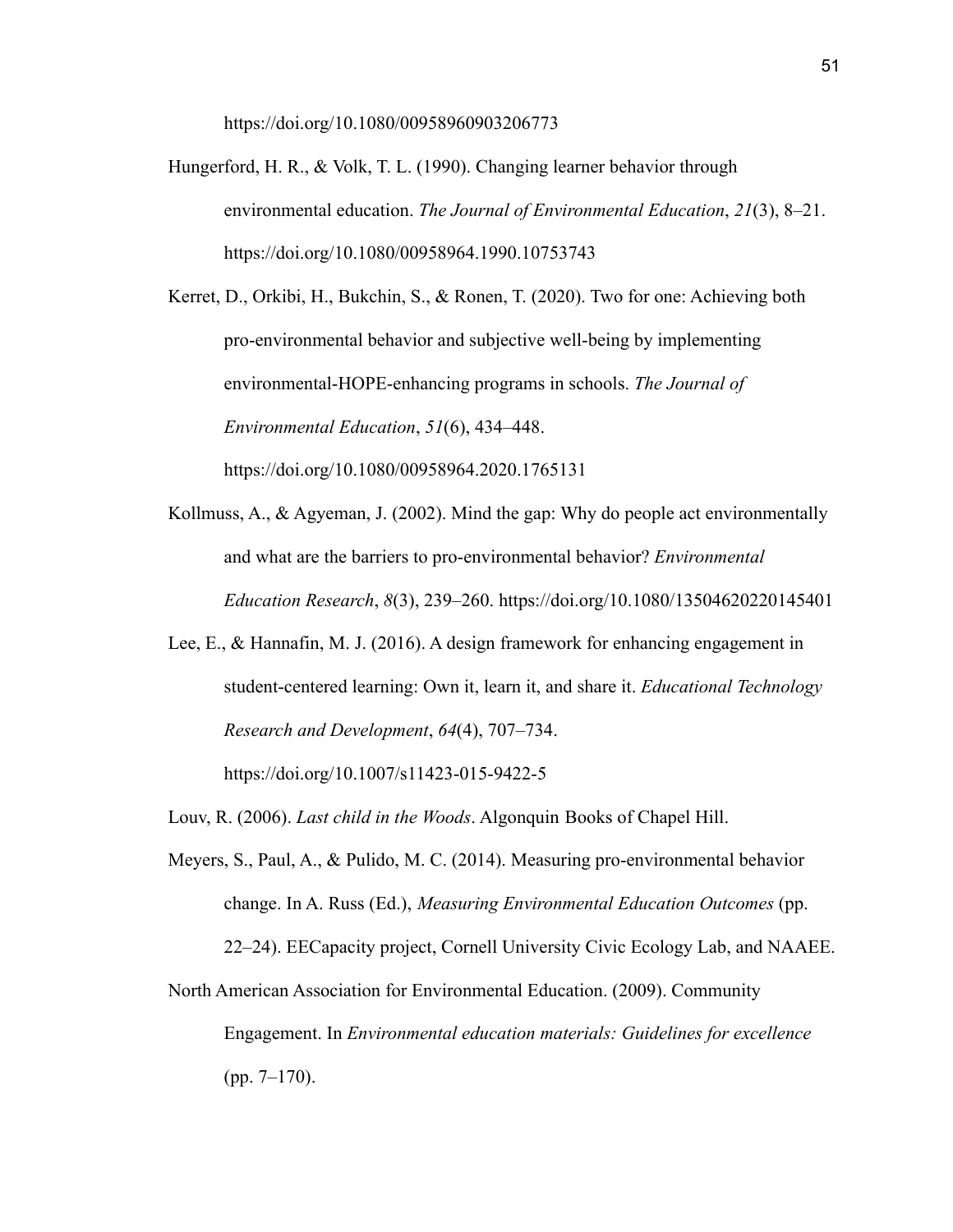- Potter, G. (2009). Environmental education for the 21st Century: Where do we go now? *The Journal of Environmental Education*, *41*(1), 22–33. https://doi.org/10.1080/00958960903209975
- Quin, D. (2016). Longitudinal and contextual associations between teacher–student relationships and student engagement. *Review of Educational Research*, *87*(2), 345–387. https://doi.org/10.3102/0034654316669434
- Rickabaugh, J. (2016). *Tapping the power of personalized learning: A roadmap for school leaders*. ASCD.
- Stevenson, R. B., & Dillon, J. (2010). *Engaging Environmental Education: Learning, culture and Agency*. Sense Publishers.

https://doi.org/10.1080/01443410.2015.1113236

- Swanagan, J. S. (2000). Factors influencing zoo visitors' conservation attitudes and behavior. *The Journal of Environmental Education*, *31*(4), 26–31. https://doi.org/10.1080/00958960009598648
- Troy Frensley, B., Stern, M. J., & Powell, R. B. (2020). Does student enthusiasm equal learning? the mismatch between observed and self-reported student engagement and Environmental Literacy Outcomes in a residential setting. *The Journal of Environmental Education*, *51*(6), 449–461.

https://doi.org/10.1080/00958964.2020.1727404

UNESCO. (1978). In *Intergovernmental Conference of Environmental Education* (pp. 24–51). Tbilisi, Georgia. Retrieved from https://www.gdrc.org/uem/ee/Tbilisi-Declaration.pdf.

Wang, C. K. J., Liu, W. C., Kee, Y. H., & Chian, L. K. (2019). Competence, autonomy,